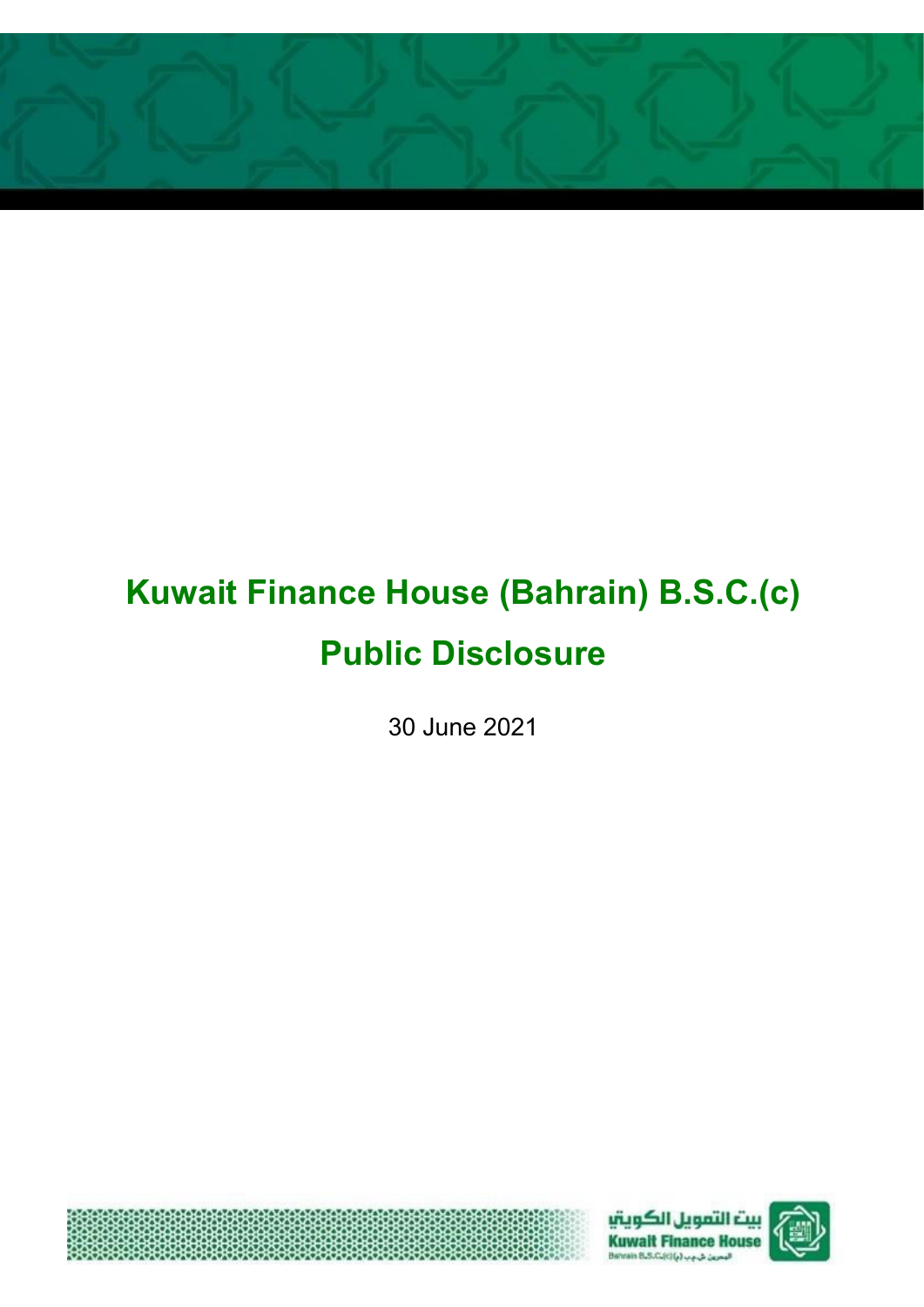

**Page 2 of 41** 

# **Table of Contents**

# **1 Group Structure**

# **2 Capital Adequacy**

2.1 Quantitative Disclosures

# **3 Risk Management**

- 3.1 Credit Risk
- 3.2 Market Risk
- 3.3 Operational Risk
- 3.4 Equity Positions in the Banking Book
- 3.5 Equity of Investment Account Holders (URIA)
- 3.6 Restricted Investment Accounts ("RIA")
- 3.7 Liquidity Risk
- 3.8 Profit Rate Risk
- 3.9 Financial Performance and Position
- 3.10 Related Party Balances and Transactions





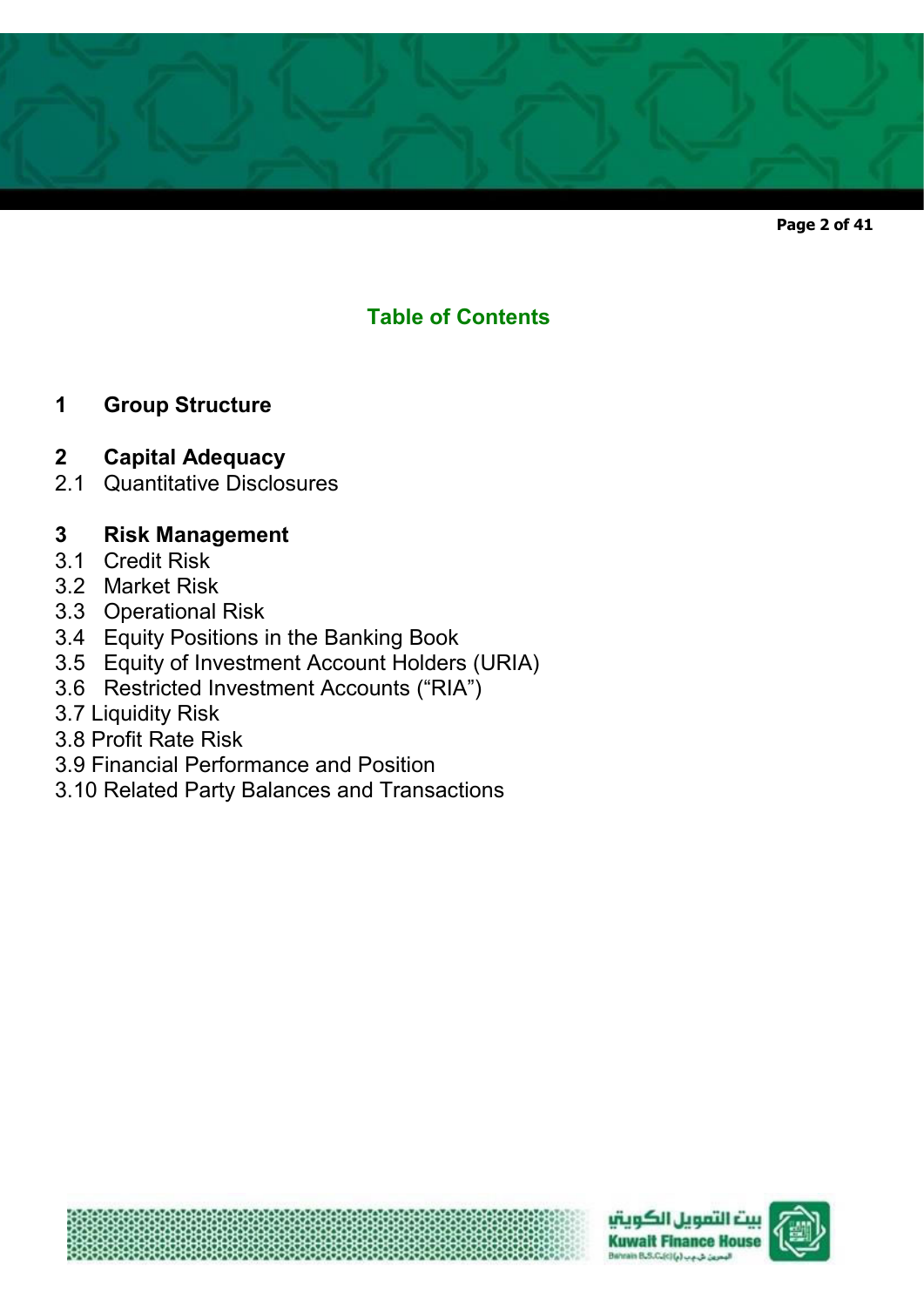

# **1 Group Structure {PD-1.3.6(a)}**

The public disclosures under this section have been prepared in accordance with the Central Bank of Bahrain ("CBB") requirements outlined in its Public Disclosure Module ("PD"), Section PD–1: Annual Disclosure requirements, CBB Rule Book, Volume II for Islamic Banks. Rules concerning the disclosures under this section are applicable to Kuwait Finance House (Bahrain) B.S.C. (c) ("KFH Bahrain" or "the Bank") being a locally incorporated Bank with an Islamic retail banking license and its subsidiaries, together known as ("the Group"). All amounts presented in the document are in Bahraini Dinar and rounded off to the nearest thousand. The shareholding structure as at 30 June 2021 is as follows:

| <b>Name</b>                  | Number of shares | <b>Nominal Value</b> | <b>Shareholding</b><br>Percentage | <b>Nationality</b> |
|------------------------------|------------------|----------------------|-----------------------------------|--------------------|
| Kuwait Finance House K.S.C.  | 1,325,169,276    | 132,516,928          | 99.999%                           | Kuwaiti            |
| ∣Khalid Mohammed Al-Maarafi_ | 17.714           | 1.771                | $0.001\%$                         | Bahraini           |
|                              |                  |                      |                                   |                    |
| Total                        | 1,325,186,990    | 132,518,699          | $100.00\%$                        |                    |

The above shareholding structure is consistent with the prior year.

The Board of Directors (the "Board") at KFH Bahrain seeks to optimise the Group's performance by enabling the business units to realise the Group's business strategy and meet agreed business performance targets by operating within the agreed capital and risk parameters and the risk policy framework.



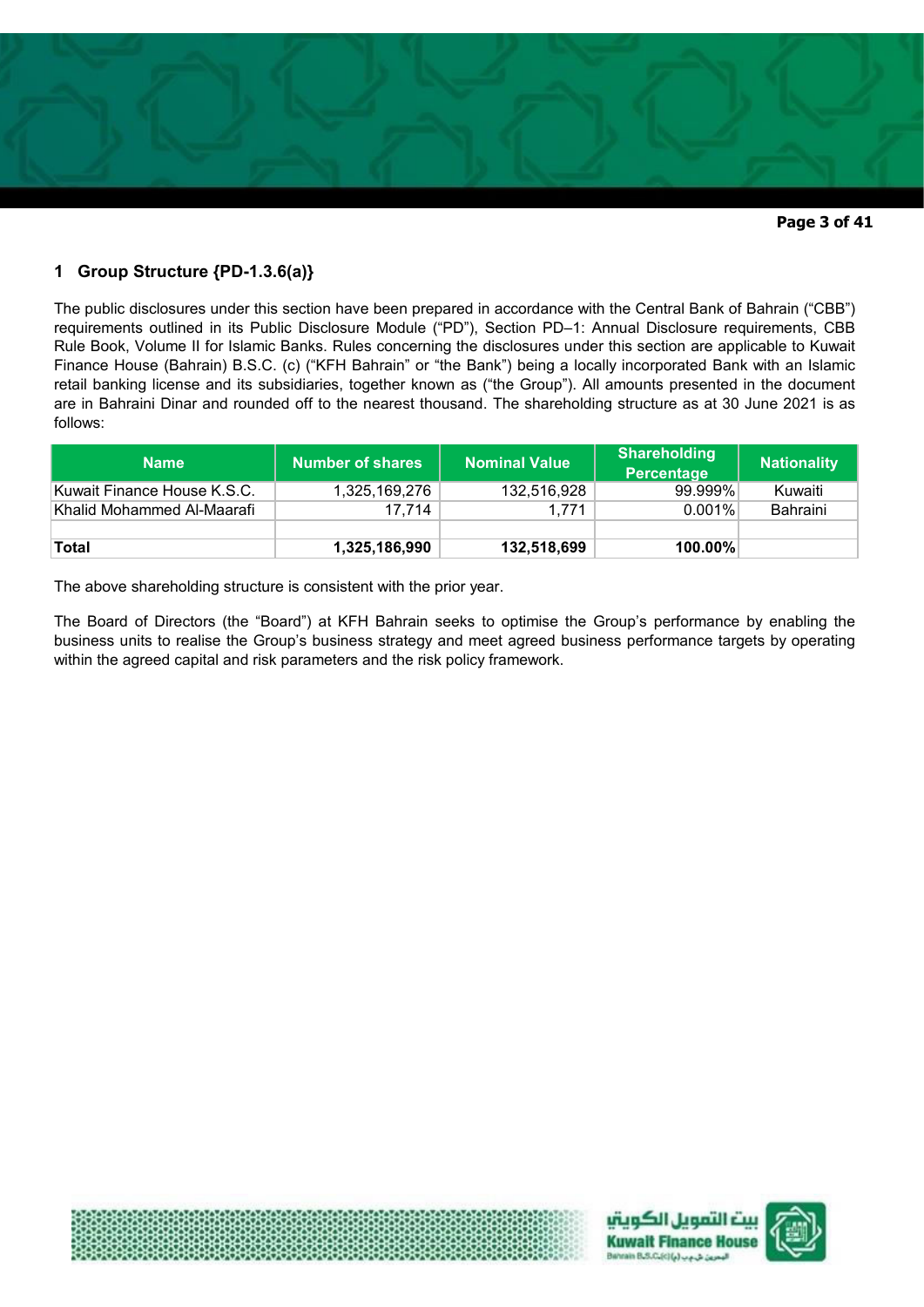

**Page 4 of 41** 

# **2 Capital Adequacy {PD-1.3.11, PD-1.3.16}**

The Group manages the capital base to cover risks inherent in the business. The adequacy of the Group's capital is monitored using, among other measures, the rules and ratios established by the Basel Committee on Banking Supervision ("BIS rules/ratios") and adopted by the CBB in supervising the Bank.

The primary objectives of the Group's capital management are to ensure that the Group complies with externally imposed capital requirements and that the Group maintains healthy capital ratios in order to support its business and to maximise shareholders' value.

Regulatory capital consists of Tier 1 capital (core capital) and Additional Tier 1 and Tier 2 capital (supplementary capital). Tier 1 comprises share capital, share premium, statutory reserve, general reserve, retained earnings (including current year's profit), foreign currency translation reserve, unrealised net gains arising from fair valuing equities and minority interest less goodwill. Additional Tier 1 and Tier 2 capital include instruments issued by the parent company, general financing loss provisions and asset revaluation reserves. Certain adjustments are made to the financial results and reserves, as prescribed by the CBB in order to comply with Capital Adequacy (CA) Module issued by the CBB. From the regulatory perspective, the significant amount of the Group's capital is in Tier 1.

The Group's approach to assessing capital adequacy has been in line with its risk appetite in the light of its current and future activities. To assess its capital adequacy, the Group follows the Standardised Approach for the Credit and Market Risk, and the Basic Indicator Approach for the Operational Risk.

The Bank's capital adequacy policy is to maintain a strong capital base to support the development and growth of the business. Current and future capital requirements are determined on the basis of expectations for each business group, expected growth in off–balance sheet facilities and future sources and uses of funds. In achieving an optimum balance between risk and return, the Bank has established an Internal Capital Adequacy Assessment Program (ICAAP) which quantifies the economic capital requirements for the key risks that the Bank is exposed to including credit risk, investment risk, liquidity risk, strategic risk, profit rate risk, reputation risk, operational risk, and concentration risk. The Bank also conducts comprehensive stress tests for various portfolios and assesses the impact on the capital and profitability. In addition, the Bank's stress testing frameworks and models allow for forward looking scenarios, which is considered for business growth strategies. The ICAAP of the Bank is driven by the Board through the Capital Adequacy Strategy and the ICAAP Policy. In case a plausible stress scenario is identified which may severely affect the capital adequacy of the Bank, the senior management decides an appropriate corrective action to be taken under such a scenario.

For the purpose of computing CAR the Bank does not consolidate any of its subsidiaries.

Investment in unconsolidated subsidiaries are risk weighted as per the requirement of CA Module.

All transfer of funds within the Group is only carried out after proper approval process.





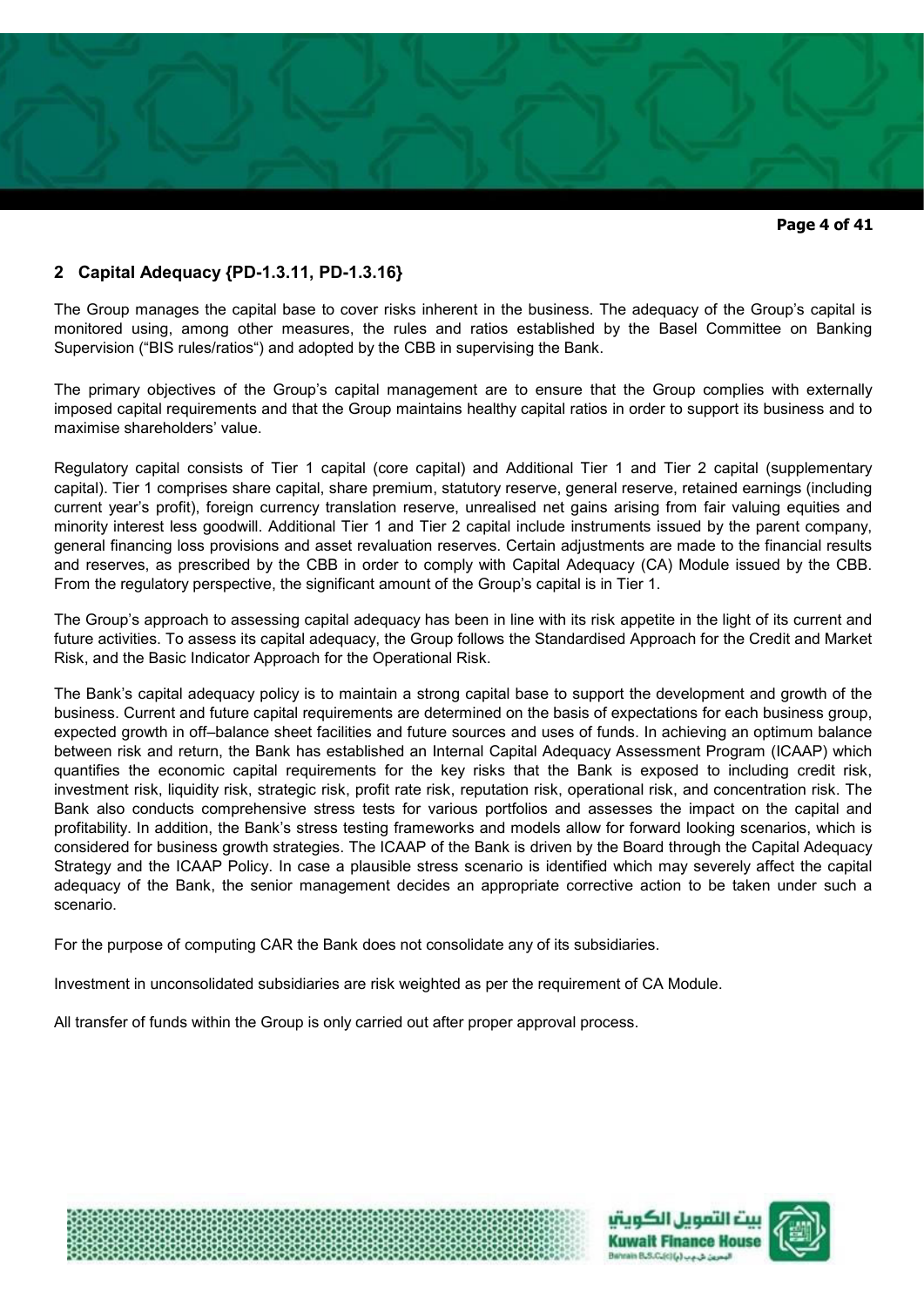

**Page 5 of 41**  The following is the list of legal entities that are included within the accounting scope of consolidation but excluded from the regulatory scope of consolidation:

| S.No.        | Name of the entity                       | <b>Total assets</b> | <b>Total equity</b> | <b>Principal activities</b>                                                                                                                                                                                |
|--------------|------------------------------------------|---------------------|---------------------|------------------------------------------------------------------------------------------------------------------------------------------------------------------------------------------------------------|
|              |                                          | (BD '000)           | (BD '000)           |                                                                                                                                                                                                            |
| $\mathbf{1}$ | Al-Enma House for Real Estate B.S.C. (c) | 10,738              | 9,277               | The company is engaged in property<br>management of commercial, industrial and<br>residential buildings and the provision of<br>security services to buildings and facilities.                             |
| 2            | Kuwait Finance House - Jordan            | 26,526              | 26,499              | The company and its subsidiaries<br>are<br>in<br>investment<br>advisory<br>engaged<br>and<br>investments in private equities and real<br>estate development.                                               |
| 3            | Ishbiliya Village W.L.L.                 | 20,858              | 20,835              | The principal activity of the company is to<br>invest in and develop real estate projects and<br>consequently buying, selling and marketing of<br>such properties.                                         |
| 4            | Baytik Investments One S.P.C.            | 251                 |                     | 243 The company has been established as a<br>special purpose vehicle to hold investments<br>in various entities.                                                                                           |
| 5            | Baytik Investments Two S.P.C.            | 262                 |                     | 262 The company has been established as a<br>special purpose vehicle to hold investments<br>in various entities.                                                                                           |
| 6            | Delmon 1 Co. W.L.L.                      | 20                  | 20                  | Company was established for the<br>∣The<br>purpose of providing financing. The principal<br>activity of the Company is management of<br>commercial and industrial centers<br>and<br>residential buildings. |





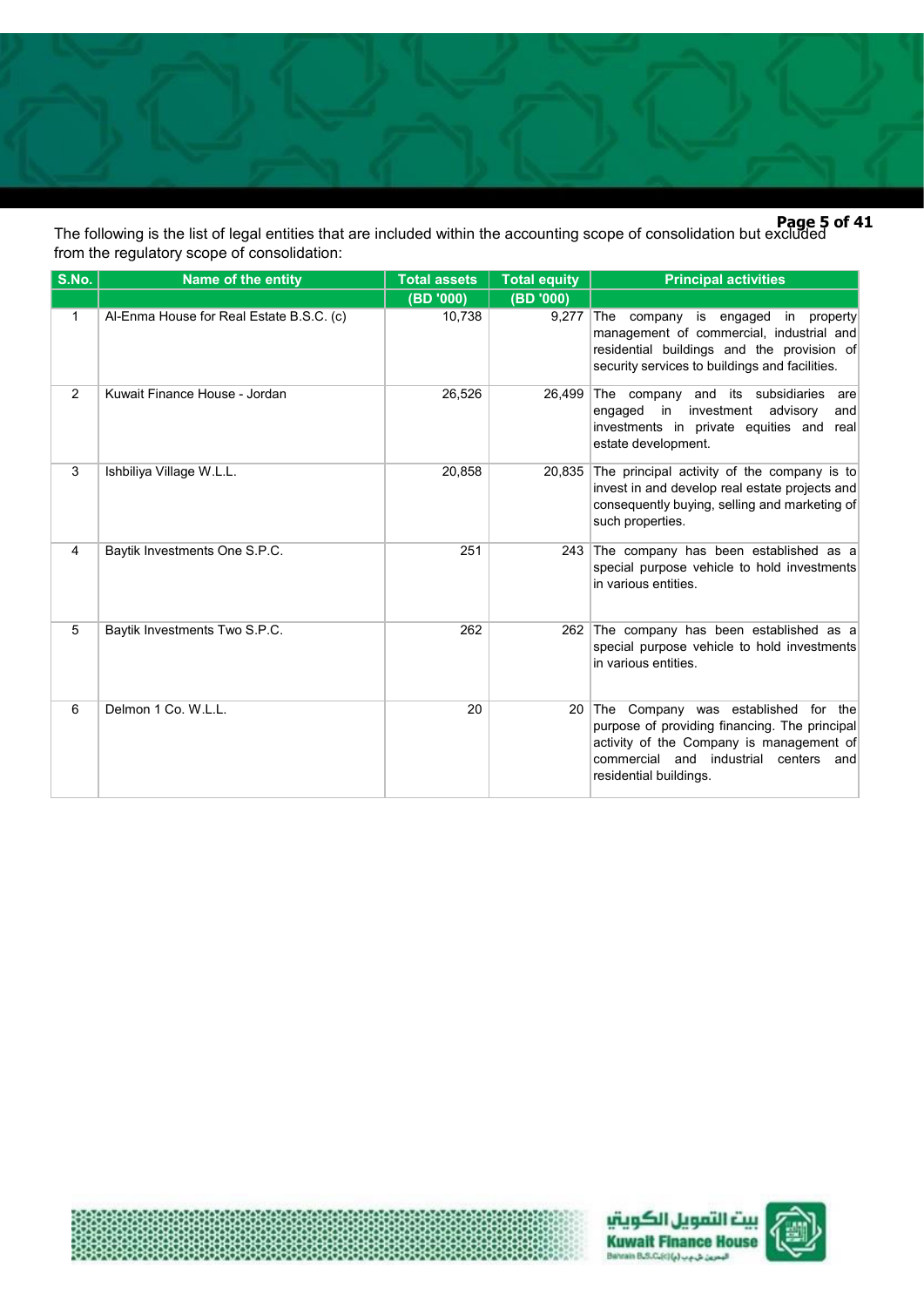

**Page 6 of 41** 

# **2.1 Quantitative Disclosures**

| Table - 1. Capital Structure                                                                    | Amount in BD '000 |
|-------------------------------------------------------------------------------------------------|-------------------|
| <b>CAPITAL STRUCTURE</b>                                                                        |                   |
| Capital Structure (PD-1.3.11, 1.3.12, 1.3.13, 1.3.14, 1.3.15) *<br><b>Components of Capital</b> |                   |
| <b>Common Equity Tier 1 (CET1)</b>                                                              |                   |
| Issued and fully paid ordinary shares                                                           | 132,519           |
| Statutory reserve                                                                               | 25,639            |
| Retained earnings                                                                               | 312               |
| Accumulated other comprehensive income and losses (and other reserves)                          | 29,674            |
| Total CET1 capital prior to regulatory adjustments                                              | 188,144           |
| <b>Regulatory adjustments from CET1:</b>                                                        |                   |
| Regulatory adjustments from CET1                                                                | 761               |
| Total Common Equity Tier 1 capital after the regulatory adjustments above                       | 187,383           |
| Other Capital (AT1 & T 2):                                                                      |                   |
| Instruments issued by parent company (Note 1)                                                   | 18,850            |
| General financing loss provisions                                                               | 8,996             |
| <b>Total Available AT1 &amp; T2 Capital</b>                                                     | 27,846            |
| <b>Total Capital</b>                                                                            | 215,229           |

Note 1: The instrument issued by the Parent is in the form of subordinated Wakala with a maturity of below five years as of 30 June 2021. The repayments of this Wakala is subject to the prior approval of the CBB.

Note 2: investment in unconsolidated subsidiaries has not lead to any significant threshold breaches.

\* For the purposes of guidance we have cross referenced every table with the relevant section of the CBB's Public Disclosures Module.





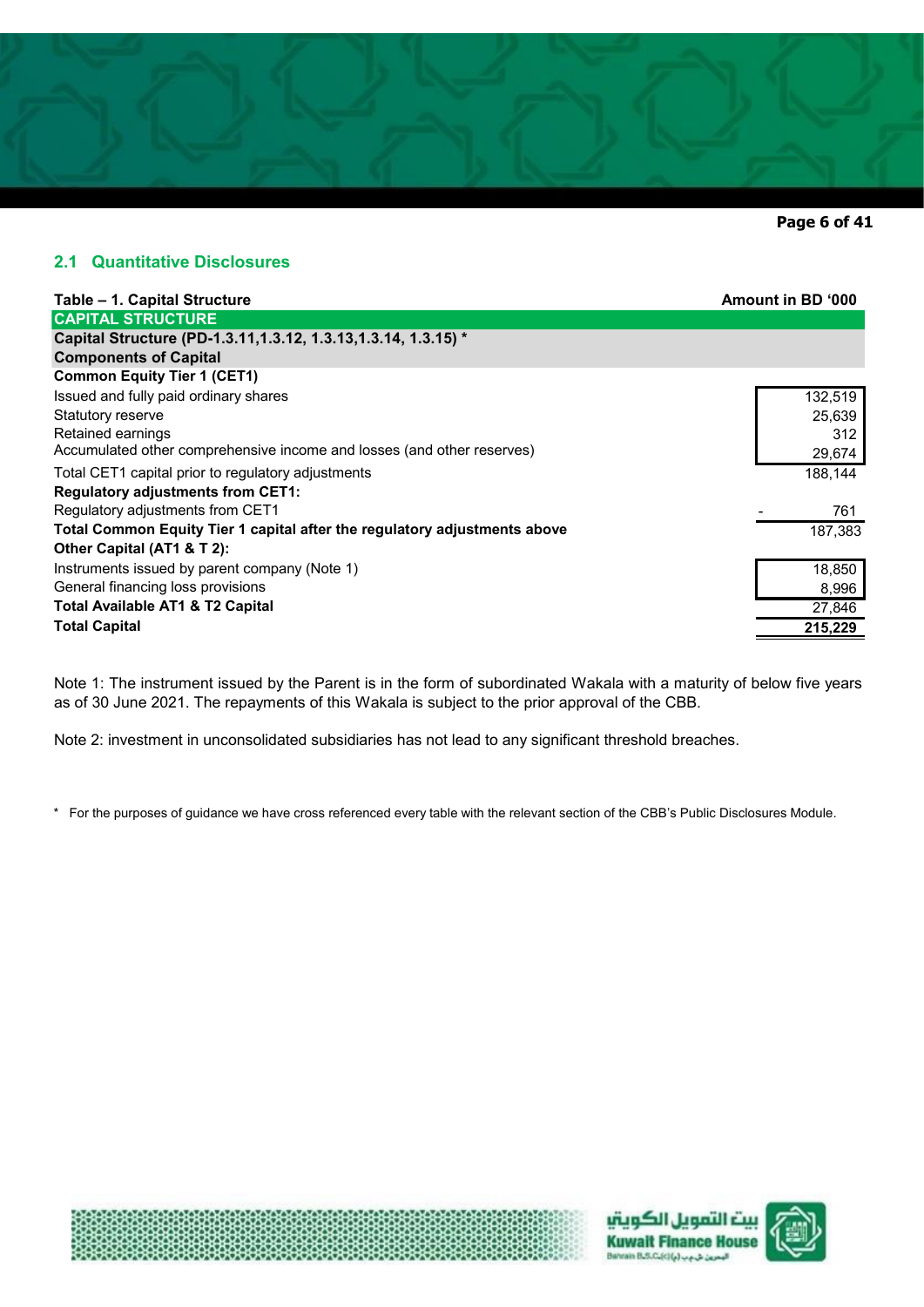# **Page 7 of 41**

1,270

9,550

#### Table – 2. Capital Requirement by Type of Islamic Financing Contract. **Amount in BD** '000 60,440  **71,259** -Ijarah **Total CAPITAL ADEQUACY Regulatory Capital Requirements (PD-1.3.17) by Each Type of Islamic Financing Contracts**  Murabaha and Wakala contracts with Banks **Financing contracts with customers** -Murabaha **Type of Islamic Financing Contracts Capital Requirement <b>Capital Requirement Capital Requirement**

# **Table – 3. Capital Requirement for Market and Operational Risk**

**CAPITAL ADEQUACY**

**Capital Requirements for Market Risk (PD-1.3.18) & Operational Risk (PD-1.3.19) & 1.3.30(a)**

| <b>Particulars</b>                          | <b>Risk Weighted Assets   Capital Requirement</b> |         |        |
|---------------------------------------------|---------------------------------------------------|---------|--------|
| Market Risk - Standardised Approach         |                                                   | 23.576  | 2.947  |
| Operational Risk - Basic indicator approach |                                                   | 136.539 | 17,067 |

| Table - 4. Capital Ratios                  |                            |       | Amount in BD '000           |
|--------------------------------------------|----------------------------|-------|-----------------------------|
| <b>CAPITAL ADEQUACY</b>                    |                            |       |                             |
| <b>Capital Adequacy Ratios (PD-1.3.20)</b> |                            |       |                             |
| <b>Particulars</b>                         | <b>Total Capital Ratio</b> |       | <b>Tier 1 Capital Ratio</b> |
|                                            |                            | $\%$  | $\%$                        |
| Consolidated Ratios                        |                            | 24.5% | 21.3%                       |



**Amount in BD '000**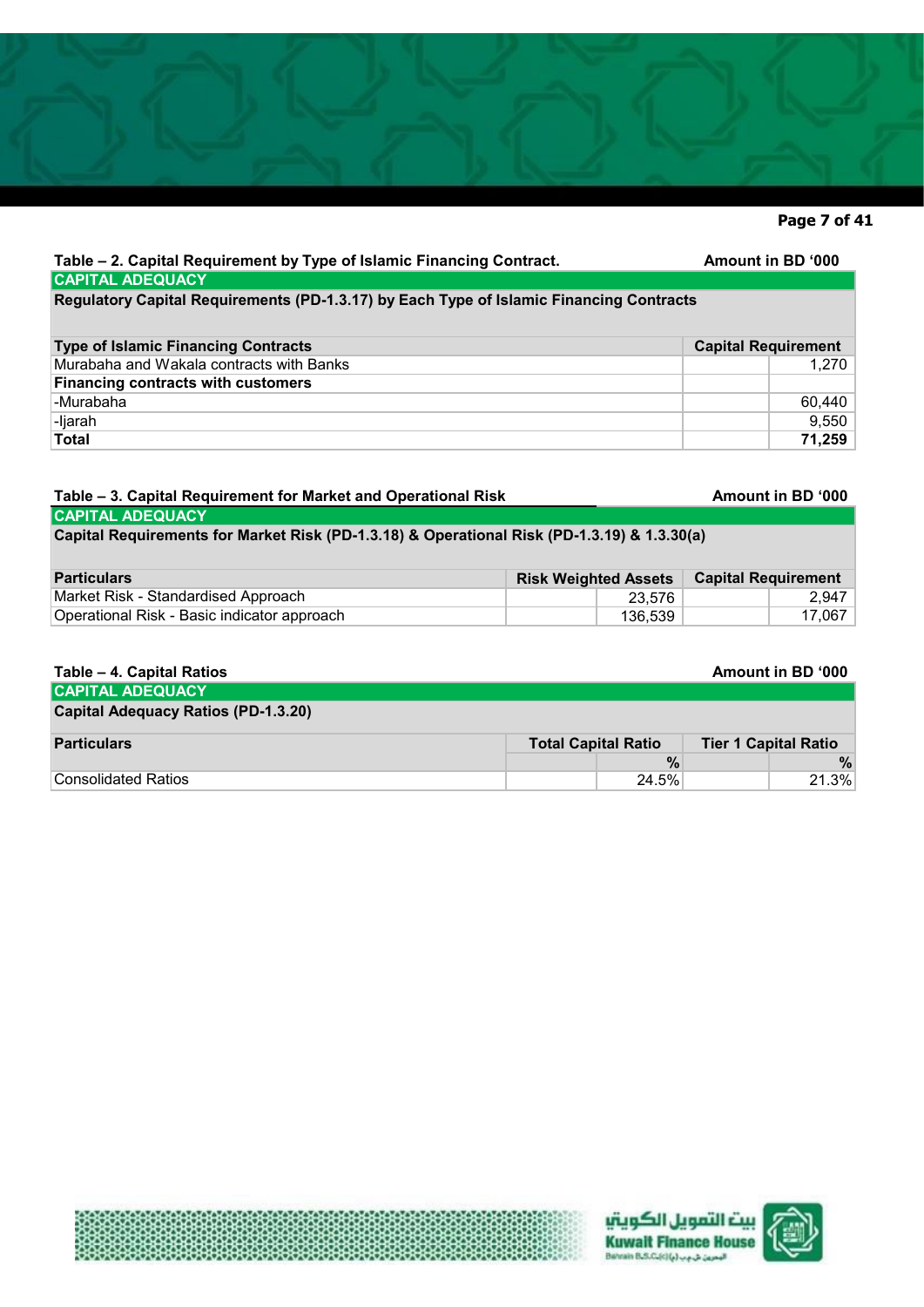# **Page 8 of 41**

**Table – 5. Three Step Approach to Reconciliation (Appendix PD - 2)** 

| $1000 - 0.$ Three Olep Approach to Reconciliation (Appendix TD - 2) |                      | <b>Consolidated</b> |                     |
|---------------------------------------------------------------------|----------------------|---------------------|---------------------|
| (PD-A.2.10, A.2.10A, )                                              | <b>Balance Sheet</b> |                     | <b>Reference -</b>  |
|                                                                     | as Published in      | <b>PIRI Data</b>    | <b>Common</b>       |
|                                                                     | <b>Financial</b>     |                     | <b>Disclosure</b>   |
|                                                                     | <b>Statements</b>    |                     | <b>Template for</b> |
|                                                                     | <b>As at Period</b>  | <b>As at Period</b> | <b>Capital</b>      |
|                                                                     | <b>End</b>           | <b>End</b>          |                     |
|                                                                     | (BD '000)            | (BD '000)           |                     |
| <b>Assets</b>                                                       |                      |                     |                     |
| Cash and balances with banks and Central Bank of Bahrain            | 61,214               | 61,216              |                     |
| Due from banks                                                      | 89,105               | 89,813              |                     |
| <b>Financing contracts</b>                                          | 1,067,424            | 1,085,142           |                     |
| Investments                                                         | 7,446                | 7,446               |                     |
| <b>Investment Properties</b>                                        |                      | 26,399              |                     |
| Investment in sukuk                                                 | 309,265              | 309,263             |                     |
| Investment in associates                                            | 6,653                | 6,653               |                     |
| Receivables and other assets                                        | 219,726              | 193,359             |                     |
| Premises and equipments                                             | 3,120                | 3,120               |                     |
| - of which other intangibles                                        |                      | 761                 | 9                   |
| <b>Total assets</b>                                                 | 1,763,953            | 1,782,411           |                     |
| <b>Liabilities</b>                                                  |                      |                     |                     |
| Customers' current accounts                                         | 139,179              | 139,179             |                     |
| Due to banks                                                        | 11,027               | 11,027              |                     |
| Due to non-banks                                                    | 401,782              | 401,782             |                     |
| <b>Other liabilities</b>                                            | 20,610               | 20,505              |                     |
| <b>Equity of Investment Account Holders</b>                         | 1,011,774            | 1,011,774           |                     |
| <b>Total liabilities</b>                                            | 1,584,372            | 1,584,267           |                     |
| <b>Shareholders' Equity</b>                                         |                      |                     |                     |
| Share capital *                                                     | 132,519              | 132,519             | 1                   |
| Retained earnings and unrealized gains *                            | 12,988               | 2,464               | 2, 3                |
| Other reserves *                                                    | 25,640               | 36,162              | 2, 3                |
| Non-controlling shareholders                                        | 8,434                | 8,434               |                     |
| Expected Credit Losses (ECL) Stages 1 & 2                           |                      | 18,564              |                     |
| - of which cap on inclusion of provision in Tier 2                  |                      | 8,996               | 50, 77              |
| <b>Total Shareholders' Equity</b>                                   | 179,581              | 198,144             |                     |

\* These amounts are eligible for CET1





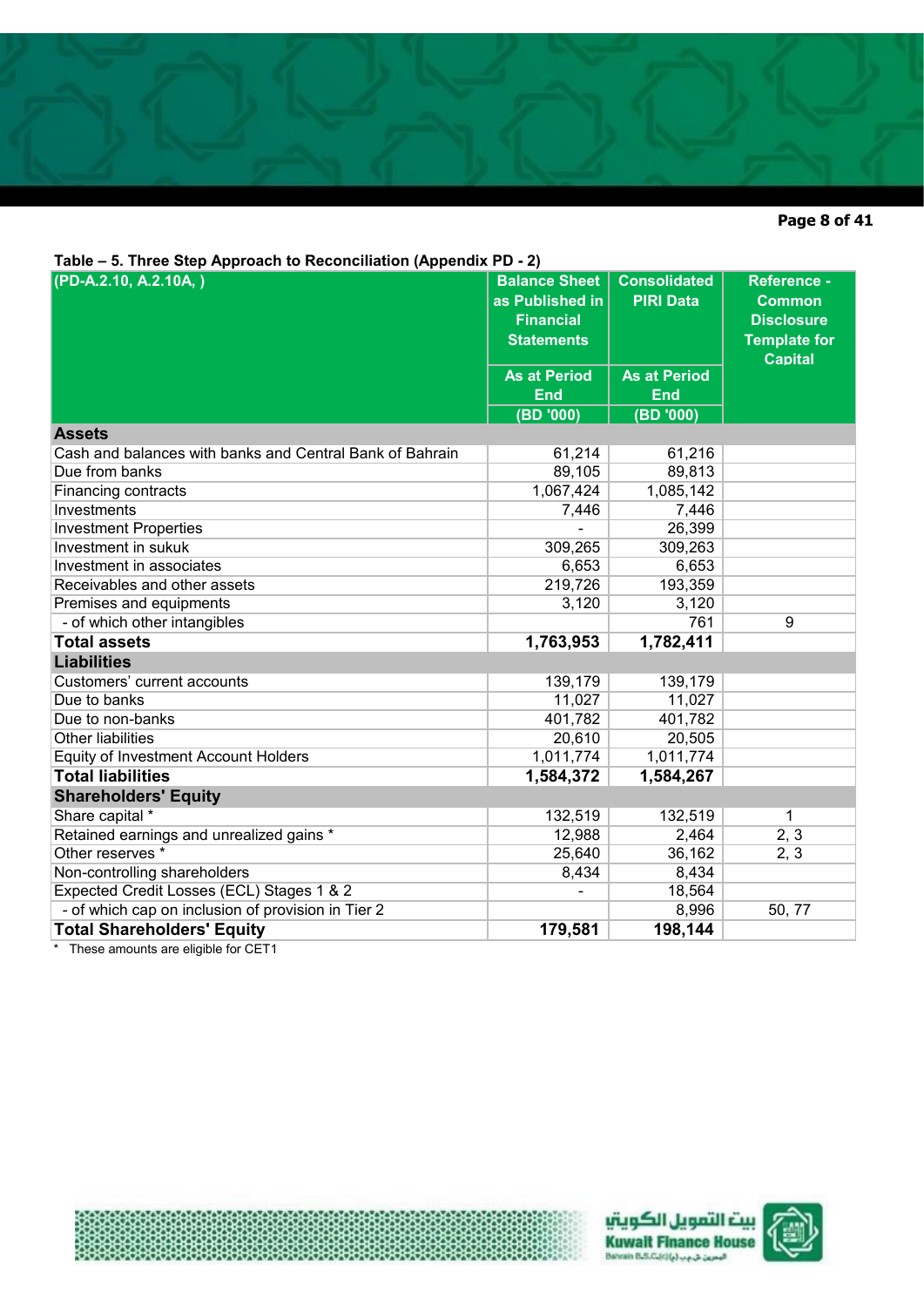

**Page 9 of 41** 

#### **Table – 6. Main Features of Regulatory Capital Instruments (Appendix PD - 3) S.No. Description Tier 1 Tier 2** 1 Issuer Kuwait Finance House (Bahrain) B.S.C. (c) Kuwait Finance House (Bahrain) B.S.C. (c) 2 Unique identifier (e.g. CUSP, ISIN or Bloomberg identifier for private placement) N/A N/A 3 Governing law(s) of the instrument 1. Central Bank of Bahrain; and 2. Ministry of Industry, Commerce and Tourism 1. Central Bank of Bahrain. *Regulatory treatment* 4 Transitional CBB rules Common Equity Tier 1 Tier 2 5 Post-transitional CBB rules Common Equity Tier 1 Tier 2 6 Eligible at solo/group/group & solo Solo and Group Solo and Group 7 Instrument type (types to be specified by each jurisdication) Paid Up Capital, Reserves and Retained Earning Subordinated Wakala 8 |Amount recognised in regulatory capital (Currency BD 187,383 (thousands) |BD 18,850 (thousands) in mil, as of most recent reporting date) 9 Par value of instrument BD 0.100 N/A 10 Accounting classification Shareholders' Equity Liability - Amortised 11 Original date of issuance January-02 July-17 12 Prepetual or date **Perpetual Perpetual** Dated 13 Original maturity date No Maturity No Maturity 10 June-22 14 Issuer call subject to prior supervisory approval No International Yes 15 Optional call date, contingent call dates and redemption amount N/A N/A 16 Subsequent call dates, if applicable N/A N/A N/A *Coupons / dividends*  17 **Fixed or floating dividend/coupon** Based on the performance of the Bank and approval of the AGM. Floating 18 Coupon rate and any related index N/A 6 Month LIBOR + 1.125% per annum (Paid wakala rate for previous period) 19 Existence of a dividend stopper No No No No No 20 Fully discretionary, partially discretionary or mandatory Fully Discretionary Mandatory 21 Existence of step up or other incentive to redeem No No 22 Noncumulative or cumulative Non - Comulative Non - Comulative Non - Comulative



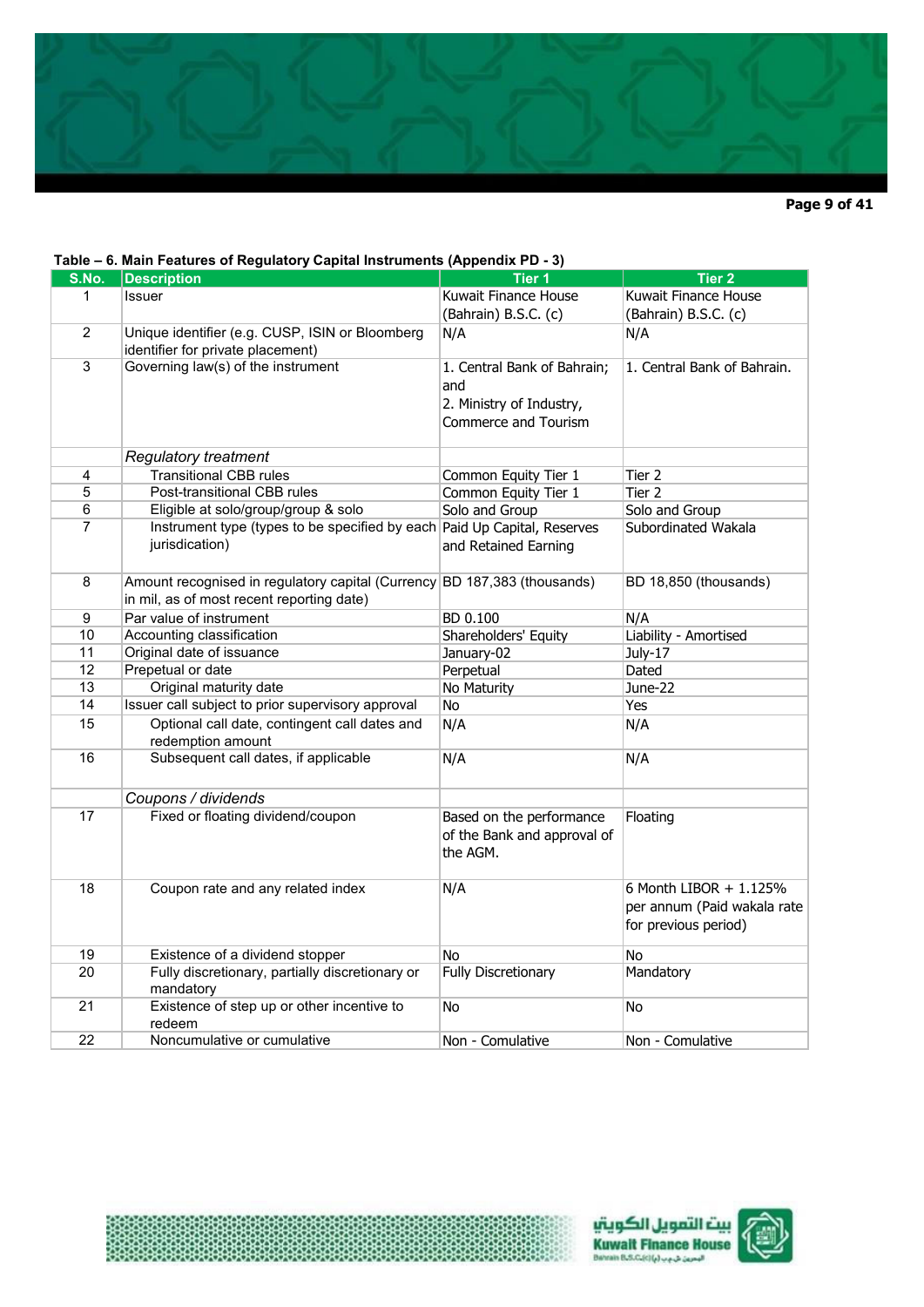

**Page 10 of 41** 

#### **Table – 6. Main Features of Regulatory Capital Instruments (Appendix PD - 3) (Continued)**

| S.No. | $\sim$ . $\sim$ . $\sim$ . $\sim$ . $\sim$ . $\sim$ . $\sim$ . $\sim$ . $\sim$ . $\sim$ . $\sim$ . $\sim$ . $\sim$ . $\sim$ . $\sim$ . $\sim$ . $\sim$ . $\sim$ . $\sim$ . $\sim$ . $\sim$ . $\sim$ . $\sim$ . $\sim$ . $\sim$ . $\sim$ . $\sim$ . $\sim$ . $\sim$ . $\sim$ . $\sim$ . $\sim$<br><b>Description</b> | <b>Tier 1</b>                                                                                                                                                                                                                                                                                                                                                                                                                                                                                                                                                                                            | <b>Tier 2</b>                                                                                                  |
|-------|---------------------------------------------------------------------------------------------------------------------------------------------------------------------------------------------------------------------------------------------------------------------------------------------------------------------|----------------------------------------------------------------------------------------------------------------------------------------------------------------------------------------------------------------------------------------------------------------------------------------------------------------------------------------------------------------------------------------------------------------------------------------------------------------------------------------------------------------------------------------------------------------------------------------------------------|----------------------------------------------------------------------------------------------------------------|
| 23    | Convertible or non-convertible                                                                                                                                                                                                                                                                                      | N/A                                                                                                                                                                                                                                                                                                                                                                                                                                                                                                                                                                                                      |                                                                                                                |
| 24    | If convertible, conversion trigger (s)                                                                                                                                                                                                                                                                              | N/A                                                                                                                                                                                                                                                                                                                                                                                                                                                                                                                                                                                                      | Convertible<br>Common Equity Tier 1 Ratio<br>falls below 7% or as<br>specified by the CBB from<br>time to time |
| 25    | If convertible, fully or partially                                                                                                                                                                                                                                                                                  | N/A                                                                                                                                                                                                                                                                                                                                                                                                                                                                                                                                                                                                      | Partially, to restore the<br>Common Equity Tier 1 ratio<br>to 7%.                                              |
| 26    | If convertible, conversion rate                                                                                                                                                                                                                                                                                     | N/A                                                                                                                                                                                                                                                                                                                                                                                                                                                                                                                                                                                                      | N/A                                                                                                            |
| 27    | If convertible, manadatory or optional<br>conversion                                                                                                                                                                                                                                                                | N/A                                                                                                                                                                                                                                                                                                                                                                                                                                                                                                                                                                                                      | Mandatory                                                                                                      |
| 28    | If convertible, specify intrument type<br>convertible into                                                                                                                                                                                                                                                          | N/A                                                                                                                                                                                                                                                                                                                                                                                                                                                                                                                                                                                                      | <b>Share Premium Account</b>                                                                                   |
| 29    | If convertible, specify issuer of intrument it<br>converts into                                                                                                                                                                                                                                                     | N/A                                                                                                                                                                                                                                                                                                                                                                                                                                                                                                                                                                                                      | <b>KFH Kuwait</b>                                                                                              |
| 30    | Wirte-down feature                                                                                                                                                                                                                                                                                                  | No                                                                                                                                                                                                                                                                                                                                                                                                                                                                                                                                                                                                       | No                                                                                                             |
| 31    | If write-down, write-down trigger(s)                                                                                                                                                                                                                                                                                | No                                                                                                                                                                                                                                                                                                                                                                                                                                                                                                                                                                                                       | No                                                                                                             |
| 32    | If write-down, full or partial                                                                                                                                                                                                                                                                                      | No                                                                                                                                                                                                                                                                                                                                                                                                                                                                                                                                                                                                       | No                                                                                                             |
| 33    | If write-down, permanent or temporary                                                                                                                                                                                                                                                                               | No                                                                                                                                                                                                                                                                                                                                                                                                                                                                                                                                                                                                       | No                                                                                                             |
| 34    | If temporary write-down, description of<br>write-up                                                                                                                                                                                                                                                                 | No                                                                                                                                                                                                                                                                                                                                                                                                                                                                                                                                                                                                       | No                                                                                                             |
| 35    | Position in subordination hierarchy in liquidation<br>(specify instrument type immediately senior to<br>instrument)                                                                                                                                                                                                 | Residual Claim. All Liabilities<br>(including Tier 2 instrument)<br>and Equity of Investment<br>Account Holders are senior<br>to this instrument. Equity of<br><b>Investment Account holders</b><br>are senior to Common<br>Equity Tier 1 in cases where<br>the Bank is proven to be<br>negligent to the Equity of<br><b>Investment Account holders'</b><br>rights. In other<br>circumstances, Equity of<br><b>Investment Account holders</b><br>are pari-passu with Common<br>Equity Tier 1. this is all<br>subiect to the actual<br>application of relevant laws<br>upon residual claim being<br>made. | Subordinated. All other<br>Liabilities are senior to this<br>instrument.                                       |
| 36    | Non-compliant transitioned features                                                                                                                                                                                                                                                                                 | No                                                                                                                                                                                                                                                                                                                                                                                                                                                                                                                                                                                                       | No                                                                                                             |
| 37    | If yes, specify non-compliant features                                                                                                                                                                                                                                                                              | N/A                                                                                                                                                                                                                                                                                                                                                                                                                                                                                                                                                                                                      | N/A                                                                                                            |

\*\*\*\*\*\*\*\*\*\*\*\*\*\*\*\*\*\*\*\*\*\*\*\*\*\*\*\*\*



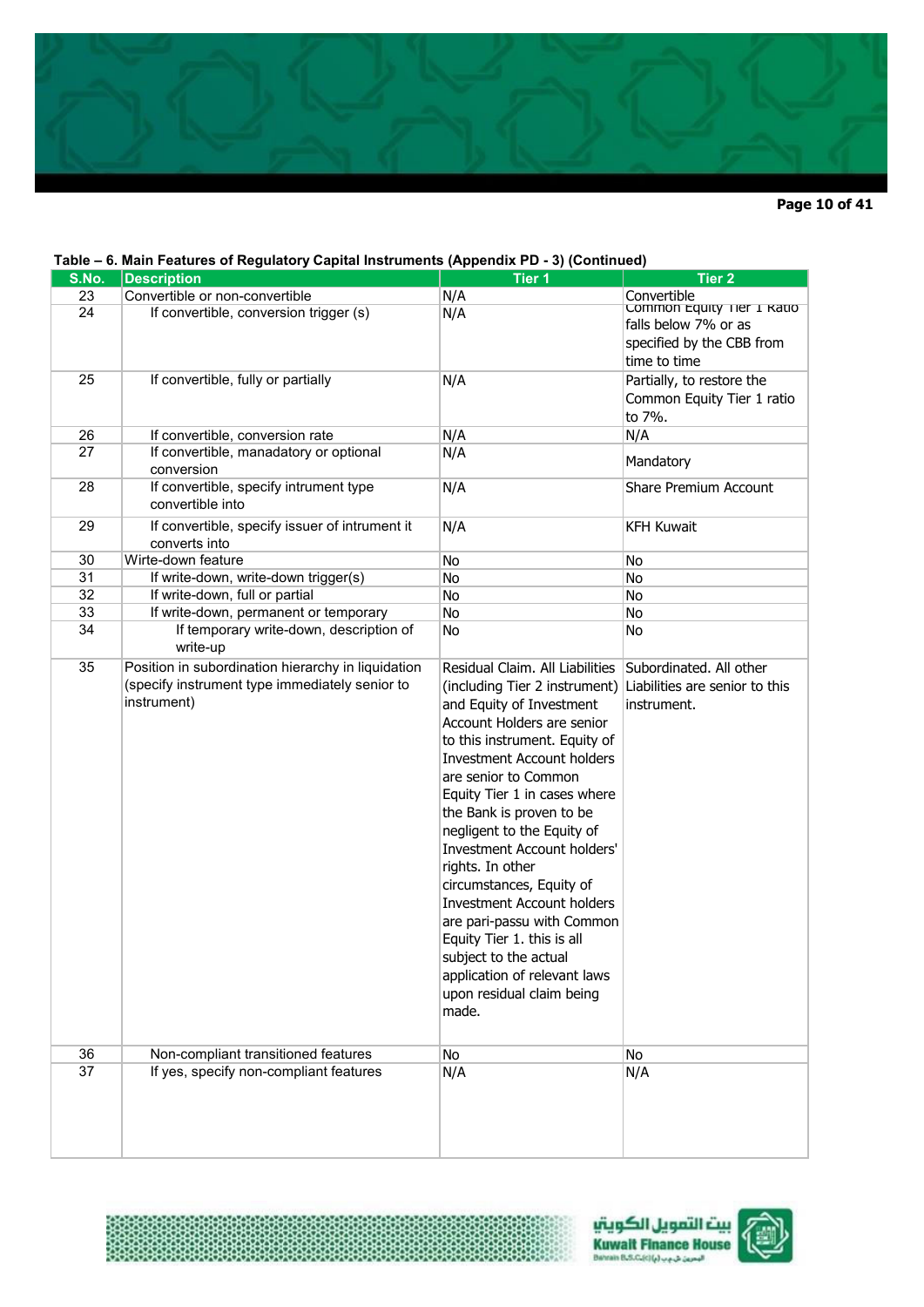# **Table – 7. Capital disclosures (Appendix PD - 1)**

≹

# **Page 11 of 41**

|                | $1$ able – $1.$ Capital disclosures (Appellul $\lambda$ FD - T)<br><b>Common Equity Tier 1 Capital: Instruments and Reserves</b>                                                                                                                                          |                          |
|----------------|---------------------------------------------------------------------------------------------------------------------------------------------------------------------------------------------------------------------------------------------------------------------------|--------------------------|
| S.No.          | <b>Description</b>                                                                                                                                                                                                                                                        | (BD'000)                 |
| 1              | Directly issued qualifying common share capital plus related stock surplus                                                                                                                                                                                                | 132,519                  |
| $\overline{2}$ | Retained earnings including current period profits                                                                                                                                                                                                                        | 27,833                   |
| 3              | Accumulated other comprehensive income (and other reserves)                                                                                                                                                                                                               | 27,792                   |
| 4              | Not applicable                                                                                                                                                                                                                                                            |                          |
| 5              | Common share capital issued by subsidiaries and held by third parties (amount allowed in group CET1)                                                                                                                                                                      |                          |
| 6              | <b>Common Equity Tier 1 Capital Before Regulatory Adjustments</b>                                                                                                                                                                                                         | 188,144                  |
|                | <b>Common Equity Tier 1 Capital: Regulatory Adjustments</b>                                                                                                                                                                                                               |                          |
| 7              | Prudential valuation adjustments                                                                                                                                                                                                                                          |                          |
| 8              | Goodwill (net of related tax liability)                                                                                                                                                                                                                                   |                          |
| 9              | Other intangibles other than mortgage-servicing rights (net of related tax liability)                                                                                                                                                                                     | 761                      |
| 10             | Deferred tax assets that rely on future profitability excluding those arising from temporary differences<br>(net of related tax liability)                                                                                                                                |                          |
| 11             | Cash-flow hedge reserve                                                                                                                                                                                                                                                   | $\overline{\phantom{a}}$ |
| 12             | Shortfall of provisions to expected losses                                                                                                                                                                                                                                |                          |
| 13             | Securitisation gain on sale (as set out in paragraph 562 of Basel II framework)                                                                                                                                                                                           |                          |
| 14             | Not applicable                                                                                                                                                                                                                                                            |                          |
| 15             | Defined-benefit pension fund net assets                                                                                                                                                                                                                                   | $\blacksquare$           |
| 16             | Investments in own shares                                                                                                                                                                                                                                                 |                          |
| 17             | Reciprocal cross-holdings in common equity                                                                                                                                                                                                                                |                          |
| 18             | Investments in the capital of banking, financial and insurance entities that are outside the scope of<br>regulatory consolidation, net of eligible short positions, where the bank does not own more than 10% of<br>the issued share capital (amount above 10% threshold) |                          |
| 19             | Significant investments in the common stock of banking, financial and insurance entities that are<br>outside the scope of regulatory consolidation, net of eligible short positions (amount above 10%<br>threshold)                                                       |                          |
| 20             | Mortgage servicing rights (amount above 10% threshold)                                                                                                                                                                                                                    |                          |
| 21             | Deferred tax assets arising from temporary differences (amount above 10% threshold, net of related tax<br>liability)                                                                                                                                                      |                          |
| 22             | Amount exceeding the 15% threshold                                                                                                                                                                                                                                        |                          |
| 23             | of which: significant investments in the common stock of financials                                                                                                                                                                                                       |                          |
| 24             | of which: mortgage servicing rights                                                                                                                                                                                                                                       |                          |
| 25             | of which: deferred tax assets arising from temporary differences                                                                                                                                                                                                          | $\blacksquare$           |
| 26             | CBB specific regulatory adjustments                                                                                                                                                                                                                                       |                          |
| 27             | Regulatory adjustments applied to Common Equity Tier 1 due to insufficient Additional Tier 1 and Tier 2<br>to cover deductions                                                                                                                                            |                          |
| 28             | Total Regulatory Adjustments to Common Equity Tier 1                                                                                                                                                                                                                      | 761                      |
| 29             | <b>Common Equity Tier 1 Capital (CET1)</b>                                                                                                                                                                                                                                | 187,383                  |
|                | <b>Additional Tier 1 Capital: Instruments</b>                                                                                                                                                                                                                             |                          |
| 30             | Directly issued qualifying Additional Tier 1 instruments plus related stock surplus                                                                                                                                                                                       | $\overline{\phantom{a}}$ |
| 31             | of which: classified as equity under applicable accounting standards                                                                                                                                                                                                      |                          |
| 32             | of which: classified as liabilities under applicable accounting standards                                                                                                                                                                                                 | $\blacksquare$           |
| 33             | Directly issued capital instruments subject to phase out from Additional Tier 1                                                                                                                                                                                           | $\blacksquare$           |
| 34             | Additional Tier 1 instruments (and CET1 instruments not included in row 5) issued by subsidiaries and<br>held by third parties (amount allowed in group AT1)                                                                                                              |                          |
| 35             | of which: instruments issued by subsidiaries subject to phase out                                                                                                                                                                                                         |                          |
| 36             | <b>Additional Tier 1 Capital Before Regulatory Adjustments</b>                                                                                                                                                                                                            |                          |



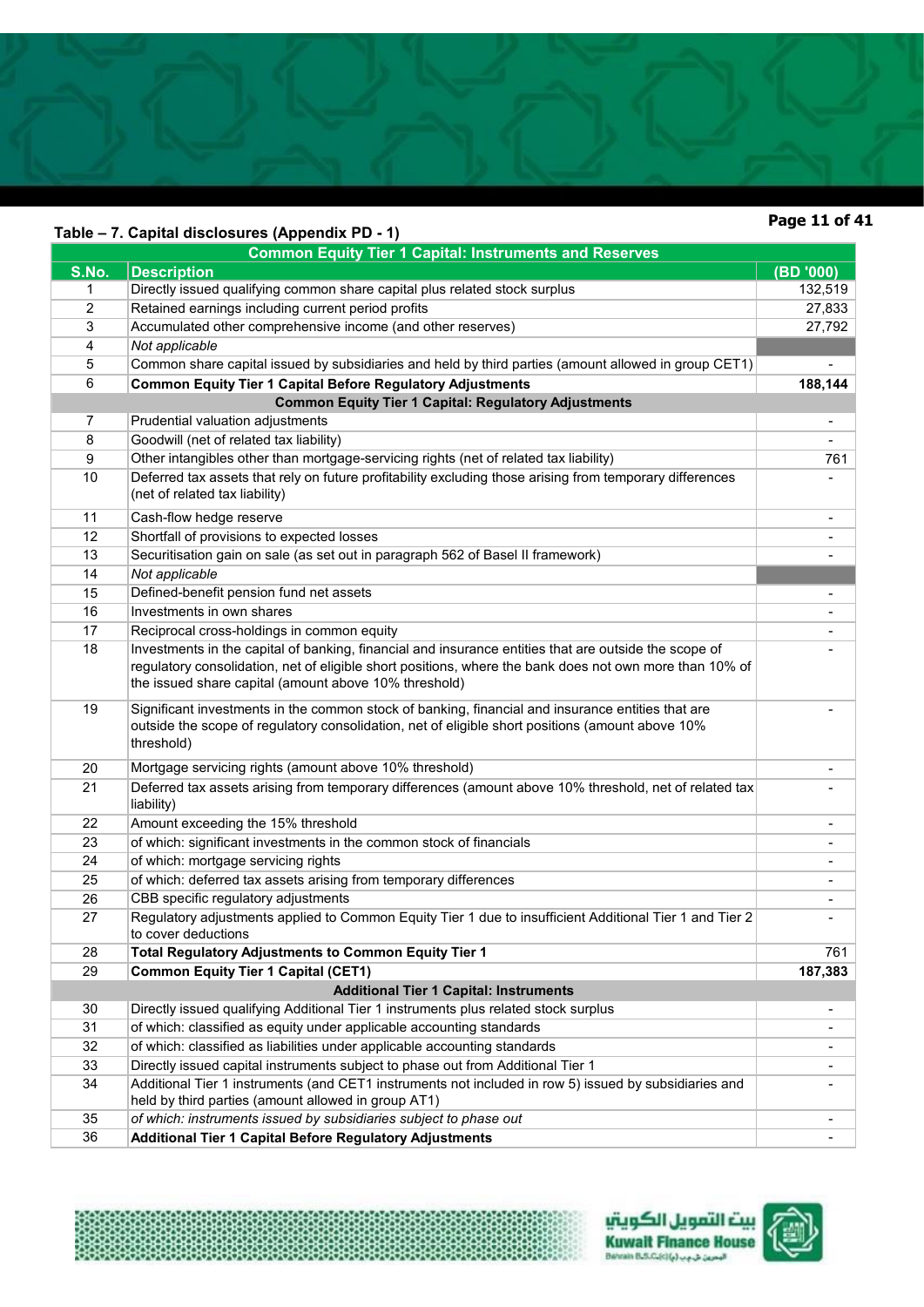# **Table – 7. Capital disclosures (Appendix PD - 1) (Continued)**

骏

# **Page 12 of 41**

|       | Table – 7. Capital disclosures (Appendix PD - 1) (Continued)                                          |                              |
|-------|-------------------------------------------------------------------------------------------------------|------------------------------|
|       | <b>Common Equity Tier 1 Capital: Instruments and Reserves</b>                                         |                              |
| S.No. | <b>Description</b>                                                                                    | (BD '000)                    |
|       | <b>Additional Tier 1 Capital: Regulatory Adjustments</b>                                              |                              |
| 37    | Investments in own Additional Tier 1 instruments                                                      | $\qquad \qquad \blacksquare$ |
| 38    | Reciprocal cross-holdings in Additional Tier 1 instruments                                            | -                            |
| 39    | Investments in the capital of banking, financial and insurance entities that are outside the scope    |                              |
|       | of regulatory consolidation, net of eligible short positions, where the bank does not own more        |                              |
|       | than 10% of the issued common share capital of the entity (amount above 10% threshold)                |                              |
| 40    | Significant investments in the capital of banking, financial and insurance entities that are outside  |                              |
|       | the scope of regulatory consolidation (net of eligible short positions)                               |                              |
| 41    | CBB specific regulatory adjustments                                                                   | -                            |
| 42    | Regulatory adjustments applied to Additional Tier 1 due to insufficient Tier 2 to cover deductions    |                              |
| 43    | <b>Total Regulatory Adjustments to Additional Tier 1 Capital</b>                                      |                              |
| 44    | <b>Additional Tier 1 Capital (AT1)</b>                                                                |                              |
| 45    | Tier 1 Capital (T1 = CET1 + AT1)                                                                      | 187,383                      |
|       | <b>Tier 2 Capital: Instruments and Provisions</b>                                                     |                              |
| 46    | Directly issued qualifying Tier 2 instruments plus related stock surplus                              |                              |
| 47    | Directly issued capital instruments subject to phase out from Tier 2                                  | 18,850                       |
| 48    | Tier 2 instruments (and CET1 and AT1 instruments not included in rows 5 or 34) issued by              |                              |
|       | subsidiaries and held by third parties (amount allowed in group Tier 2)                               |                              |
| 49    | of which: instruments issued by subsidiaries subject to phase out                                     |                              |
| 50    | Provisions                                                                                            | 8,996                        |
| 51    | <b>Tier 2 Capital Before Regulatory Adjustments</b>                                                   | 27,846                       |
|       | <b>Tier 2 Capital: Regulatory Adjustments</b>                                                         |                              |
| 52    | Investments in own Tier 2 instruments                                                                 |                              |
| 53    | Reciprocal cross-holdings in Tier 2 instruments                                                       |                              |
| 54    | Investments in the capital of banking, financial and insurance entities that are outside the scope    |                              |
|       | of regulatory consolidation, net of eligible short positions, where the bank does not own more        |                              |
|       | than 10% of the issued common share capital of the entity (amount above the 10% threshold)            |                              |
| 55    | Significant investments in the capital banking, financial and insurance entities that are outside the |                              |
|       | scope of regulatory consolidation (net of eligible short positions)                                   |                              |
| 56    | CBB specific regulatory adjustments                                                                   |                              |
| 57    | <b>Total Regulatory Adjustments to Tier 2 Capital</b>                                                 |                              |
| 58    | Tier 2 Capital (T2)                                                                                   | 27,846                       |
| 59    | Total Capital (TC = T1 + T2)                                                                          | 215,229                      |
| 60    | <b>Total Risk Weighted Assets</b>                                                                     | 879,769                      |
|       | <b>Capital Ratios and Buffers</b>                                                                     |                              |
| 61    | Common Equity Tier 1 (as a percentage of risk weighted assets)                                        | 21.30%                       |
| 62    | Tier 1 (as a percentage of risk weighted assets)                                                      | 21.30%                       |
| 63    | Total capital (as a percentage of risk weighted assets)                                               | 24.46%                       |
| 64    | Institution specific buffer requirement (minimum CET1 requirement plus capital conservation           | 2.50%                        |
|       | buffer plus countercyclical buffer requirements plus D-SIB buffer requirement, expressed as a         |                              |
|       | percentage of risk weighted assets)                                                                   |                              |
| 65    | of which: capital conservation buffer requirement                                                     | 2.50%                        |
| 66    | of which: bank specific countercyclical buffer requirement                                            | N/A                          |
| 67    | of which: D-SIB buffer requirement                                                                    | N/A                          |
| 68    | (Common Equity Tier 1 available to meet buffers [as a percentage of risk weighted assets]             | 12.30%                       |
|       | Note 61 less note 65 less 6.5% (minimum CET1 requirement without buffer))                             |                              |



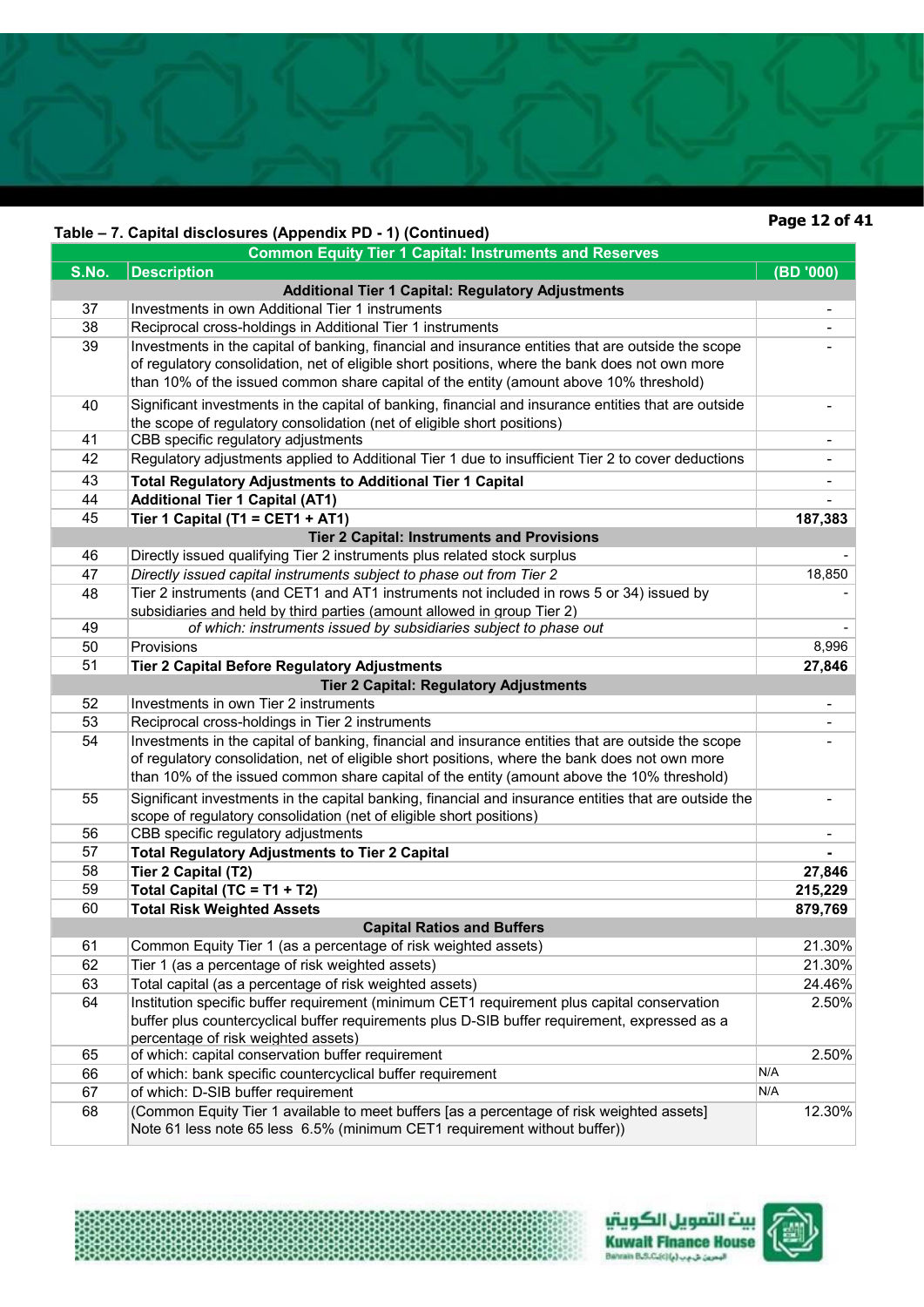# **Table – 7. Capital disclosures (Appendix PD - 1) (Continued)**

# **Page 13 of 41**

|       | Table – 7. Capital disclosures (Appendix PD - 1) (Continued)                                              |           |
|-------|-----------------------------------------------------------------------------------------------------------|-----------|
|       | <b>Common Equity Tier 1 Capital: Instruments and Reserves</b>                                             |           |
| S.No. | <b>Description</b>                                                                                        | (BD '000) |
|       | <b>National Minima Including CCB (Where Different from Basel III)</b>                                     |           |
| 69    | CBB Common Equity Tier 1 minimum ratio                                                                    | 9%        |
| 70    | CBB Tier 1 minimum ratio                                                                                  | 10.50%    |
| 71    | CBB total capital minimum ratio                                                                           | 12.50%    |
|       | Amounts Below the Thresholds for Deduction (Before Risk Weighting)                                        |           |
| 72    | Non-significant investments in the capital of other financials                                            | 4,301     |
| 73    | Significant investments in the common stock of financials                                                 |           |
| 74    | Mortgage servicing rights (net of related tax liability)                                                  | ۰         |
| 75    | Deferred tax assets arising from temporary differences (net of related tax liability)                     |           |
|       | Applicable Caps on the Inclusion of Provisions in Tier 2                                                  |           |
| 76    | Provisions eligible for inclusion in Tier 2 in respect of exposures subject to standardised               | 18,564    |
|       | approach (prior to application of cap)                                                                    |           |
| 77    | Cap on inclusion of provisions in Tier 2 under standardised approach                                      | 8,996     |
| 78    | N/A                                                                                                       |           |
| 79    | N/A                                                                                                       |           |
|       | Capital Instruments Subject to Phase-Out Arrangements (Only applicable between 1 Jan 2019 and 1 Jan 2024) |           |
| 80    | Current cap on CET1 instruments subject to phase out arrangements                                         |           |
| 81    | Amount excluded from CET1 due to cap (excess over cap after redemptions and maturities)                   |           |
| 82    | Current cap on AT1 instruments subject to phase out arrangements                                          |           |
| 83    | Amount excluded from AT1 due to cap (excess over cap after redemptions and maturities)                    |           |
| 84    | Current cap on T2 instruments subject to phase out arrangements                                           |           |
| 85    | Amount excluded from T2 due to cap (excess over cap after redemptions and maturities)                     |           |





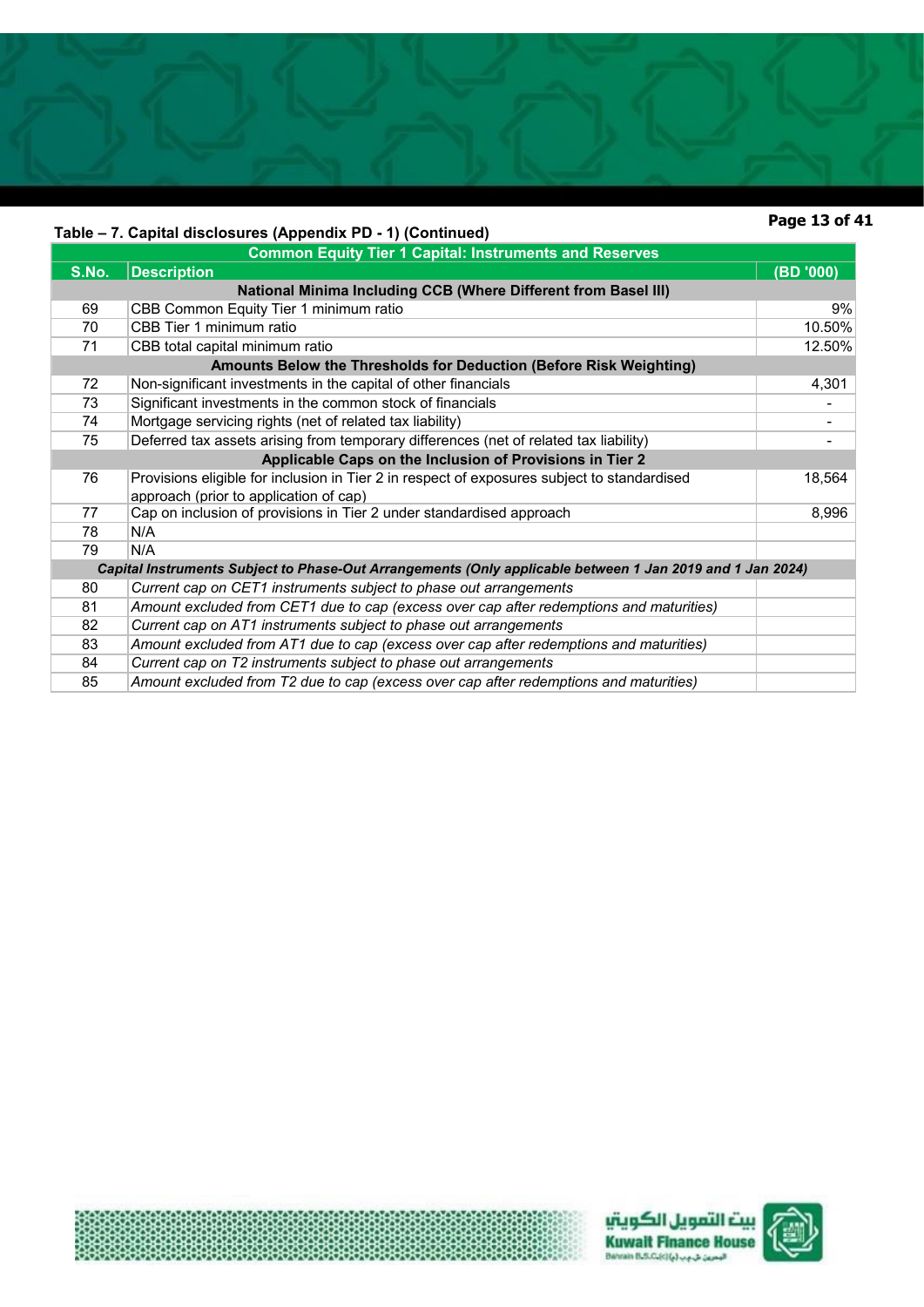

**Page 14 of 41** 

# **3 Risk Management**

# **3.1 Credit Risk**

Credit risk is the risk of financial loss if a customer or counterparty fails to meet an obligation under a contract. It arises principally from financing, trade finance and treasury activities. The Bank controls credit risk by monitoring credit exposures, and continually assessing the creditworthiness of counterparties. Financing contracts are mostly secured by collateral in the form of mortgage on real estate properties or other tangible securities.

# **3.1.1 Highly Leveraged and Other High Risk Counterparties**

The Bank defines "Highly Leveraged Institutions" in line with the definitions of Basel in its papers detailed "Review of issues relating to Highly Leveraged Institutions (HLIs)", "Sound Practices for Banks' Interactions with Highly Leveraged Institutions", "Banks' Interactions with Highly Leveraged Institutions" as follows:

- Large financial institutions
- Are subject to little or no regulatory oversight.
- Are generally subject to very limited disclosure requirements and are not subject to rating by credit reference agencies.
- Take on significant leverage, where leverage is the ratio between risk, expressed in some common denominator, anc capital.

The Bank will not provide financing facilities to HLIs. On a case by case basis, if required, all financing deals to HLIs will be approved by the board of directors.

# **3.2.1 Displaced Commercial Risk (DCR)**

DCR refers to the market pressure to pay returns to Unrestricted Investment Account (URIA) holders that exceeds the rate that has been earned on the assets financed by the URIA, when the return on assets is under performing as compared with competitor's rates.

The Bank manages DCR through the Profit Sharing Investment Account (PSIA) policy approved by the Board according to which the Bank can forego its mudarib share to manage DCR for Mudarabaha based PSIA. The Bank compares its rates with the rates offered by peer Islamic banks in the market along with performing analysis of its profitability and studies of other market indicators. The Group does not use a fixed market benchmark rate for comparison to the





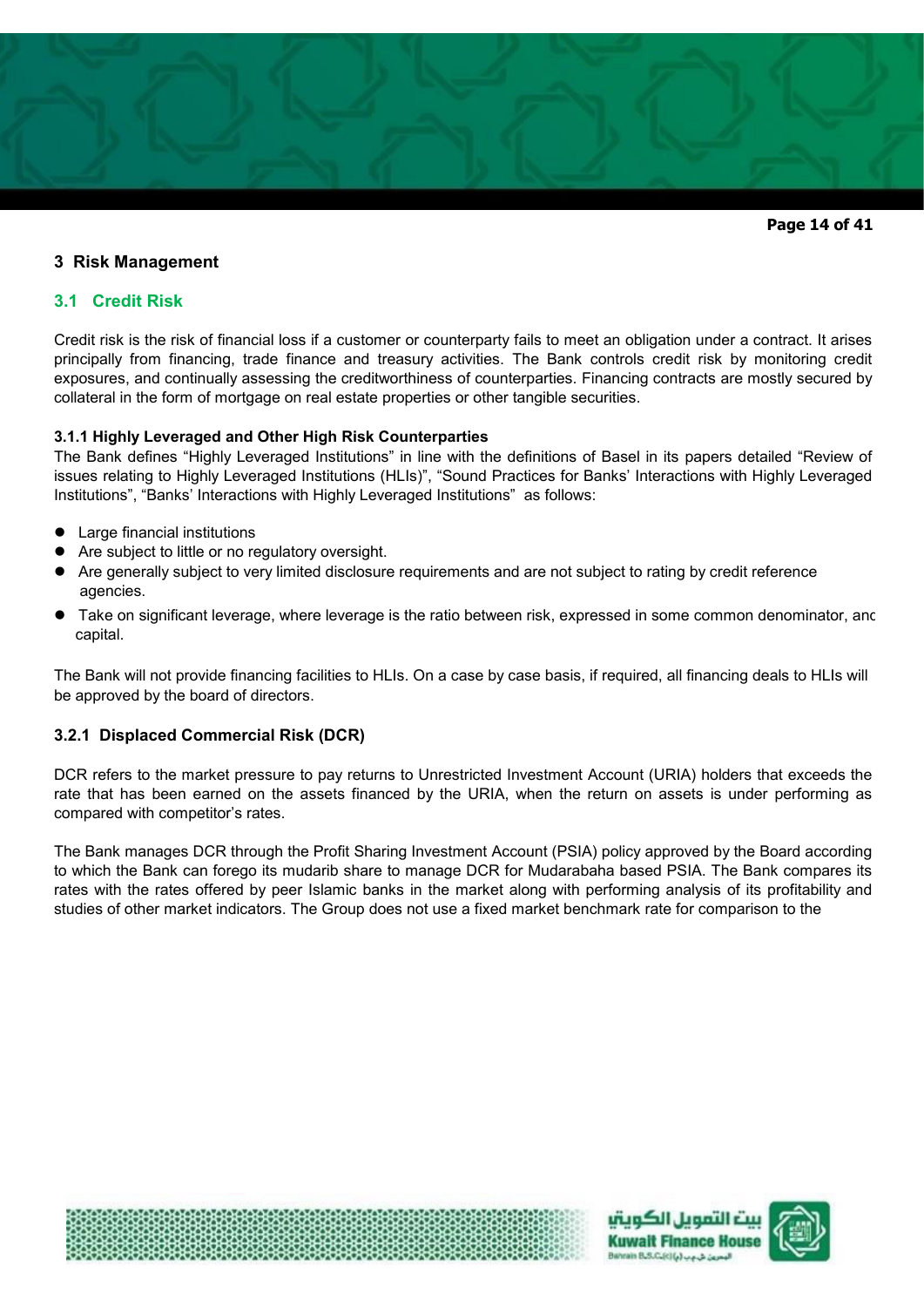# **3.1.2 Quantitative disclosures**

| Table - 8. Average and Gross Credit Risk Exposure                                                                                     |                                         |                                                                   |                                                     | Amount in BD '000                                                 |
|---------------------------------------------------------------------------------------------------------------------------------------|-----------------------------------------|-------------------------------------------------------------------|-----------------------------------------------------|-------------------------------------------------------------------|
| <b>CREDIT RISK: QUANTITATIVE DISCLOSURES</b>                                                                                          |                                         |                                                                   |                                                     |                                                                   |
| Credit Risk Exposure (PD-1.3.23(a))                                                                                                   |                                         |                                                                   |                                                     |                                                                   |
|                                                                                                                                       | Self-Financed                           |                                                                   | <b>Financed by Unrestricted Investment Accounts</b> |                                                                   |
| <b>Portfolios</b>                                                                                                                     | * Total Gross Credit<br><b>Exposure</b> | <b>** Average Gross Credit</b><br><b>Exposure Over the Period</b> | * Total Gross Credit<br><b>Exposure</b>             | <b>** Average Gross Credit</b><br><b>Exposure Over the Period</b> |
| Funded                                                                                                                                |                                         |                                                                   |                                                     |                                                                   |
| Balances with central banks                                                                                                           | 2,841                                   | 5,102                                                             | 40,978                                              | 43,233                                                            |
| Due from banks                                                                                                                        | 17,669                                  | 24,009                                                            | 78,469                                              | 88,614                                                            |
| Financing contracts***                                                                                                                | 449,461                                 | 423,921                                                           | 635,681                                             | 635,746                                                           |
| Investment in sukuk                                                                                                                   | 58,991                                  | 74,939                                                            | 250,272                                             | 237,482                                                           |
| Receivables and other assets                                                                                                          | 159,645                                 | 160,041                                                           | $\overline{\phantom{0}}$                            |                                                                   |
| Total                                                                                                                                 | 688,607                                 | 688.012                                                           | 1,005,400                                           | 1,005,075                                                         |
| Un-funded                                                                                                                             |                                         |                                                                   |                                                     |                                                                   |
| Contingent liabilities and commitments                                                                                                | 76,520                                  | 76,491                                                            | ٠                                                   |                                                                   |
| Grand Total                                                                                                                           | 765,127                                 | 764,503                                                           | 1,005,400                                           | 1,005,075                                                         |
| * Gross credit exposure is reflected net of stage 3 expected credit loss (ECL) and gross of stage 1 and 2 expected credit loss (ECL). |                                         |                                                                   |                                                     |                                                                   |

\*\* Average credit exposure has been calculated using quarterly consolidated financial statements and PIRI forms submitted to the CBB.

\*\*\* Financing contracts include Musharka contracts which are all self financed.

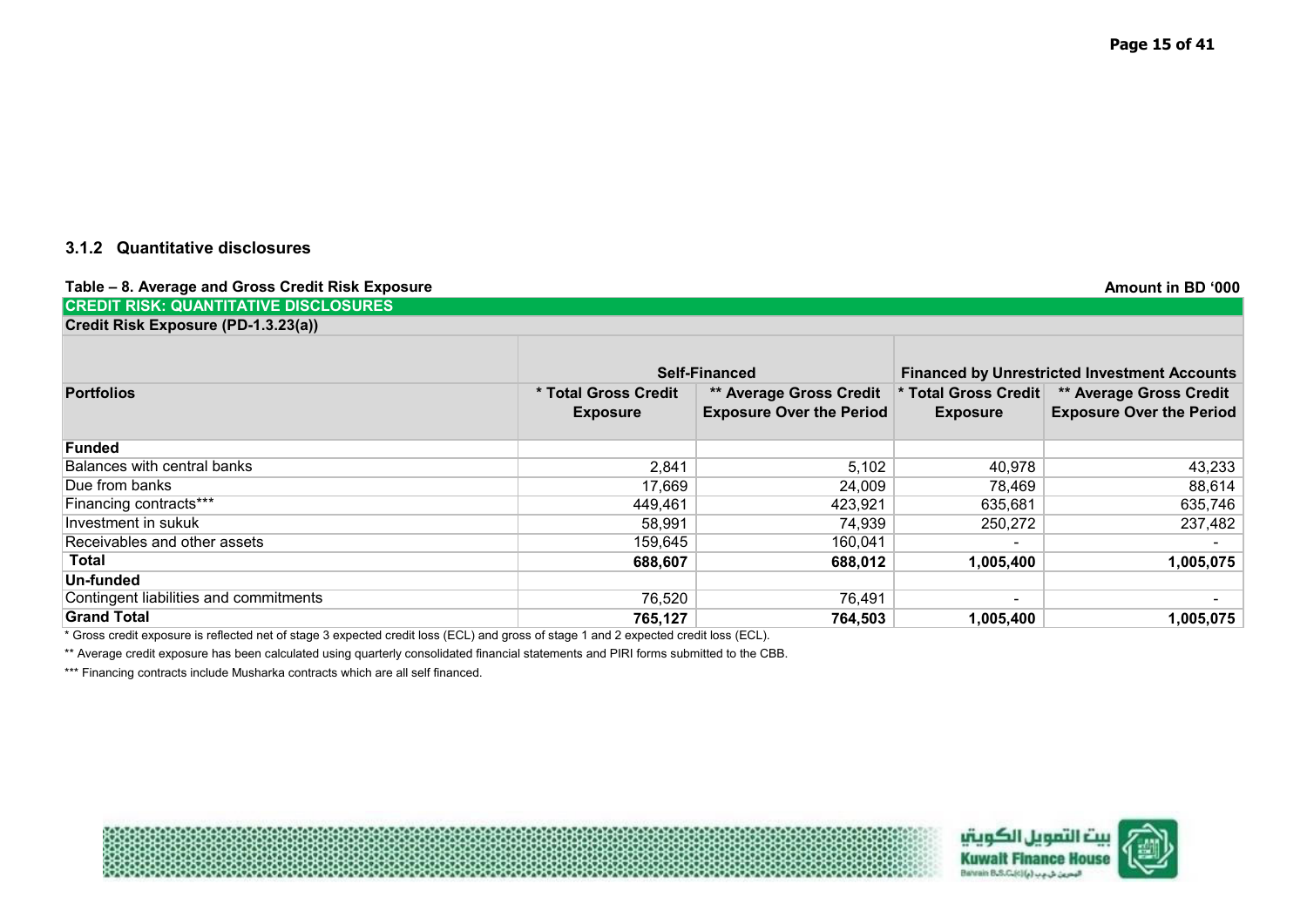| Table - 9. Portfolio Geographic Breakdown. | Amount in BD '000 |
|--------------------------------------------|-------------------|
|--------------------------------------------|-------------------|

**CREDIT RISK: QUANTITATIVE DISCLOSURES**

| Geographic Breakdown (PD-1.3.23(b) |  |
|------------------------------------|--|

|                                        |                |                          | <b>Self-Financed</b>           |                           |              | <b>Financed by Unrestricted Investment Accounts</b> |                  |                                |                           |              |
|----------------------------------------|----------------|--------------------------|--------------------------------|---------------------------|--------------|-----------------------------------------------------|------------------|--------------------------------|---------------------------|--------------|
| <b>Portfolios</b>                      |                |                          | Geographic Area                |                           |              |                                                     |                  | <b>Geographic Area</b>         |                           |              |
|                                        | <b>Bahrain</b> | <b>Other GCC</b>         | <b>North</b><br><b>America</b> | <b>Other</b><br>countries | <b>Total</b> | <b>Bahrain</b>                                      | <b>Other GCC</b> | <b>North</b><br><b>America</b> | <b>Other</b><br>countries | <b>Total</b> |
| Funded                                 |                |                          |                                |                           |              |                                                     |                  |                                |                           |              |
| <b>Balances with central banks</b>     | 2,841          | $\overline{\phantom{0}}$ | $\overline{\phantom{a}}$       | $\blacksquare$            | 2,841        | 40,978                                              |                  |                                | -                         | 40,978       |
| Due from banks                         | 9,079          | 7,773                    | 528                            | 289                       | 17,669       | 40,320                                              | 34,520           | 2,344                          | 1,285                     | 78,469       |
| Financing contracts                    | 439,641        | 9,820                    | -                              | ۰                         | 449,461      | 621,793                                             | 13,888           | -                              | -                         | 635,681      |
| Investment in sukuk                    | 58,991         | -                        | $\overline{\phantom{a}}$       | ۰                         | 58.991       | 250,272                                             |                  | $\overline{\phantom{a}}$       | -                         | 250,272      |
| Receivables and other assets           | 5,188          | 154,457                  | -                              | ۰                         | 159.645      |                                                     | -                |                                |                           |              |
| Total                                  | 515.740        | 172,050                  | 528                            | 289                       | 688.607      | 953,363                                             | 48.408           | 2,344                          | 1,285                     | 1,005,400    |
| Un-funded                              |                |                          |                                |                           |              |                                                     |                  |                                |                           |              |
| Contingent liabilities and commitments | 76,520         | -                        |                                | ۰                         | 76,520       | <b>.</b>                                            |                  | $\overline{\phantom{a}}$       |                           |              |
| <b>Grand Total</b>                     | 592.260        | 172.050                  | 528                            | 289                       | 765.127      | 953.363                                             | 48.408           | 2.344                          | 1.285                     | 1.005.400    |

Note: The Bank's classification of geographical area is according to the distribution of its portfolios across material geographies.

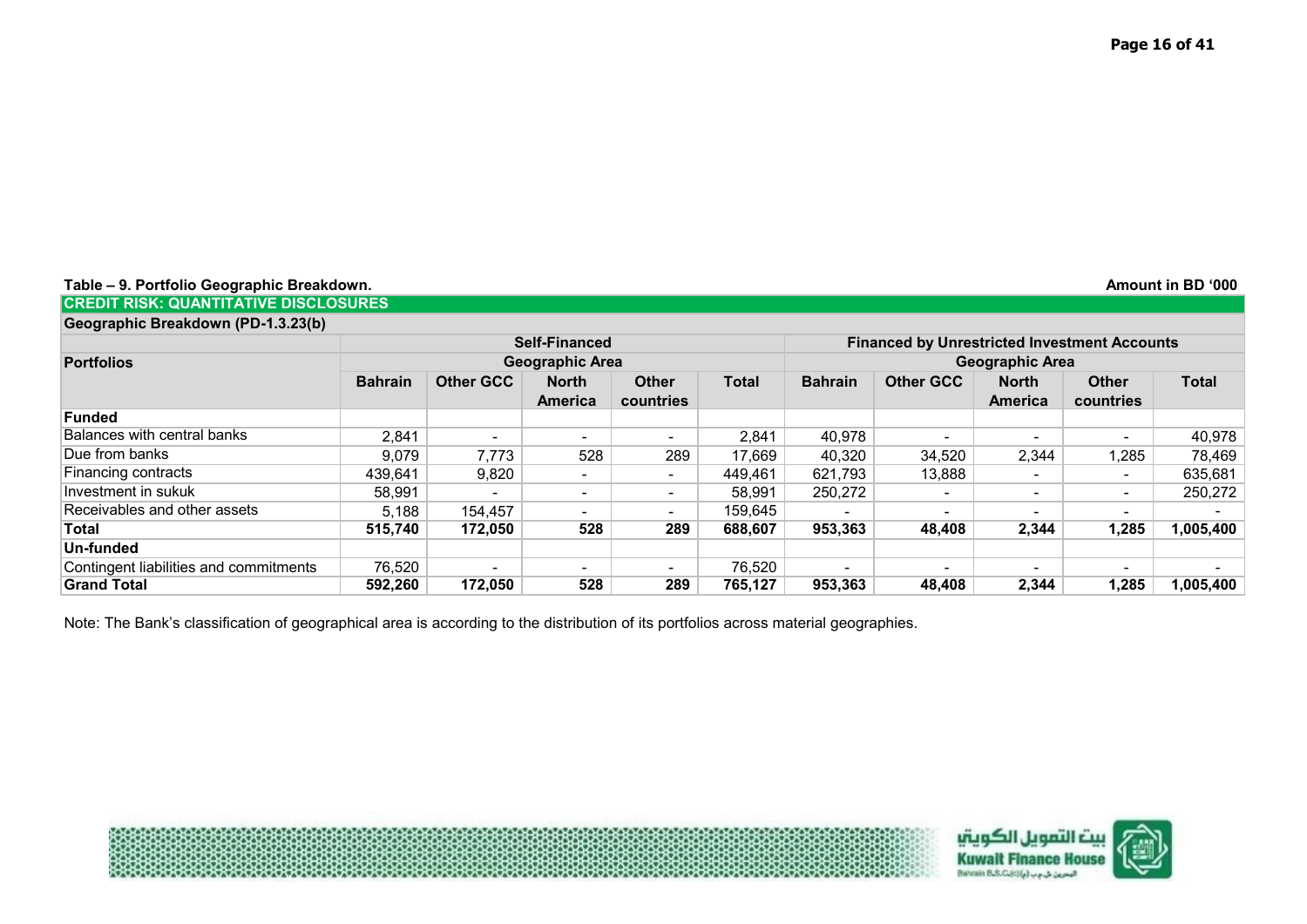**Table – 10. Industrial Sector Breakdown by Portfolio Amount in BD '000**

|  |  |  | <b>I</b> CREDIT RISK: QUANTITATIVE DISCLOSURES |  |  |
|--|--|--|------------------------------------------------|--|--|
|  |  |  |                                                |  |  |

**Industry Sector Breakdown (PD-1.3.23(c))**

|                                        |                                                |                                           | <b>Self-Financed</b>                              |               |         | <b>Financed by Unrestricted Investment Accounts</b> |                  |                                                              |               |              |  |
|----------------------------------------|------------------------------------------------|-------------------------------------------|---------------------------------------------------|---------------|---------|-----------------------------------------------------|------------------|--------------------------------------------------------------|---------------|--------------|--|
| <b>Portfolios</b>                      |                                                |                                           | <b>Industry Sector</b>                            |               |         | <b>Industry sector</b>                              |                  |                                                              |               |              |  |
|                                        | <b>Trading and</b><br><b>Manufacturin</b><br>g | <b>Banking</b><br>and<br><b>Financial</b> | <b>Constructio</b><br>n and Real<br><b>Estate</b> | <b>Others</b> | Total   | <b>Trading and</b><br><b>Manufacturing</b>          | <b>Financial</b> | <b>Banking and Construction</b><br>and Real<br><b>Estate</b> | <b>Others</b> | <b>Total</b> |  |
| <b>Funded</b>                          |                                                |                                           |                                                   |               |         |                                                     |                  |                                                              |               |              |  |
| Balances with central banks            | $\overline{\phantom{0}}$                       | 2,841                                     |                                                   | ۰.            | 2,841   | $\overline{\phantom{a}}$                            | 40,978           | ٠                                                            | ۰.            | 40,978       |  |
| Due from banks                         | Ξ.                                             | 17,669                                    |                                                   | ۰.            | 17,669  |                                                     | 78,469           | $\overline{\phantom{0}}$                                     | ۰.            | 78,469       |  |
| Financing contracts                    | 21,360                                         | 1,818                                     | 224,020                                           | 202,263       | 449,461 | 30,210                                              | 2,570            | 316,836                                                      | 286,065       | 635,681      |  |
| Investment in sukuk                    | $\overline{\phantom{0}}$                       | 55.196                                    | 3.795                                             | $\sim$        | 58,991  |                                                     | 250,271          | $\overline{\phantom{0}}$                                     | $\sim$        | 250,271      |  |
| Receivables and other assets           | ۰.                                             | 152,854                                   | 5,333                                             | 1,458         | 159,645 |                                                     |                  | $\overline{\phantom{0}}$                                     | ۰.            |              |  |
| Total                                  | 21,360                                         | 230,378                                   | 233,148                                           | 203,721       | 688,607 | 30,210                                              | 372,289          | 316,836                                                      | 286,065       | 1,005,400    |  |
| Un-funded                              |                                                |                                           |                                                   |               |         |                                                     |                  |                                                              |               |              |  |
| Contingent liabilities and commitments | 3,296                                          | 26,862                                    | 1,441                                             | 44,920        | 76,519  |                                                     |                  | $\overline{\phantom{0}}$                                     | ۰             |              |  |
| <b>Grand Total</b>                     | 24.656                                         | 257.240                                   | 234.589                                           | 248.641       | 765.126 | 30,210                                              | 372.289          | 316,836                                                      | 286.065       | 1.005.400    |  |

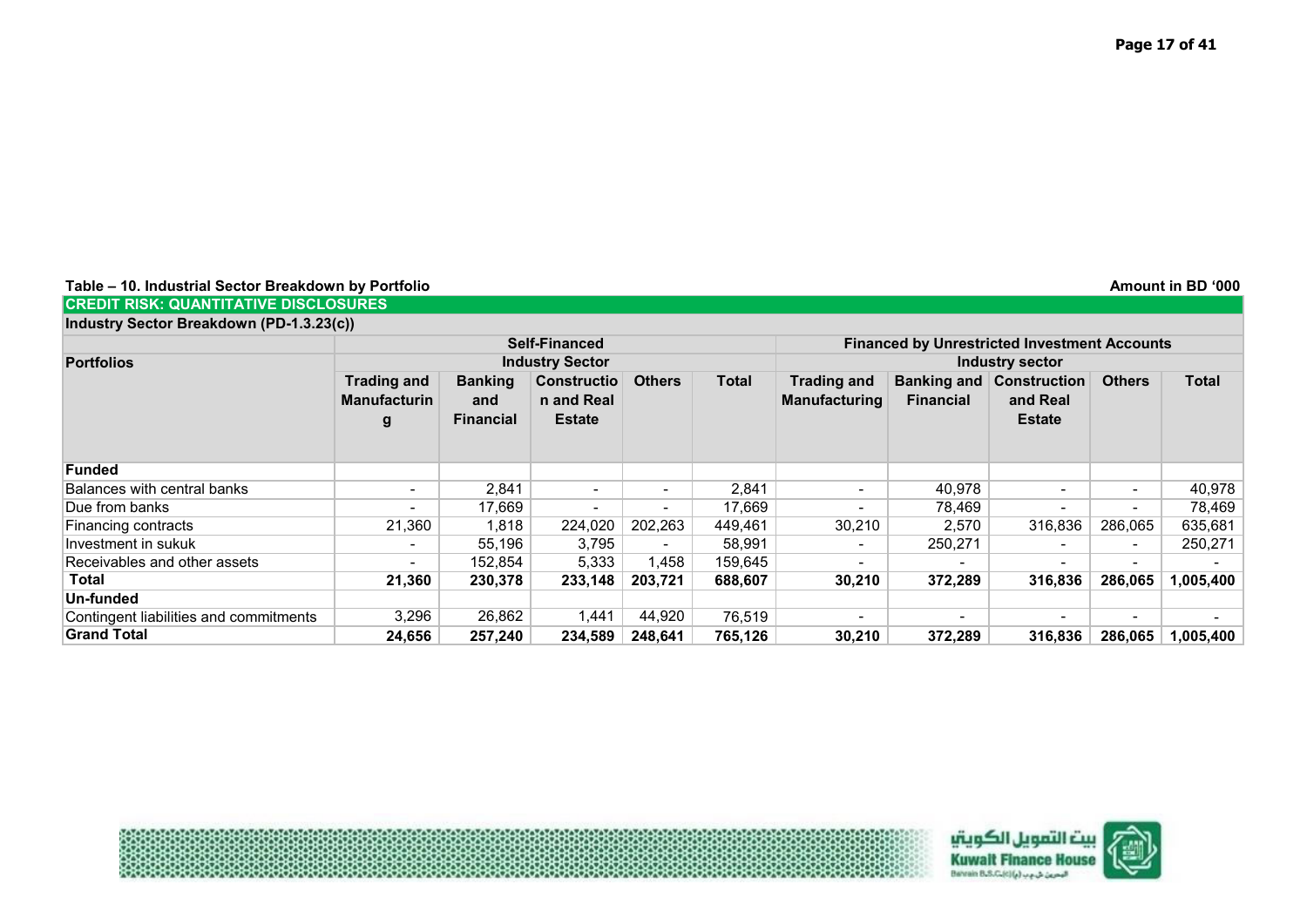

| Table - 11. Exposures in Excess of 15% Limit                                                                   |                              |                              |  |  |  |
|----------------------------------------------------------------------------------------------------------------|------------------------------|------------------------------|--|--|--|
| <b>CREDIT RISK: QUANTITATIVE DISCLOSURES</b>                                                                   |                              |                              |  |  |  |
| Concentration of risk (PD-1.3.23(f)) Exposure as a Percentage of Capital Base                                  |                              |                              |  |  |  |
| <b>Counterparties</b><br><b>Financed by Unrestricted</b><br><b>Self-Financed</b><br><b>Investment Accounts</b> |                              |                              |  |  |  |
|                                                                                                                | <b>Concentration of Risk</b> | <b>Concentration of Risk</b> |  |  |  |
| Counterparty #1                                                                                                | $8.66\%$                     | 8.23%                        |  |  |  |
|                                                                                                                |                              |                              |  |  |  |

### **Restructured Islamic Financing Contracts {PD-1.3.23(j)}**

The outstanding amount of financing contracts with customers for which financing terms have been renegotiated during the year and one year has not elapsed amounted to BD 32,409 thousand (2020: BD 32,351 thousand) and these are secured with collateral amounting to BD 71,032 thousand (2020: BD 79,597 thousand). As a condition to restructuring, the Bank has received partial payment from customers and/or obtained additional collateral.

The restructuring does not have any significant impact on impairment provisions and present and future earnings of the Group as most of the exposures are sufficiently collateralised and restructuring is based on the market terms. The concession provided to the restructured relationships mainly relates to the extension of the repayment dates.

#### **Foreclosed Assets**

The Group has implemented a policy to deal with foreclosed assets which prescribes the procedure to be followed by business units when foreclosing assets as deemed necessary. The policy provides for the recording of foreclosed assets in the Bank's books and their management, including sale or rental.





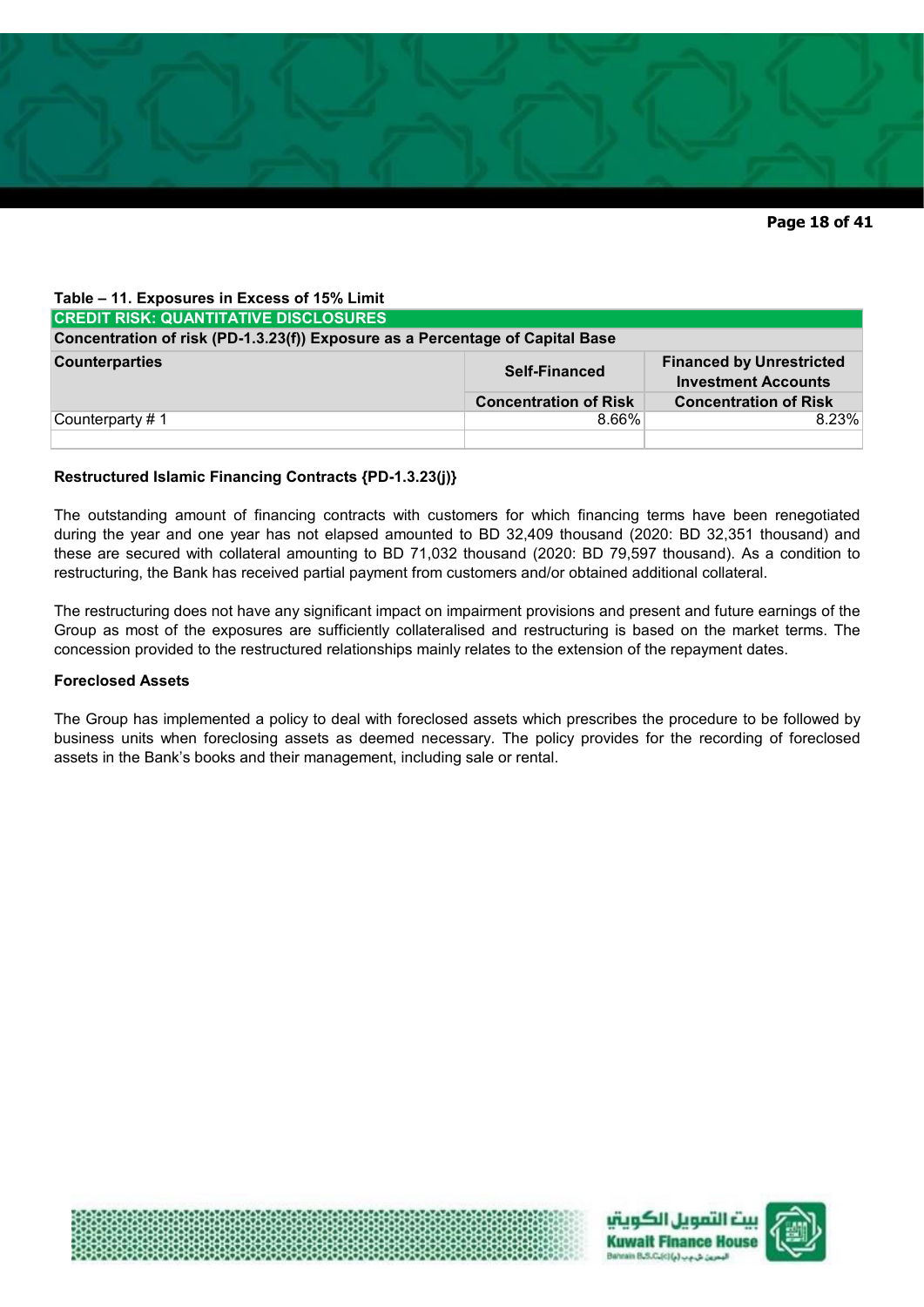#### **Table – 12. Maturity Breakdown of Credit Exposures Amount in BD '000 CREDIT RISK: QUANTITATIVE DISCLOSURES**

**CREDIT RISK: QUANTITATIVE DISCLOSURES**

| Residual Contractual Maturity Breakdown (PD-1.3.23(g)) |                |                      |                          |                           |                    |                          |         |  |
|--------------------------------------------------------|----------------|----------------------|--------------------------|---------------------------|--------------------|--------------------------|---------|--|
|                                                        |                | <b>Self Financed</b> |                          |                           |                    |                          |         |  |
| <b>Portfolios</b>                                      |                |                      |                          | <b>Maturity Breakdown</b> |                    |                          |         |  |
|                                                        | Up to 3 Months | 3-12 Months          | 1-5 Years                | 5-10 Years                | <b>10-20 Years</b> | Over 20 Years            | Total   |  |
| Balances with central banks                            | 2.841          |                      | $\blacksquare$           | $\overline{\phantom{a}}$  |                    | $\overline{\phantom{a}}$ | 2,841   |  |
| Due from banks                                         | 17,668         |                      | $\overline{\phantom{0}}$ | $\overline{\phantom{0}}$  |                    | $\overline{\phantom{0}}$ | 17,668  |  |
| Financing contracts                                    | 80,278         | 54,665               | 133,148                  | 106,643                   | 61,200             | 13,526                   | 449,461 |  |
| Investment in sukuk                                    | 21,468         | 7,835                | 18,442                   | 11,246                    |                    | $\overline{\phantom{a}}$ | 58,991  |  |
| Receivables and other assets                           | 34,030         | 495                  | 125,078                  | 42                        |                    | $\overline{\phantom{a}}$ | 159,645 |  |
| <b>Total</b>                                           | 156,285        | 62,995               | 276,668                  | 117,931                   | 61,200             | 13,526                   | 688,606 |  |
| Contingent liabilities and commitments                 | -              | 75,079               | 1,441                    | $\overline{\phantom{0}}$  |                    | $\overline{\phantom{0}}$ | 76,520  |  |
| <b>Grand Total</b>                                     | 156,285        | 138,074              | 278,109                  | 117,931                   | 61,200             | 13,526                   | 765,126 |  |

**Amount in BD '000** 

# **Up to 3 Months 3-12 Month 1-5 Years 5-10 Years 10-20 Years Over 20 Years Total**  Balances with central banks 40,978 - - - - - 40,978 Due from banks 78,469 | - | - - - 78,469 **Residual Contractual Maturity Breakdown (PD-1.3.23(g)) Financed by Unrestricted Investment Accounts Portfolios Maturity breakdown**

| Financing contracts                    | 113,541                  | 77,315 | 188,319                  | 150,830                  | 86,558                   | 19,118 | 635,681   |
|----------------------------------------|--------------------------|--------|--------------------------|--------------------------|--------------------------|--------|-----------|
| ∣Investment in sukuk                   | 35,134                   | 6.613  | 190.119                  | 18,406                   |                          |        | 250.272   |
| Receivables and other assets           | $\overline{\phantom{0}}$ |        | $\overline{\phantom{0}}$ | $\overline{\phantom{a}}$ | $\overline{\phantom{a}}$ |        |           |
| Total                                  | 268,122                  | 83,928 | 378,438                  | 169,236                  | 86,558                   | 19,118 | 1,005,400 |
| Contingent liabilities and commitments | $\overline{\phantom{0}}$ |        | $\overline{\phantom{a}}$ | $\overline{\phantom{a}}$ | $\overline{\phantom{a}}$ |        |           |
| Grand Total                            | 268,122                  | 83,928 | 378,438                  | 169,236                  | 86,558                   | 19,118 | 1,005,400 |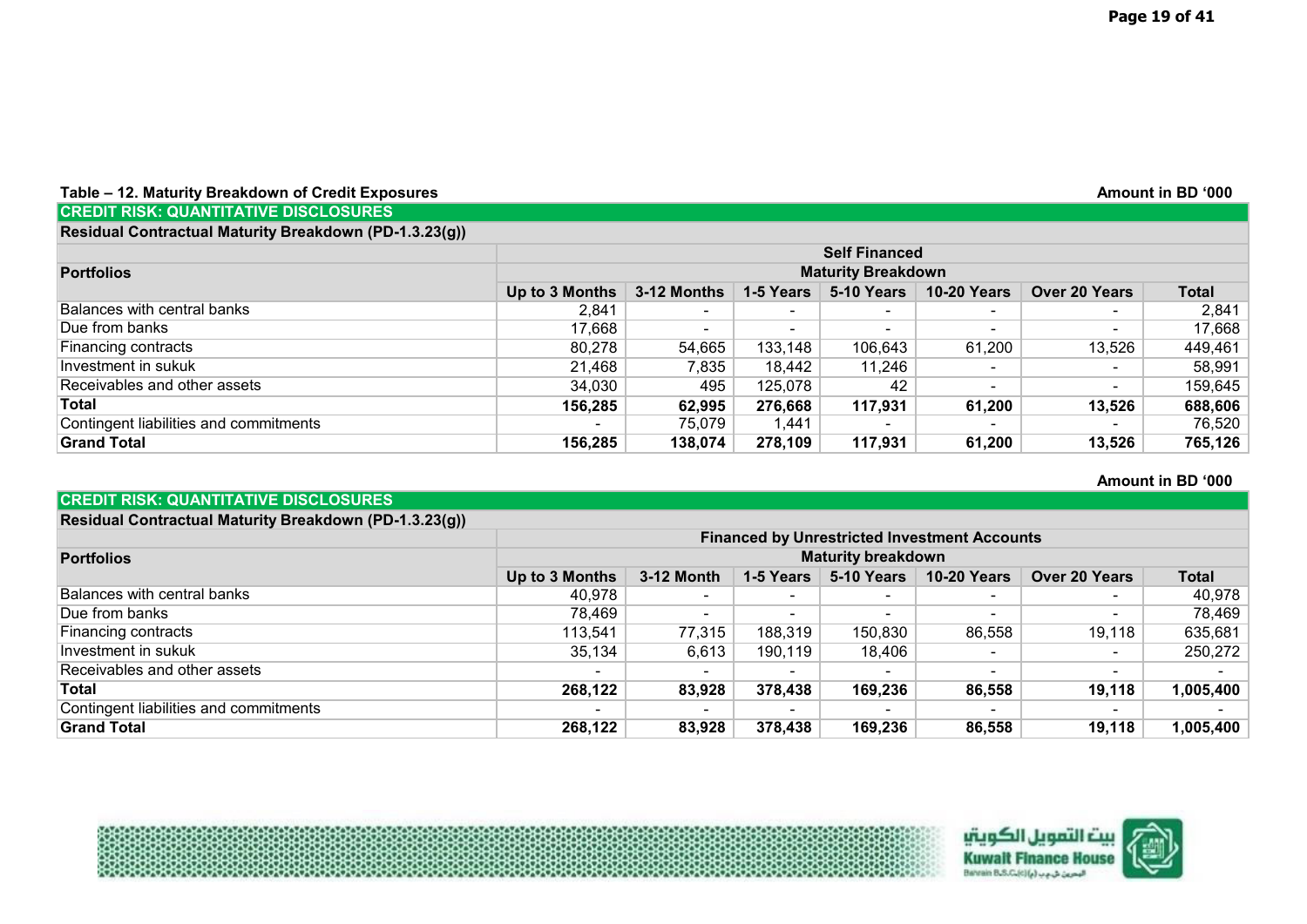#### Table – 13. Break-up of Impaired Finances, Past Due Finances and Allowances by Industry Sector **Amount in BD '000 Amount in BD '000**

|                                    |                  | <b>CREDIT RISK: QUANTITATIVE DISCLOSURES</b>                       |                          |       |                                |            |        |                   |                          |                          |               |                          |                |          |
|------------------------------------|------------------|--------------------------------------------------------------------|--------------------------|-------|--------------------------------|------------|--------|-------------------|--------------------------|--------------------------|---------------|--------------------------|----------------|----------|
|                                    |                  | Impaired Finances, Past Due Finances and Allowances (PD-1.3.23(h)) |                          |       |                                |            |        |                   |                          |                          |               |                          |                |          |
|                                    |                  | Self-Financed                                                      |                          |       |                                |            |        |                   |                          |                          |               |                          |                |          |
| <b>Industry Sector</b>             | Total            | Stage 2<br>Stage 3<br>Stage 1                                      |                          |       | Stage 3 expected credit losses |            |        |                   |                          |                          | Stage 1 &     |                          |                |          |
|                                    | <b>Portfolio</b> |                                                                    |                          | Total | Over 3                         | $1$ to $3$ | Over 3 | <b>Balance at</b> | Transferred              | <b>Transferred</b>       | <b>Net</b>    | <b>Recoveries &amp;</b>  | <b>Balance</b> |          |
|                                    |                  |                                                                    |                          |       | <b>Months</b>                  | Years      | vears  | the               | to other                 | from other               | remeasurement | write offs               | at the         | expected |
|                                    |                  |                                                                    |                          |       |                                |            |        | beginning of      | stages                   | stages                   |               | during the               | End of         | credit   |
|                                    |                  |                                                                    |                          |       |                                |            |        | period            |                          |                          |               | period                   | period         | losses   |
| Trading and manufacturing          | 21.360           | 21.360                                                             | $\overline{\phantom{0}}$ |       |                                |            | $\sim$ | (0)               | $\overline{\phantom{0}}$ | $\overline{\phantom{0}}$ |               | $\overline{\phantom{0}}$ | (0)            |          |
| Banking and financial institutions | 1,818            | 1,818                                                              | $\overline{\phantom{0}}$ |       | $\overline{\phantom{0}}$       | $\sim$     | $\sim$ | (0)               | $\overline{\phantom{0}}$ | $\overline{\phantom{0}}$ | . .           | $\overline{\phantom{0}}$ | (0)            |          |
| Construction & real estate         | 224,020          | 188,589                                                            | 30,358                   | 5.073 | 253                            | 151        | 4,669  | 1,036             | (109)                    |                          | (13)          | (42)                     | 872            | 3,932    |
| <b>Others</b>                      | 202,263          | 184,014                                                            | 18.215                   | 34    |                                |            | 31     | 122               | (5)                      |                          | (75)          | (2)                      | 41             | 3,406    |
| Total                              | 449.461          | 395.781                                                            | 48.573                   | 5.107 | 255                            | 152        | 4.700  | 1.158             | (114)                    |                          | (89)          | (44)                     | 913            | 7.339    |

Past due finances are stated net of stage 3 expected credit losses.

|                                    |                  |         |         |                                                     |                         |                          |                          |                                                    |                                          |                                                                    |                                |                                                               | Amount in BD '000                            |                                     |
|------------------------------------|------------------|---------|---------|-----------------------------------------------------|-------------------------|--------------------------|--------------------------|----------------------------------------------------|------------------------------------------|--------------------------------------------------------------------|--------------------------------|---------------------------------------------------------------|----------------------------------------------|-------------------------------------|
|                                    |                  |         |         |                                                     |                         |                          |                          |                                                    |                                          | Impaired Finances, Past Due Finances and Allowances (PD-1.3.23(h)) |                                |                                                               |                                              |                                     |
|                                    |                  |         |         | <b>Financed by Unrestricted Investment Accounts</b> |                         |                          |                          |                                                    |                                          |                                                                    |                                |                                                               |                                              |                                     |
| <b>Industry Sector</b>             | <b>Total</b>     | Stage 1 | Stage 2 |                                                     | Stage 3                 |                          |                          |                                                    |                                          |                                                                    | Stage 3 expected credit losses |                                                               |                                              | Stage 1 &                           |
|                                    | <b>Portfolio</b> |         |         | Total                                               | Over 3<br><b>Months</b> | 1 to $3$<br>Years        | Over 3<br>years          | <b>Balance at</b><br>the<br>beginning of<br>period | <b>Transferred</b><br>to other<br>stages | <b>Transferred</b><br>from other<br>stages                         | <b>Net</b><br>remeasurement    | <b>Recoveries &amp;</b><br>write offs<br>during the<br>period | <b>Balance</b><br>at the<br>End of<br>period | expected<br>credit<br><b>losses</b> |
| Trading and manufacturing          | 30,212           | 30,212  |         |                                                     | $\sim$                  | $\overline{\phantom{0}}$ | $\overline{\phantom{0}}$ |                                                    | --                                       |                                                                    |                                |                                                               |                                              |                                     |
| Banking and financial institutions | 2,571            | 2.571   | . .     |                                                     | $\sim$                  | $\overline{\phantom{a}}$ | $\overline{\phantom{0}}$ |                                                    | . .                                      | $\overline{\phantom{0}}$                                           | $\sim$                         |                                                               | $\Omega$                                     | $\mathcal{D}$                       |
| Construction & real estate         | 316,835          | 266,725 | 42.935  | 7.175                                               | 359                     | 214                      | 6,602                    | 882                                                | (154)                                    | $\sim$                                                             | 563                            | (60)                                                          | 1,233                                        | 5,562                               |
| <b>Others</b>                      | 286,063          | 260,255 | 25,760  | 48                                                  | $\overline{2}$          |                          | 45                       | 103                                                | (7)                                      | (1)                                                                | (34)                           | (4)                                                           | 58                                           | 4,816                               |
| <b>Total</b>                       | 635.681          | 559.763 | 68.695  | 7.223                                               | 361                     | 215                      | 6.647                    | 986                                                | (162)                                    |                                                                    | 529                            | (63)                                                          | 1.291                                        | 10.380                              |

Past due finances are stated net of stage 3 expected credit losses.

التمويل الكويتيا<br>Kuwait Finance H Bahrain B.S.C.(c)(p) up it issues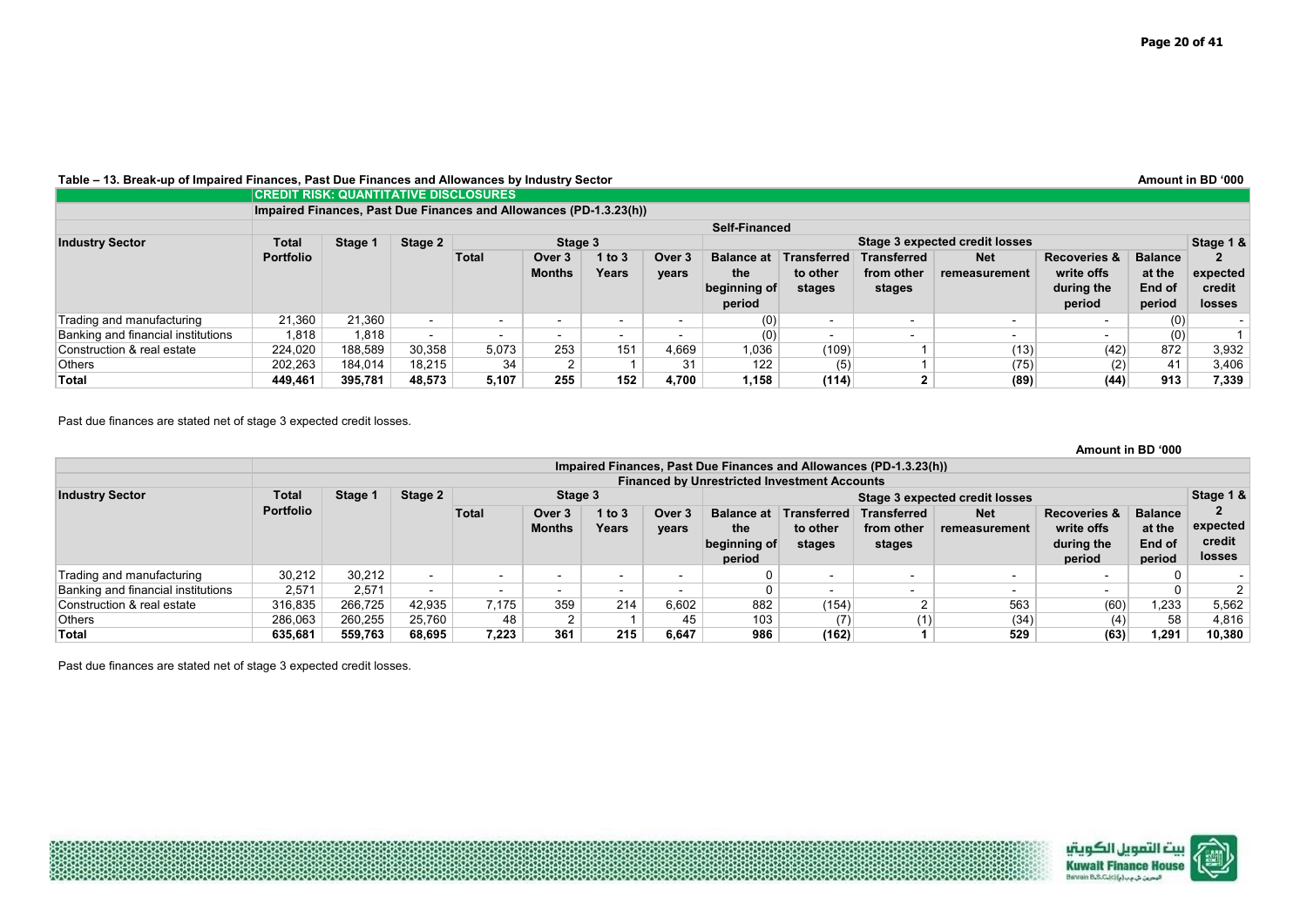| Table – 14. Break-up of Provision by Geographic Area<br>Amount in BD '000 |                                                                    |                                       |                              |                                       |  |  |  |  |  |
|---------------------------------------------------------------------------|--------------------------------------------------------------------|---------------------------------------|------------------------------|---------------------------------------|--|--|--|--|--|
|                                                                           | <b>CREDIT RISK: QUANTITATIVE DISCLOSURES</b>                       |                                       |                              |                                       |  |  |  |  |  |
|                                                                           | Impaired Finances, Past Due Finances And Allowances (PD-1.3.23(i)) |                                       |                              |                                       |  |  |  |  |  |
|                                                                           | <b>Own Capital and Current Account</b>                             |                                       |                              | Unrestricted Investment Account       |  |  |  |  |  |
| Geographic Area                                                           | Stage 3 financing contracts*                                       | <b>Stage 3 expected credit losses</b> | Stage 3 financing contracts* | <b>Stage 3 expected credit losses</b> |  |  |  |  |  |
|                                                                           |                                                                    |                                       |                              |                                       |  |  |  |  |  |
| <b>Bahrain</b>                                                            | 5,108                                                              | 913                                   | 7.225                        | 1,291丨                                |  |  |  |  |  |
| Total                                                                     | 5,108                                                              | 913                                   | 7,225                        | 1,291                                 |  |  |  |  |  |

\* These amount are net of Stage 3 ECL

# Table – 15. Break-up of Eligible Collateral by Portfolio **Amount in BD** '000

|                                                             | <b>CREDIT RISK MITIGATION (CRM): DISCLOSURES FOR STANDARDISED APPROACH</b> |                                                  |         |                   |  |  |  |
|-------------------------------------------------------------|----------------------------------------------------------------------------|--------------------------------------------------|---------|-------------------|--|--|--|
| Credit Risk Exposure Covered By CRM (PD-1.3.25 (b) and (c)) |                                                                            |                                                  |         |                   |  |  |  |
| <b>Portfolios</b>                                           | <b>Total Exposure Covered by</b>                                           |                                                  |         |                   |  |  |  |
|                                                             |                                                                            | Eligible Collateral(after appropriate haircuts)* |         | <b>Guarantees</b> |  |  |  |
| ljarah                                                      |                                                                            |                                                  | 350,847 |                   |  |  |  |
| <b>Total</b>                                                |                                                                            |                                                  | 350,847 |                   |  |  |  |

\* Over and above the collateral, considered as eligible under the CA Module, the Bank maintains additional collateral in the form of mortgage of residential properties, corporate guarantees and other tangible assets, which could be invoked to claim the amount owed in the event of default.





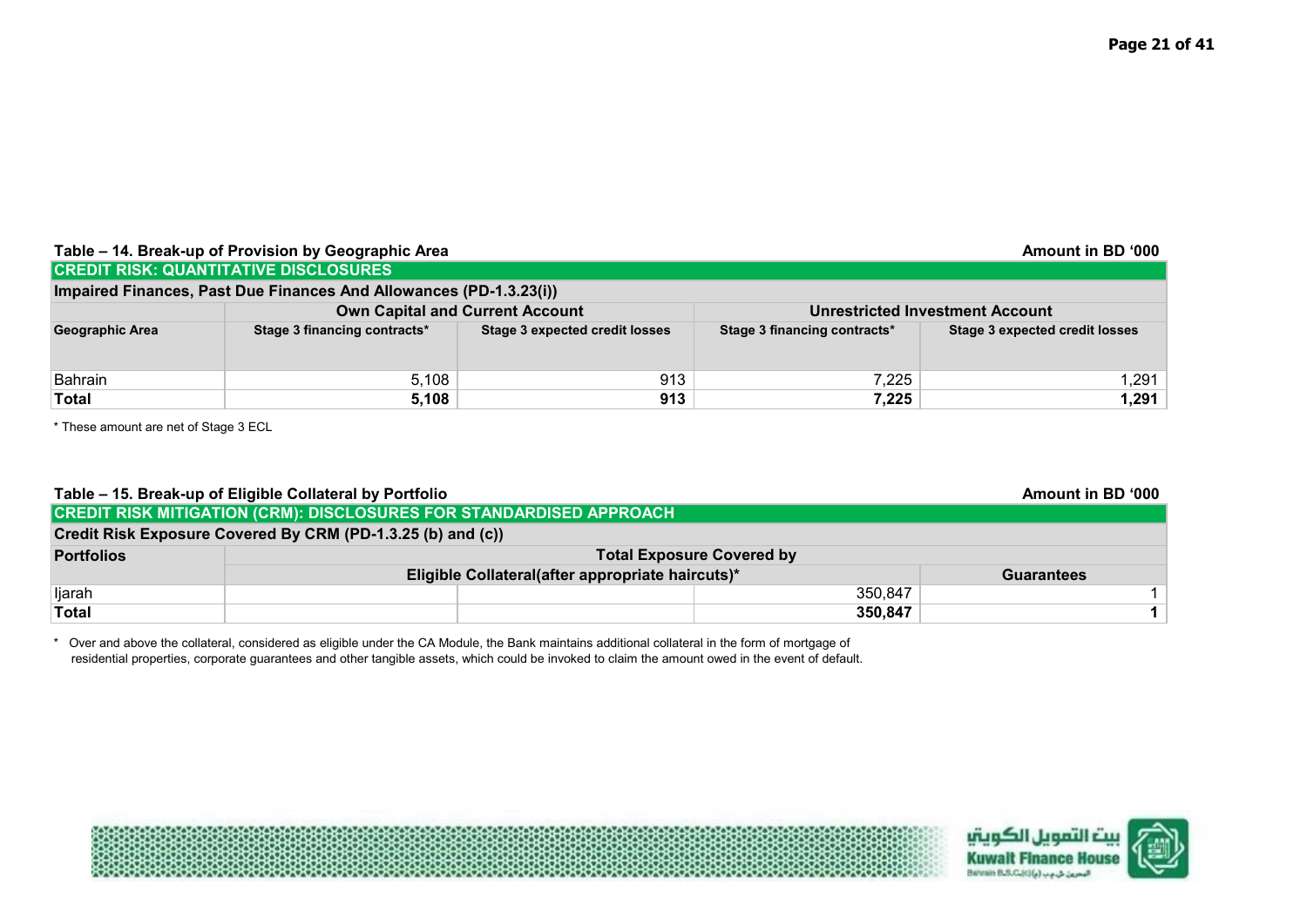| <b>Table</b><br>-16. Counter Party Credit Risk | Amount in BD '000 |
|------------------------------------------------|-------------------|
|------------------------------------------------|-------------------|

# **DISCLOSURES FOR EXPOSURES RELATED TO COUNTERPARTY CREDIT RISK (CCR)**

# **General Disclosures (PD-1.3.26 (b))**

| <b>Current Credit Exposure by Type of Islamic</b> | <b>Gross Positive Fair</b>    | <b>Netting</b>           | <b>Netted Current</b> |                                                          |                         |                   |                    |              |
|---------------------------------------------------|-------------------------------|--------------------------|-----------------------|----------------------------------------------------------|-------------------------|-------------------|--------------------|--------------|
| <b>Financing Contracts</b>                        | <b>Value (Net of specific</b> | <b>Benefits</b>          | <b>Credit</b>         | Eligible Collaterals Held (after appropriate haircuts) * |                         |                   |                    |              |
|                                                   | provision)                    |                          | <b>Exposures</b>      |                                                          |                         |                   |                    |              |
|                                                   |                               |                          |                       | Cash                                                     | <b>Govt. Securities</b> | <b>Guarantees</b> | <b>Real Estate</b> | <b>Total</b> |
| Murabaha                                          | 490,348                       | $\overline{\phantom{a}}$ | 490,348               |                                                          | 54,825                  | $\sim$            | -                  | 54,825       |
| ljarah                                            | 594,772                       |                          | 594.772               | 4,219                                                    |                         |                   | 346,628            | 350,848      |
| Musharakah                                        | 22                            |                          | 22                    | $\overline{\phantom{0}}$                                 |                         | -                 | -                  |              |
| <b>Total</b>                                      | 1,085,142                     | $\overline{\phantom{a}}$ | .085.142              | 4,219                                                    | 54,825                  |                   | 346,628            | 405,673      |

\* Over and above the collateral, considered as eligible under the CA Module, the Bank maintains additional collateral in the form of mortgage of residential properties, corporate guarantees and other tangible assets, which could be invoked to claim the amount owed in the event of default.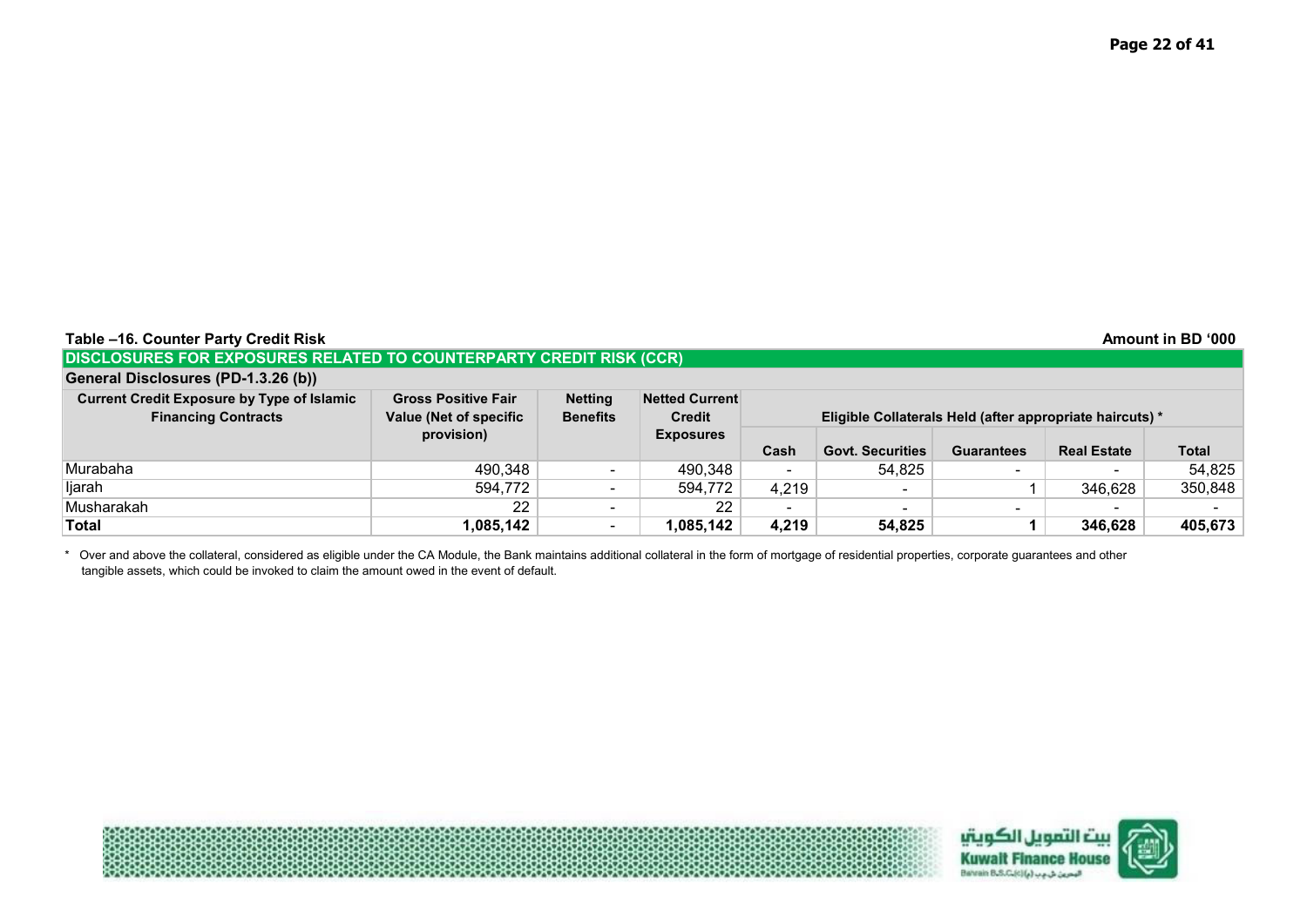

**Page 23 of 41** 

# **3.2 Market Risk**

# **3.2.1 Introduction**

Market risk is the risk that movements in market risk factors, including foreign exchange rates, profit rates, commodity prices, equity prices and credit spreads will reduce the Group's income or the value of its portfolios. The Group is also exposed to profit rate and potential foreign exchange risks arising from financial assets and liabilities.

The Board has approved the overall market risk appetite in terms of market risk strategy and market risk limits. RMD is responsible for the market risk control framework and sets a limit framework within the context of the approved market risk appetite. The Bank separates market risk exposures into either trading or non–trading portfolios. Trading portfolios include those positions arising from market–making, proprietary position–taking and other marked–to–market positions.

Daily market risk reports are produced for the Bank's senior management covering the different risk categories. These reports are discussed with the senior management committees such as ALCO/Risk Management Committee which take appropriate action to mitigate the risk.

# **3.2.2 Market Risk Factors**

For the Group, market risk may arise from movements in profit rates, foreign exchange markets, equity markets or commodity markets. A single transaction or financial product may be subject to any number of these risks.

**Profit Rate Risk** is the sensitivity of financial products to changes in the profit rates. Profit rate risk arises from the possibility that changes in profit rates will affect future profitability or the fair values of financial instruments.

**Foreign Exchange Risk** is the risk that the value of a financial instrument will fluctuate due to changes in foreign exchange rates. The Board has set limits on FX Value At Risk (VAR) . Positions are monitored on a daily basis to

**Equity Risk** is the risk that the fair values of equities decrease as a result of changes in the levels of equity indices and the value of individual stocks. The equity price risk exposure arises from the Group's investment portfolio.

**Commodity Price Risk** is the risk that arises as a result of sensitivity to changes in commodity prices. Since prices in commodity markets are determined by fundamental factors (i.e. supply and demand of the underlying commodity) these markets may be strongly correlated within a particular sector and less correlated across sectors. The Group is not exposed to material commodity price risk.





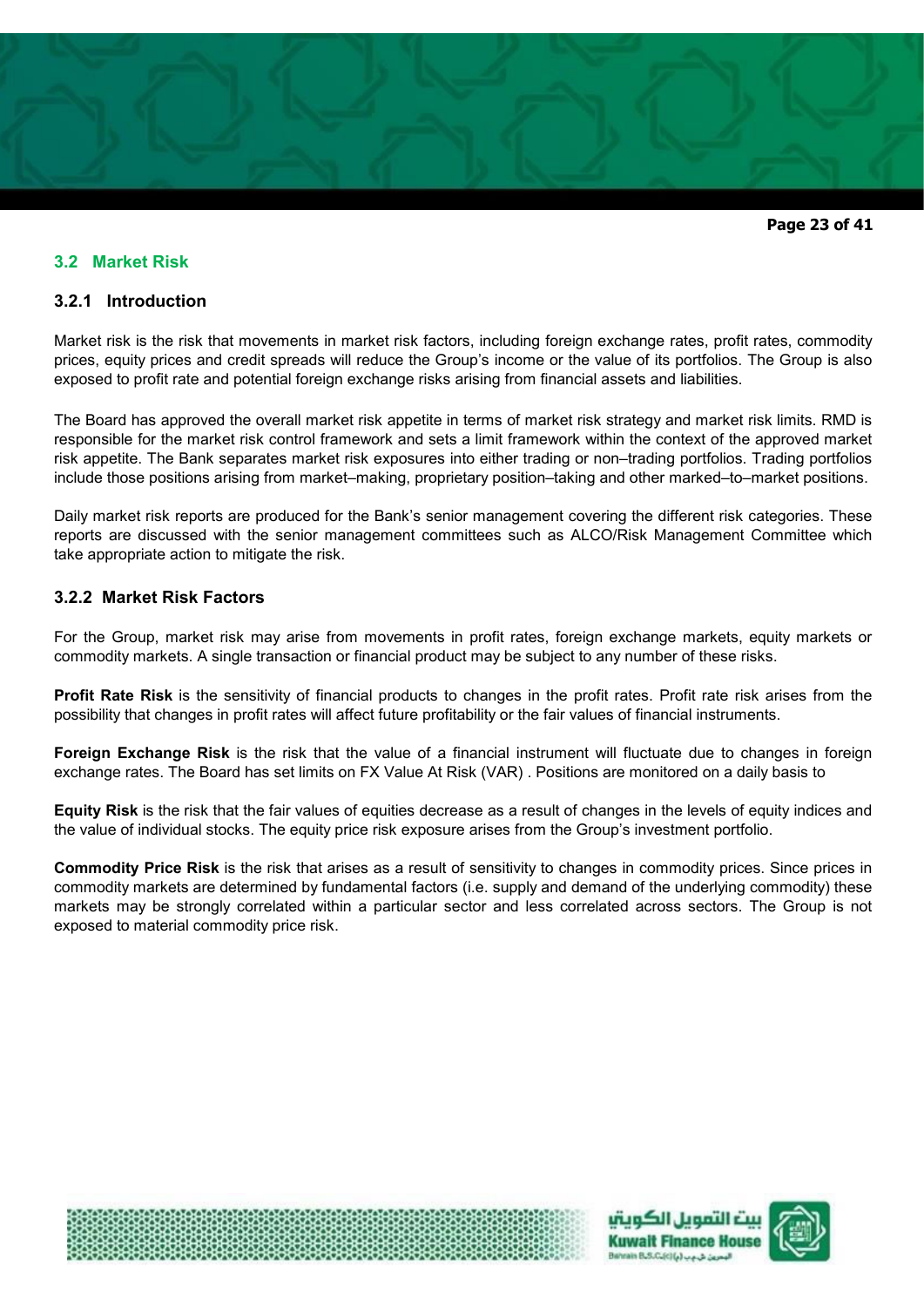# **3.2.3 Quantitative disclosures**

| Table – 17. Minimum and Maximum Capital Requirement for Market Risk |                                                                               |                                  |                             |                                            | Amount in BD '000     |  |  |
|---------------------------------------------------------------------|-------------------------------------------------------------------------------|----------------------------------|-----------------------------|--------------------------------------------|-----------------------|--|--|
|                                                                     | <b>MARKET RISK: DISCLOSURES FOR BANK'S USAGE OF THE STANDARDISED APPROACH</b> |                                  |                             |                                            |                       |  |  |
|                                                                     | Level Of Market Risks In Terms Of Capital Requirements (PD-1.3.27 (b))        |                                  |                             |                                            |                       |  |  |
| <b>Particulars</b>                                                  |                                                                               | Price Risk Foreign Exchange Risk | <b>Equity Position Risk</b> | <b>Market Risk on Trading Positions in</b> | <b>Commodity Risk</b> |  |  |
|                                                                     |                                                                               | (net open position)              |                             | <b>Sukuks</b>                              |                       |  |  |
| Capital requirements                                                | -                                                                             | 2.947                            |                             |                                            |                       |  |  |
| Maximum value                                                       | $\overline{\phantom{0}}$                                                      | 2,947                            |                             |                                            |                       |  |  |
| Minimum value                                                       | -                                                                             | 2,938                            |                             |                                            |                       |  |  |

This disclosure is based on the figures from the PIRI for the period ended 30 June 2021.

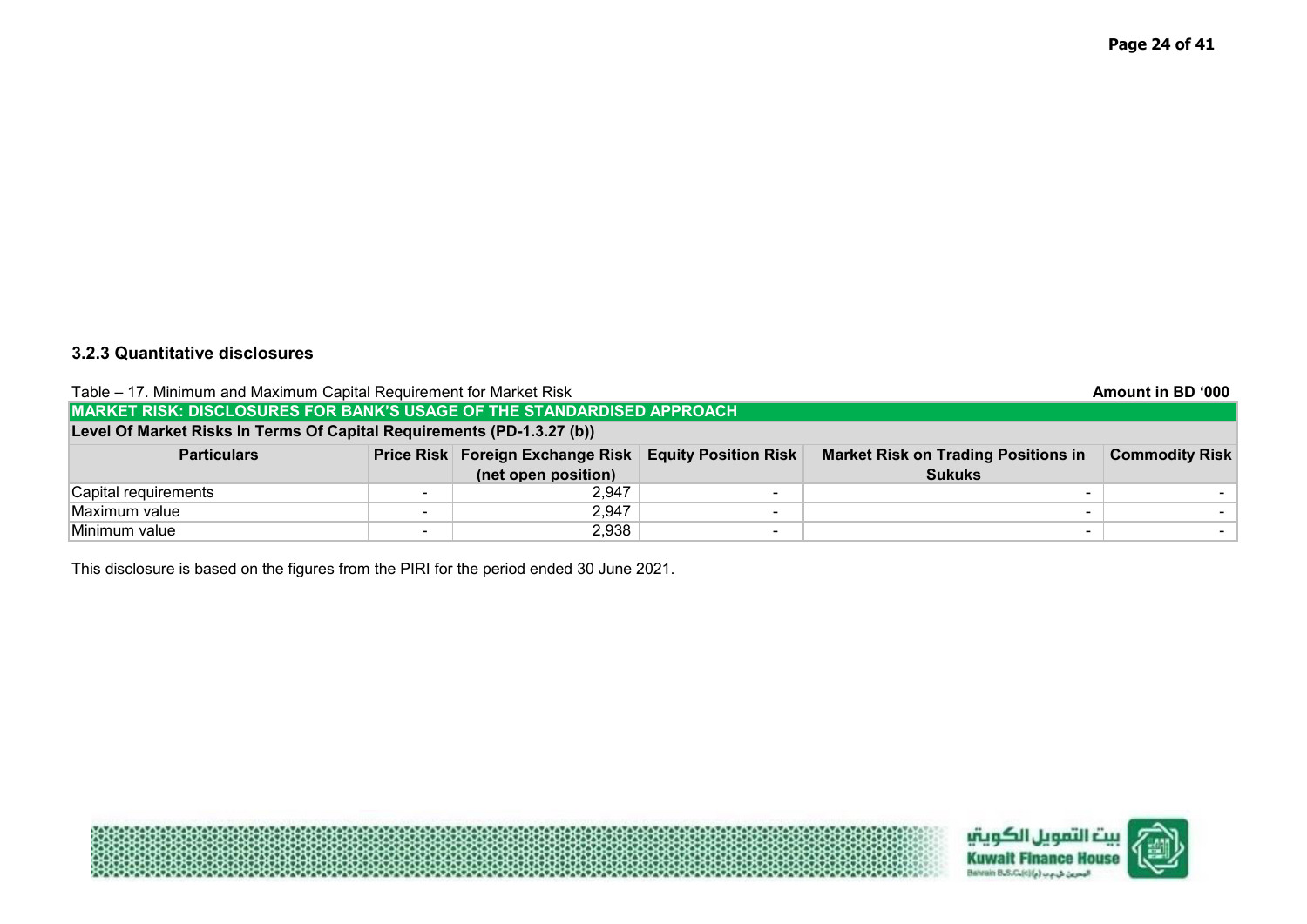

**Page 25 of 41** 

# **3.3 Operational Risk**

# **3.3.1 Introduction**

Operational risk is the risk of loss arising from inadequate or failed internal processes, people and systems or from external events, whether intentional, unintentional or natural. It is an inherent risk faced by all business and covers a large number of operational risk events including business interruption and systems failures, internal and external fraud, employment practices and workplace safety, customer and business practices, transaction execution and process management, and damage to physical assets.

The Group cannot expect to eliminate all operational risks, but through a control framework and by monitoring and responding to potential risks, the Group is able to manage the risks to an acceptable level. Controls include but are not limited to effective segregation of duties, access, authorisation and reconciliation procedures, staff education and assessment processes, and the internal audit process.

The Board acknowledges that it has the ultimate responsibility for operational risk. Oversight rests with the BRC Committee. The Board has approved the operational risk framework in terms of strategy, policy and limits. The Bank has implemented Risk Controls and Self-Assessment (RCSA) and departments report the incidents and Key Risk Indicators (KRIs) values to the operational risk unit for monitoring and reporting the key operational risks in the Bank.





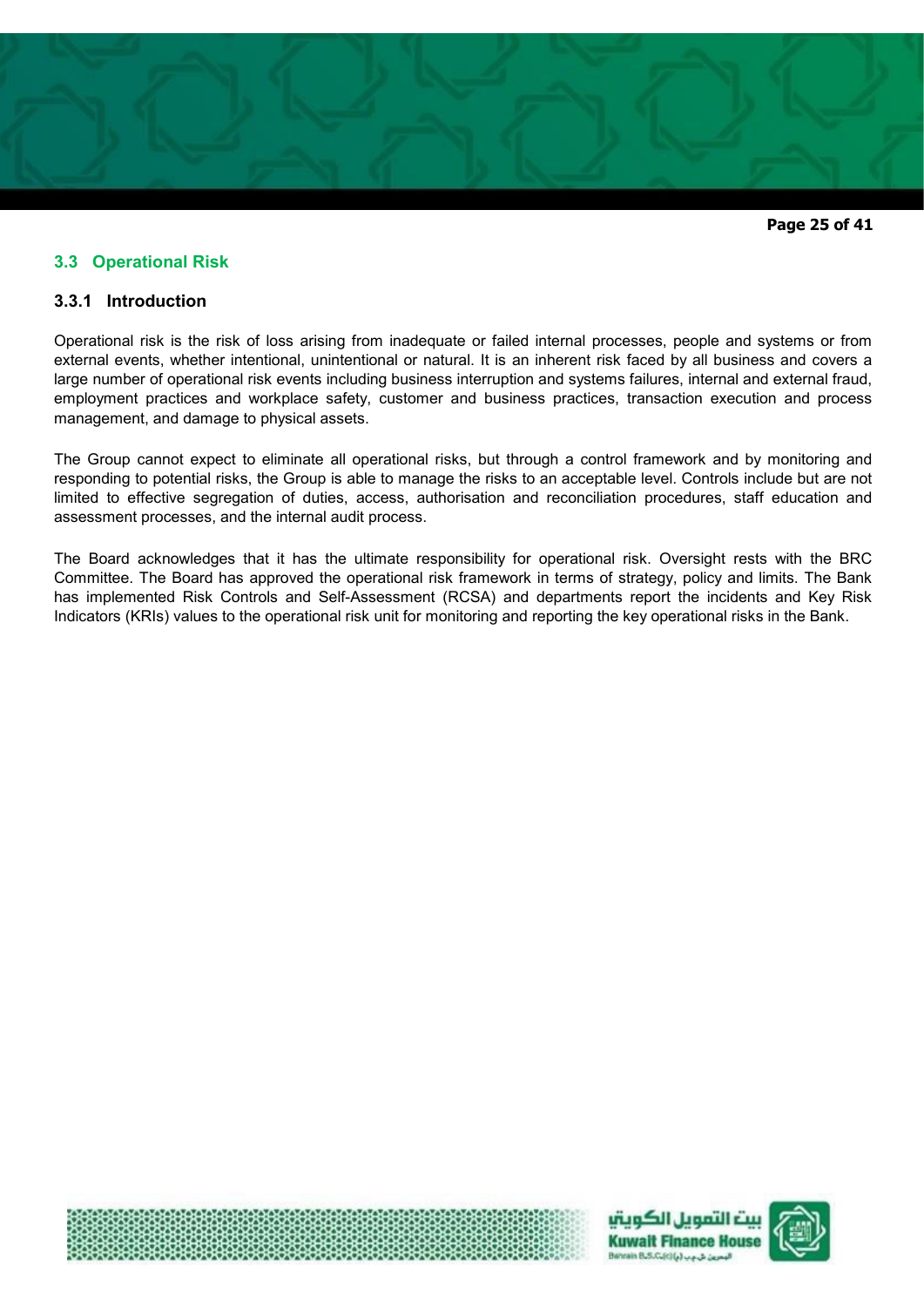

**Page 26 of 41** 

# **3.3.2 Quantitative disclosures**

| Table -18. Indicators of Operational Risk                                                | Amount in BD '000 |
|------------------------------------------------------------------------------------------|-------------------|
| <b>OPERATIONAL RISK: QUANTITATIVE DISCLOSURES FOR BASIC INDICATOR APPROACH</b>           |                   |
| Indicators of Operational Risk (PD-1.3.30 (b))                                           |                   |
| <b>Particulars</b>                                                                       | <b>Total</b>      |
| Gross Income (average)                                                                   | 72.821            |
| Amount of non-Shari'a-compliant income                                                   |                   |
| Number of Shari'a violations that were identified and reported during the financial year |                   |

Legal cases resulting from normal course of business are handled by the Bank's in-house legal team and external legal consultants are also consulted on such matters, as and when required.

Any non-Shari'a compliant earnings are immediately given away as charity.





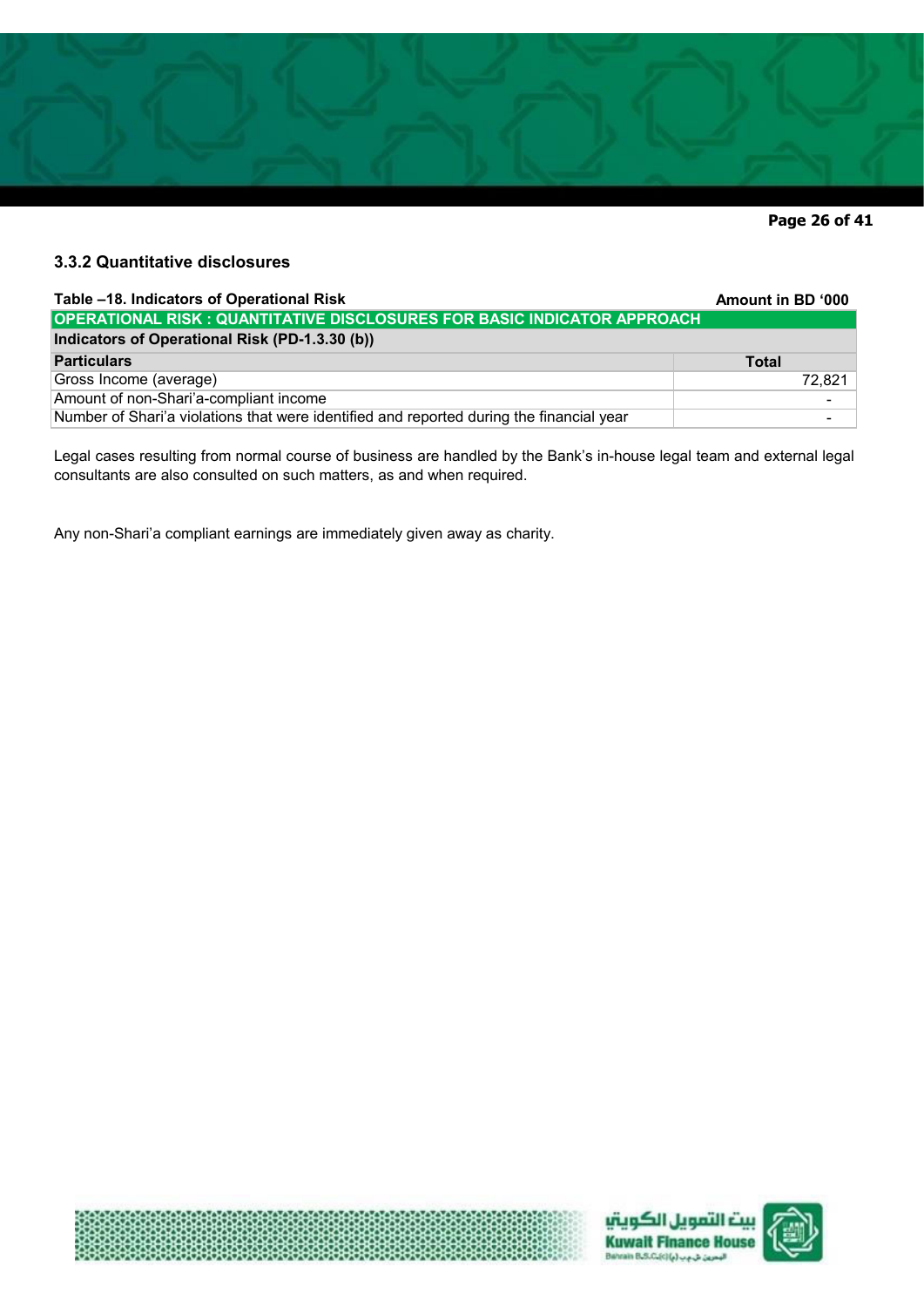

# **3.4 Equity Positions in the Banking Book (PD-1.3.31(a))**

Equity price risk is the risk that the fair values of equities decrease as a result of changes in the levels of equity indices and the value of individual stocks. The equity price risk exposure arises from the Group's investment portfolio.

The accounting policies, including valuation methodologies and their related key assumptions, are disclosed in the consolidated financial statements. All of the Group's investments are intended to be for long term holdings.

# **3.4.1 Quantitative disclosures**

| Table - 19. Total and Average Gross Exposures<br>Amount in BD '000 |                    |                 |                          |                       |  |  |
|--------------------------------------------------------------------|--------------------|-----------------|--------------------------|-----------------------|--|--|
| <b>EQUITY POSITION IN BANKING BOOK - DISCLOSURE REQUIREMENTS</b>   |                    |                 |                          |                       |  |  |
| Total and Average Gross Exposure - (PD-1.3.31 (b) & (c))           |                    |                 |                          |                       |  |  |
| <b>Type and Nature of Investment</b>                               | <b>Total Gross</b> | * Average Gross | ** Publicly              | <b>Privately held</b> |  |  |
|                                                                    | <b>Exposure</b>    | <b>Exposure</b> | <b>Traded</b>            |                       |  |  |
| Equity investments                                                 | 46.597             | 47.544          | 2,495                    | 44,102                |  |  |
| Musharaka                                                          | 22                 | 22              | $\overline{\phantom{a}}$ | 22                    |  |  |
| Total                                                              | 46,619             | 47,566          | 2,495                    | 44,124                |  |  |

Average exposure has been calculated using quarterly consolidated financial statements or PIRI forms submitted to CBB.

\*\* This includes publically listed equities classified as available for sale in the financial statements.





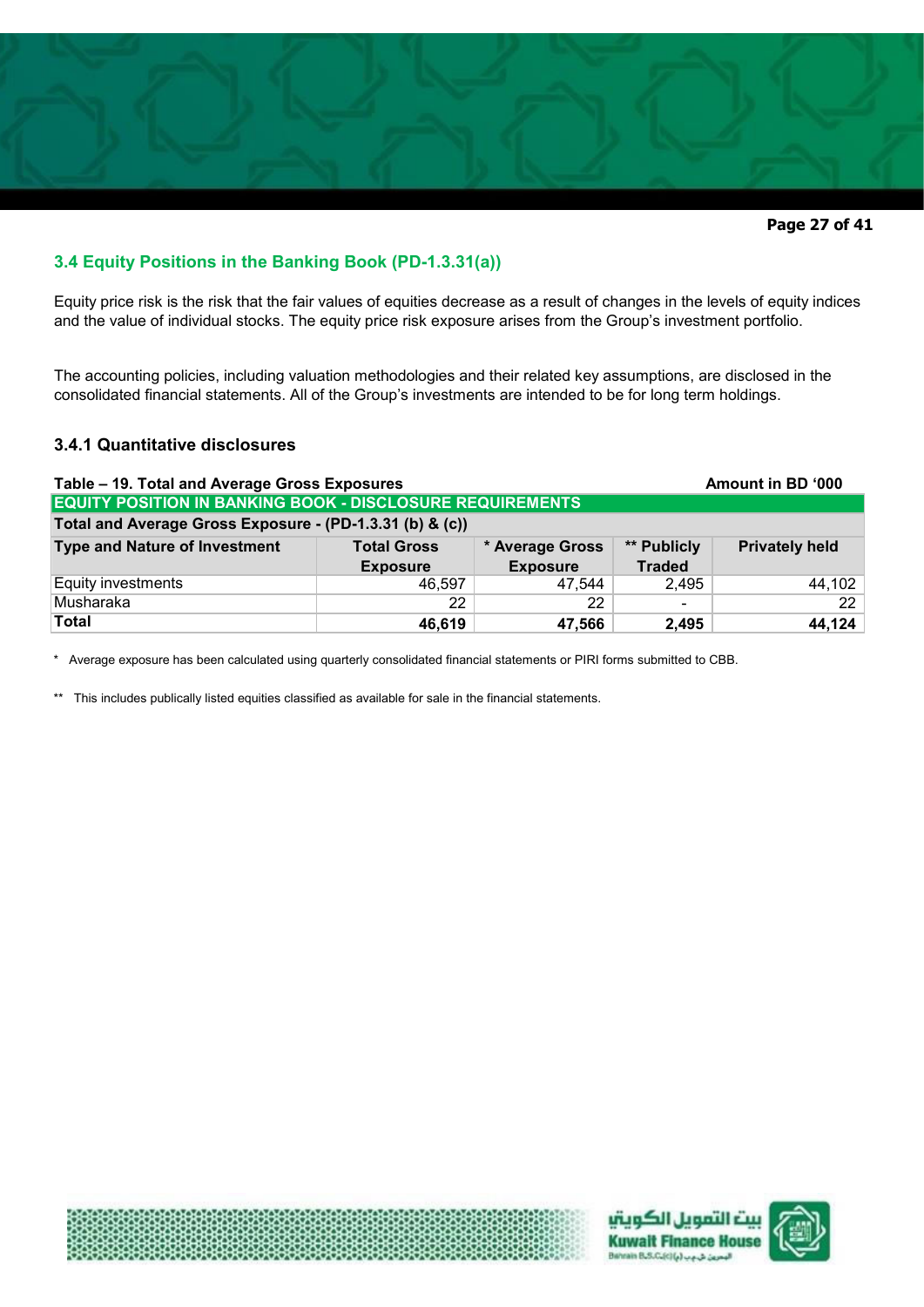| Table – 20. Break-up of Capital Requirement for Equity Groupings | Amount in BD '000          |
|------------------------------------------------------------------|----------------------------|
| <b>EQUITY POSITION IN BANKING BOOK - DISCLOSURE REQUIREMENTS</b> |                            |
| Capital Requirement - (PD-1.3.31 (g))                            |                            |
| <b>Equity Grouping</b>                                           | <b>Capital Requirement</b> |
| Listed                                                           | 312                        |
| Unlisted                                                         | 10.880                     |
| <b>Total</b>                                                     | 11,192                     |

| Table - 21. Gain and Loss Reported                                                 | Amount in BD '000 |
|------------------------------------------------------------------------------------|-------------------|
| <b>EQUITIES: DISCLOSURES FOR BANKING BOOK POSITIONS</b>                            |                   |
| Gains / Losses Etc. (PD-1.3.31(d), (e)&(f))                                        |                   |
| <b>Particulars</b>                                                                 | Total             |
| Total unrealised gains (net) recognised in statement of other comprehensive income | 1.135             |
| Unrealised gains and losses included in Tier 1 Capital                             | 2.153             |

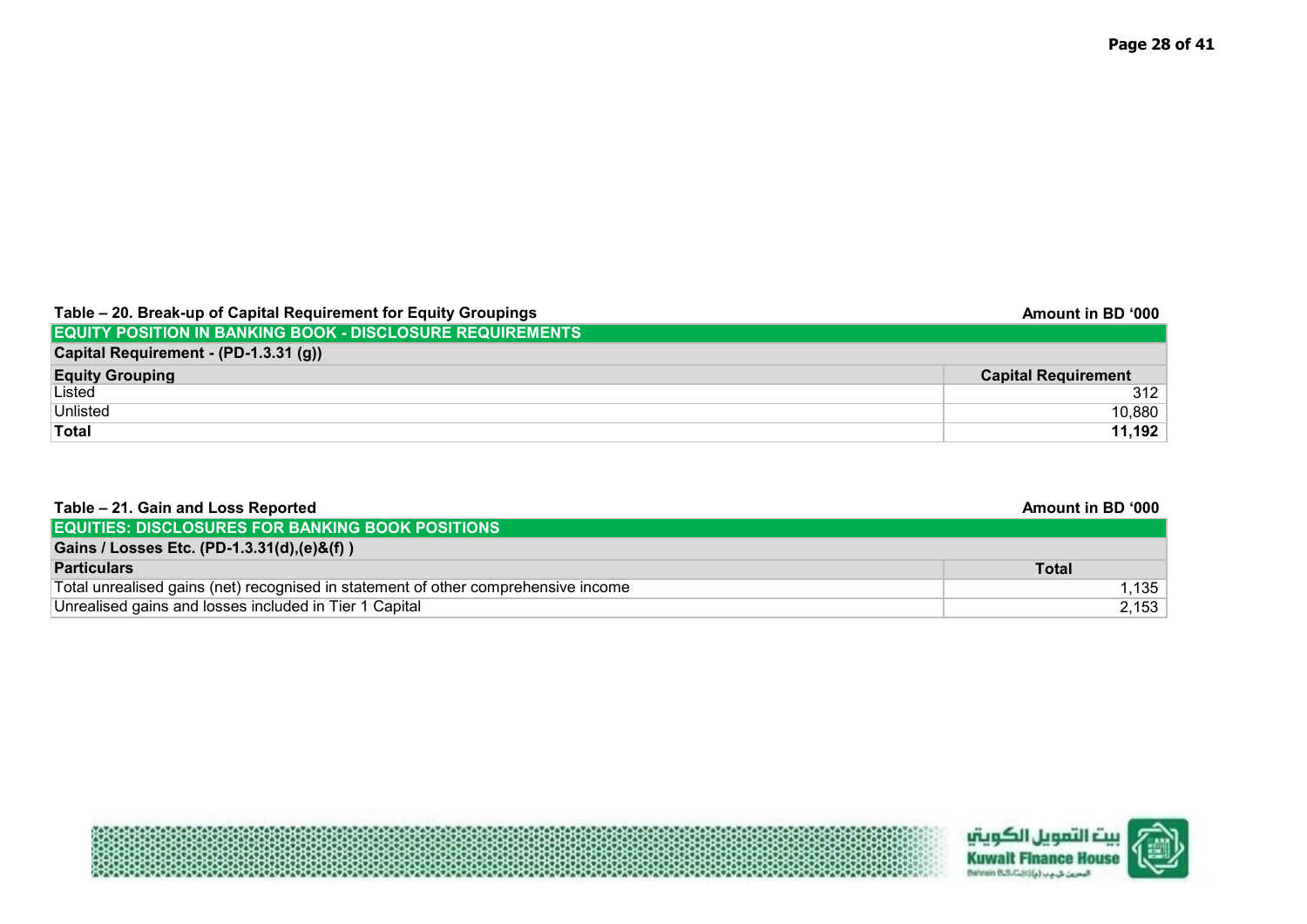# **3.5 Equity of Investment Account Holders (URIA) {PD-1.3.32}**

The Investment Account Holder ("IAH") authorizes the Bank to invest the account holder's funds (URIA) on the basis of Mudaraba and Wakala contracts in a manner which the Bank deems appropriate without laying down any restrictions as to where, how and for what purpose the funds should be invested. Under this arrangement the Bank can commingle the IAH funds with its own funds (owner's equity) and with other funds the Bank has the right to use (e.g. current accounts or any other funds which the Bank does not receive on the basis of URIA Mudaraba/Wakala contract). The IAH and the Bank participate in the returns on the invested funds. The funds received under the wakala arrangement are also

The Bank has developed a Profit Sharing Investment Accounts (PSIA) policy which details the manner in which the URIA funds are deployed and the way the profits are calculated for the URIA holders. The strategic objectives of the investments of the IAH funds are:

- Investment in Shari'a compliant opportunities;
- Targeted returns;
- **Compliance with investment policy and overall business plan;**
- Diversified portfolio; and
- **Preparation and reporting of periodic management information.**

URIA holders' funds are invested in due from banks, Sukuks and the financing portfolio. The Bank invests these funds through various departments including Treasury, corporate, consumer, and capital markets. The experience of relevant department heads is mentioned in Section 4. No priority is granted to any party for the purpose of distribution of profits. According to the terms of acceptance of the URIA, 100% of the funds are invested after setting aside amount for mandatory reserve and sufficient operational cash requirements. URIA funds are invested and managed in accordance with Shari'a requirements. Income generated and losses arising (including provisions) from the invested funds is allocated proportionately between URIA holders and shareholders on the basis of the average balances outstanding and share of the funds invested. Administrative expenses incurred by the Bank are allocated to the URIA holders in the proportion of average URIA funded assets to average total pool assets of the Bank. The process has not changed significantly from the past years. The amount of administrative expenses charged to URIA are provided in table 34.

IAH's can request the Bank to withdraw funds before the maturity of the URIA contract however, such arrangement are subject to the approval of the Bank.

The mudarib share on investment accounts ranges from 30% to 85% depending on the investment period and in case of saving accounts, where there is no restriction of cash withdrawal, the mudarib share ranges from 85% to 95%. However, during the year, in addition to investors' share of profit, the Bank has distributed profit to investors from its own share of mudarib share. The ranges of Mudarib share are provided in table 31. The Bank also did not charge any Wakala agency fees to URIA-Wakala.

The Bank has a Corporate Communications Department which is responsible for communicating new and/or extended product information through various channels of communication which may include publications, website, direct mailers, electronic mail and local media. The URIA products available to the customers can be classified broadly under two categories, 1) Term URIA and 2) Saving URIA. Term URIA are fixed term URIA having maturity of 1, 3, 6, 9, 12,24,36 and 60 months whereas Saving URIA can be withdrawn on demand. Detailed information about the features of various products offered by the Bank can be obtained from the website of the Bank, brochures at the branches, call centre and customer service representatives at the branches of the Bank. Branches of the Bank are the primary channel through which products are made available to the customers.





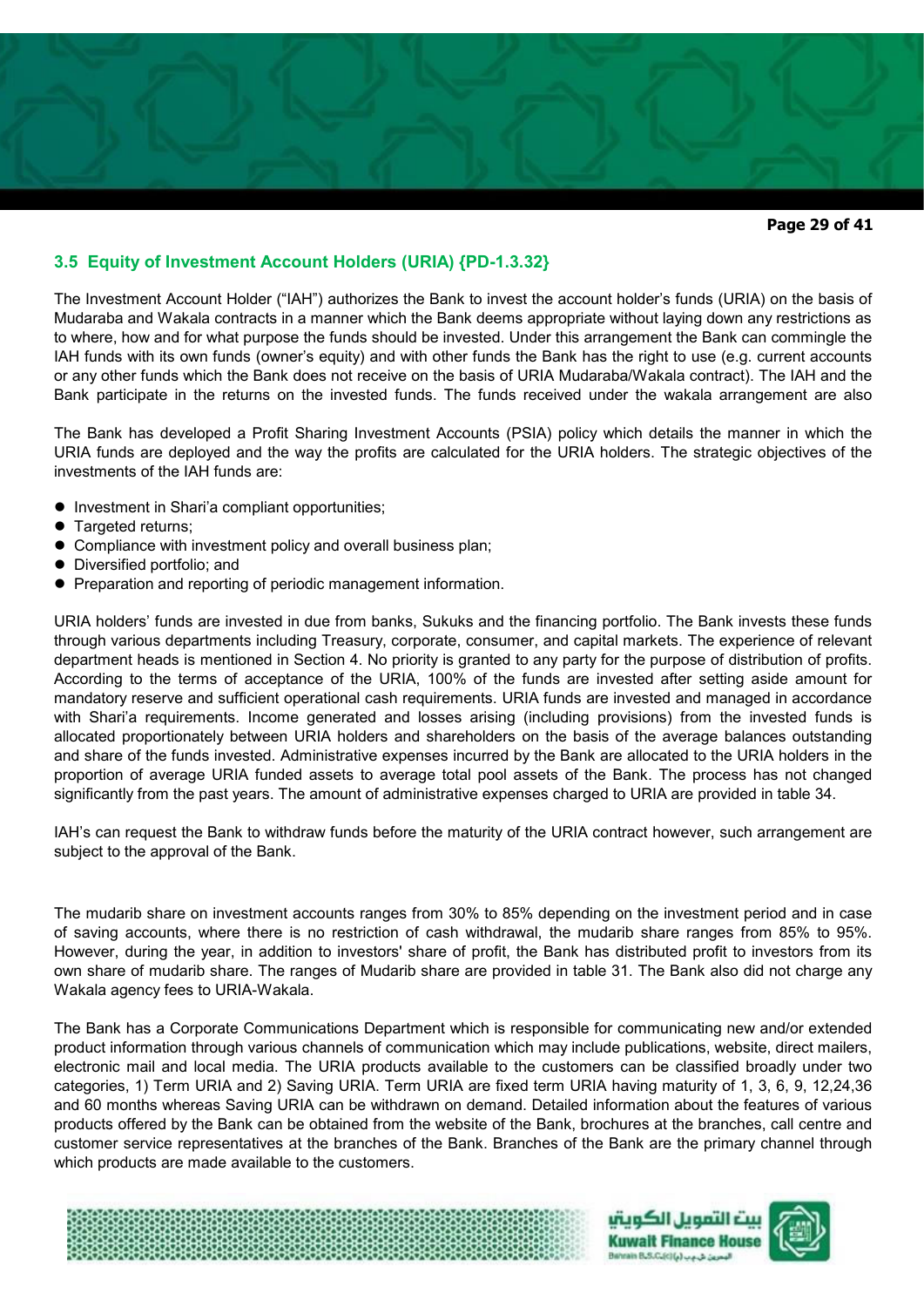

**Page 30 of 41** 

# **3.5 Equity of Investment Account Holders (URIA) (continued)**

Fiduciary risk is the risk that arises from Bank's failure to perform in accordance with explicit and implicit standards applicable to their fiduciary responsibilities. Although KFHB will discourage subsidizing its URIA holders, the Bank may forgo a portion of its mudarib share from assets funded by PSIA and apportion its share to the IAH as part of smoothing returns and to mitigate potential withdrawal of funds by investment account holders.

Complete mudarib share or part thereof, based on the approval of ALCO of the Bank, can be waived to pay a competitive rate to URIA holders. There are no instances where the Bank, as Mudarib, has taken any share greater than the agreed/disclosed profit sharing ratio. There were instances where the Bank has forgone part of its profit to distribute that to the Bank's customers or investors. The bank may also forgo part of its shareholder's returns as a "hiba" to URIA holders in order to mitigate DCR.

The rate of return payable to URIA holders is decided by ALCO, keeping in view the rate of return earned on the pool of assets. Based on the results of URIA, allocation will take place to the URIA holders affected by the following factors including rates offered by peer banks, cost of funds from various sources, liquidity position of the Bank and market benchmarks (LIBOR etc). The Bank compares its rates with the rates offered by peer Islamic banks in the market along with performing analysis of its profitability and studies of other market indicators. The Bank does not use a fixed market benchmark rate for comparison to the returns paid to URIA holders. In order to ensure smooth returns and to mitigate the potential withdrawal of funds by URIA Investors; the Bank can use Profit Equalisation Reserve (PER). Similarly, the Bank can use an Investment Risk Reserve (IRR) to cater against future losses for URIA holders. The amount of PER and IRR as at 30 June 2021 and 31 December 2020 is Nil but the Bank may transfer an amount into PER and IRR in future after prior notice to its customers.

Deposits and URIA held with the Bank are covered by the Regulation Protecting Deposits and Unrestricted Investment Accounts issued by the Central Bank of Bahrain in accordance with Resolution No.(34) of 2010.





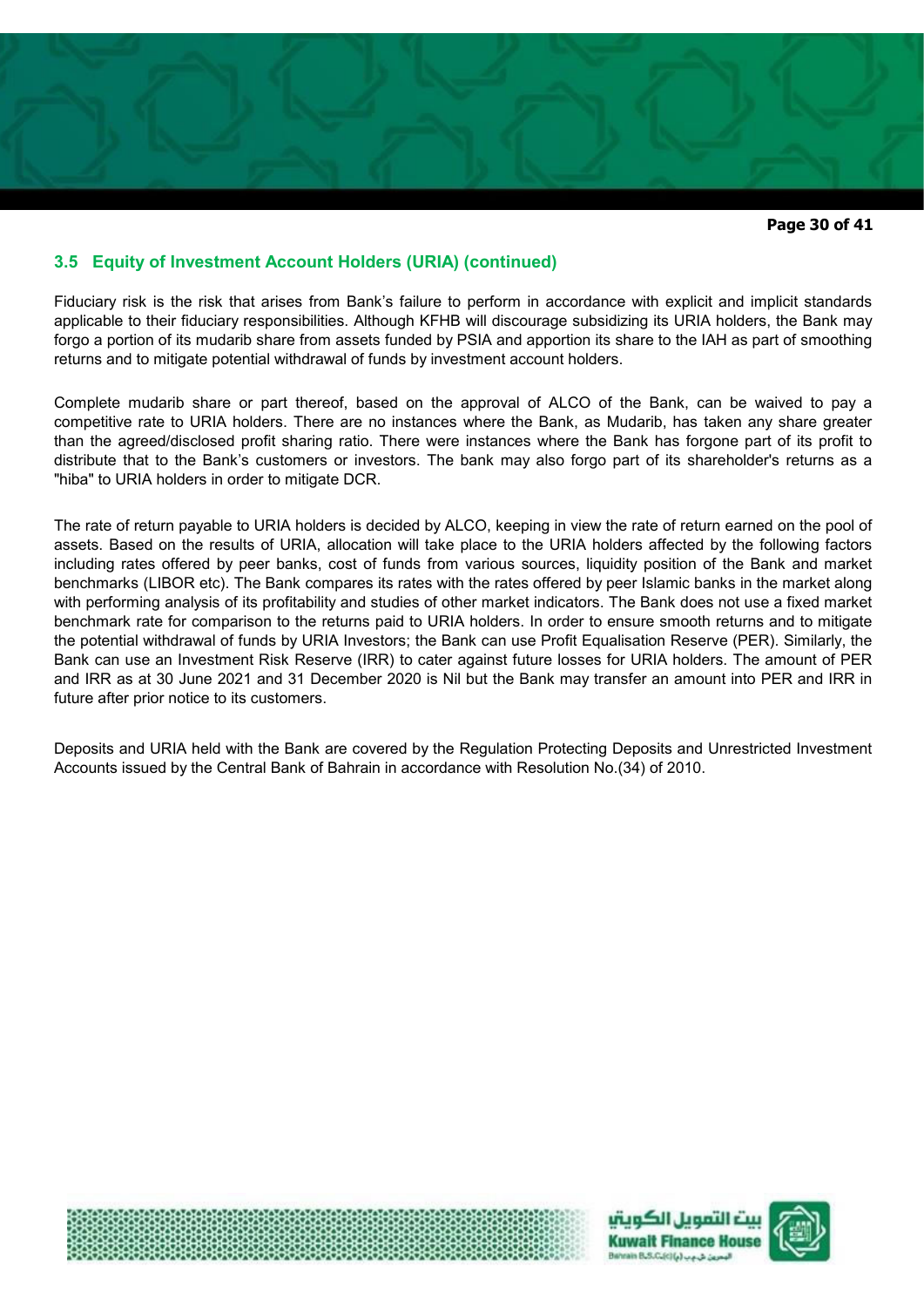

**Page 31 of 41** 

# **3.5.1 Quantitative Disclosures**

| Table - 22. Break-up of URIA                               |               |                                     | Amount in BD '000                            |
|------------------------------------------------------------|---------------|-------------------------------------|----------------------------------------------|
| <b>UNRESTRICTED INVESTMENT ACCOUNTS:</b>                   |               |                                     |                                              |
| Unrestricted Investment Account (PD-1.3.33 (a), (e) & (g)) |               |                                     |                                              |
|                                                            | <b>Amount</b> | <b>Financing to Total</b><br>URIA % | <b>Ratio of Profit</b><br><b>Distributed</b> |
| Savings URIA                                               | 439.347       | 43%                                 | 24%                                          |
| <b>Term URIA</b>                                           | 572,428       | 57%                                 | 76%                                          |
| <b>Total</b>                                               | 1,011,774     | 100%                                | 100%                                         |

# Table – 23. Percentage of Return on Average URIA Assets

| UNRESTRICTED INVESTMENT ACCOUNTS:               |            |
|-------------------------------------------------|------------|
| Unrestricted Investment Account (PD-1.3.33 (d)) |            |
|                                                 | Percentage |
| Average profit paid on average URIA assets      | 1.69%      |
| Average profit earned on average URIA assets    | 4.93%      |

| Table – 24. Percentage of Mudarib share to Total URIA Profits | Amount in BD '000                                 |                                                   |                   |
|---------------------------------------------------------------|---------------------------------------------------|---------------------------------------------------|-------------------|
| <b>UNRESTRICTED INVESTMENT ACCOUNTS:</b>                      |                                                   |                                                   |                   |
| Unrestricted Investment Account (PD-1.3.33 (f))               |                                                   |                                                   |                   |
|                                                               | <b>URIA Return Before</b><br><b>Mudarib share</b> | <b>Share of Profit Paid</b><br>to Bank as Mudarib | <b>Percentage</b> |
| Mudarib share to total URIA profits                           | 17,100                                            | 8.671                                             | 50.71%            |

| Table - 25. Percentage of Islamic Financing Contracts Financed by URIA to Total URIA | Amount in BD '000 |                                     |
|--------------------------------------------------------------------------------------|-------------------|-------------------------------------|
| <b>UNRESTRICTED INVESTMENT ACCOUNTS:</b>                                             |                   |                                     |
| Unrestricted Investment Account (PD-1.3.33 (h))                                      |                   |                                     |
| <b>Shari'a-Compliant Contract</b>                                                    | <b>Financing</b>  | <b>Financing to Total</b><br>URIA % |
| Cash and balances with banks                                                         | 47,353            | 4.68%                               |
| ∣Murabaha and due from banks_                                                        | 78,469            | 7.76%                               |
| Investments at amortised cost - Sukuk                                                | 250,272           | 24.74%                              |
| ∣Customer Murabaha                                                                   | 287,248           | 28.39%                              |
| Customer Ijarah Muntahia Bittamleek                                                  | 348,433           | 34.44%                              |
| Total                                                                                | 1,011,774         | 100.00%                             |





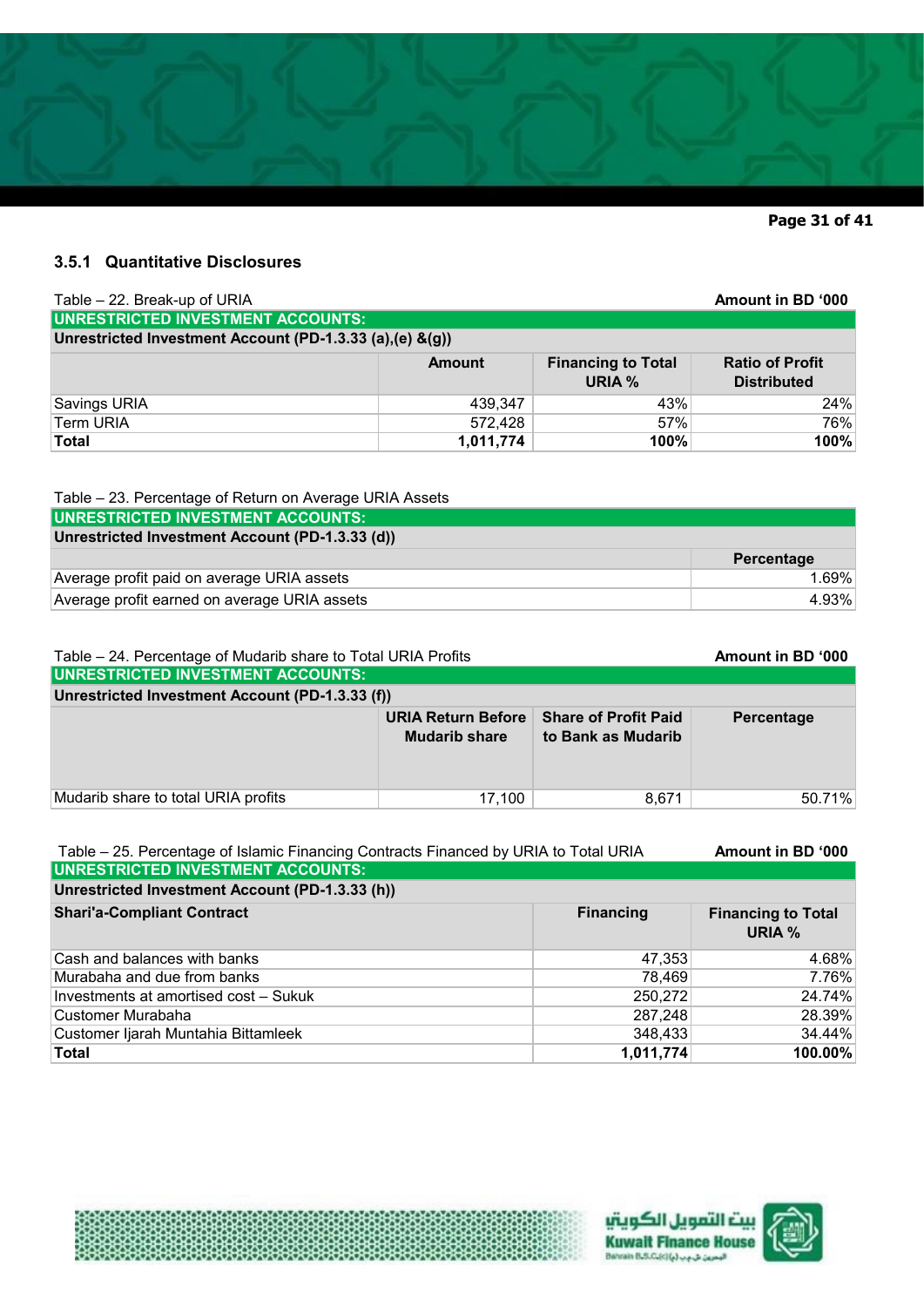| Table – 26. Percentage of Counterparty Type Contracts Financed by URIA to Total URIA |                  | Amount in BD '000   |
|--------------------------------------------------------------------------------------|------------------|---------------------|
| UNRESTRICTED INVESTMENT ACCOUNTS:                                                    |                  |                     |
| Unrestricted Investment Account (PD-1.3.33 (i))                                      |                  |                     |
| <b>Counterparty Type</b>                                                             | <b>Financing</b> | <b>Financing to</b> |
|                                                                                      |                  | <b>Total URIA %</b> |
| Cash items                                                                           | 6.375            | $0.63\%$            |
| Claims on sovereigns & MDBs                                                          | 250,272          | 24.74%              |
| Claims on banks                                                                      | 119.447          | 11.81%              |
| Claims on corporate                                                                  | 229,079          | 22.64%              |
| Regulatory retail portfolio                                                          | 52,559           | 5.19%               |
| Real Estate financing                                                                | 347,648          | 34.36%              |
| Past due facilities                                                                  | 6,395            | 0.63%               |
| Total                                                                                | 1,011,773        | 100.00%             |

#### Table – 27. Percentage of Profit Paid to URIA Holders to Total URIA Investment

| UNRESTRICTED INVESTMENT ACCOUNTS:                         |  |  |                                                                                                           |                                                                                                        |                                                                                   |
|-----------------------------------------------------------|--|--|-----------------------------------------------------------------------------------------------------------|--------------------------------------------------------------------------------------------------------|-----------------------------------------------------------------------------------|
| Unrestricted Investment Account (PD-1.3.33 (I) (m) & (n)) |  |  |                                                                                                           |                                                                                                        |                                                                                   |
|                                                           |  |  | Share of<br><b>Profit Paid to</b><br><b>IAH Before</b><br><b>Transfer</b><br>To/From<br><b>Reserves %</b> | <b>Share of Profit</b><br><b>Paid to IAH</b><br>After Transfer   a % of Funds<br>To/From<br>Reserves % | Share of<br><b>Profit Paid, as</b><br>Invested, to<br><b>Bank as</b><br>Mudarib % |
| <b>URIA</b>                                               |  |  | 49.29%                                                                                                    | 49.29%                                                                                                 | 50.71%                                                                            |

#### Table – 28. Range of Declared Rate of Return

| <b>IUNRESTRICTED INVESTMENT ACCOUNTS:</b>        |                   |                  |                   |                 |                  |                 |                 |                 |
|--------------------------------------------------|-------------------|------------------|-------------------|-----------------|------------------|-----------------|-----------------|-----------------|
| Unrestricted Investment Account (PD-1.3.33 (q))  |                   |                  |                   |                 |                  |                 |                 |                 |
| Declared rate of return for Investments accounts | 1-Month           | 3-Month          | 6-Month           | 9 - Months      | 12-Month         | 2-Years         | 3-Years         | 5-Years         |
| <b>BHD</b> denominated                           | 1.2% - 1.66%      | $1.6\% - 2.07\%$ | $1.92\% - 2.49\%$ | $2.2\% - 2.2\%$ | $2.24\% - 2.9\%$ | $2.9\% - 2.9\%$ | $3.1\% - 3.1\%$ | $3.2\% - 3.2\%$ |
| USD denominated                                  | $0.7\% - 1.24\%$  | 1% - 1.66%       | 1.2% - 2.07%      | $1.3\% - 1.3\%$ | $1.5\% - 2.49\%$ | NA              | NA.             | <b>NA</b>       |
| <b>GBP</b> denominated                           | $0.48\% - 0.62\%$ | $0.96\%$ - 1.24% | 1.28% - 1.66%     | <b>NA</b>       | $1.6\% - 2.07\%$ | <b>NA</b>       | <b>NA</b>       | <b>NA</b>       |
| EUR denominated                                  | $0.48\% - 0.62\%$ | $0.96\%$ - 1.24% | $1.28\% - 1.66\%$ | NA              | $1.6\% - 2.07\%$ | <b>NA</b>       | <b>NA</b>       | <b>NA</b>       |

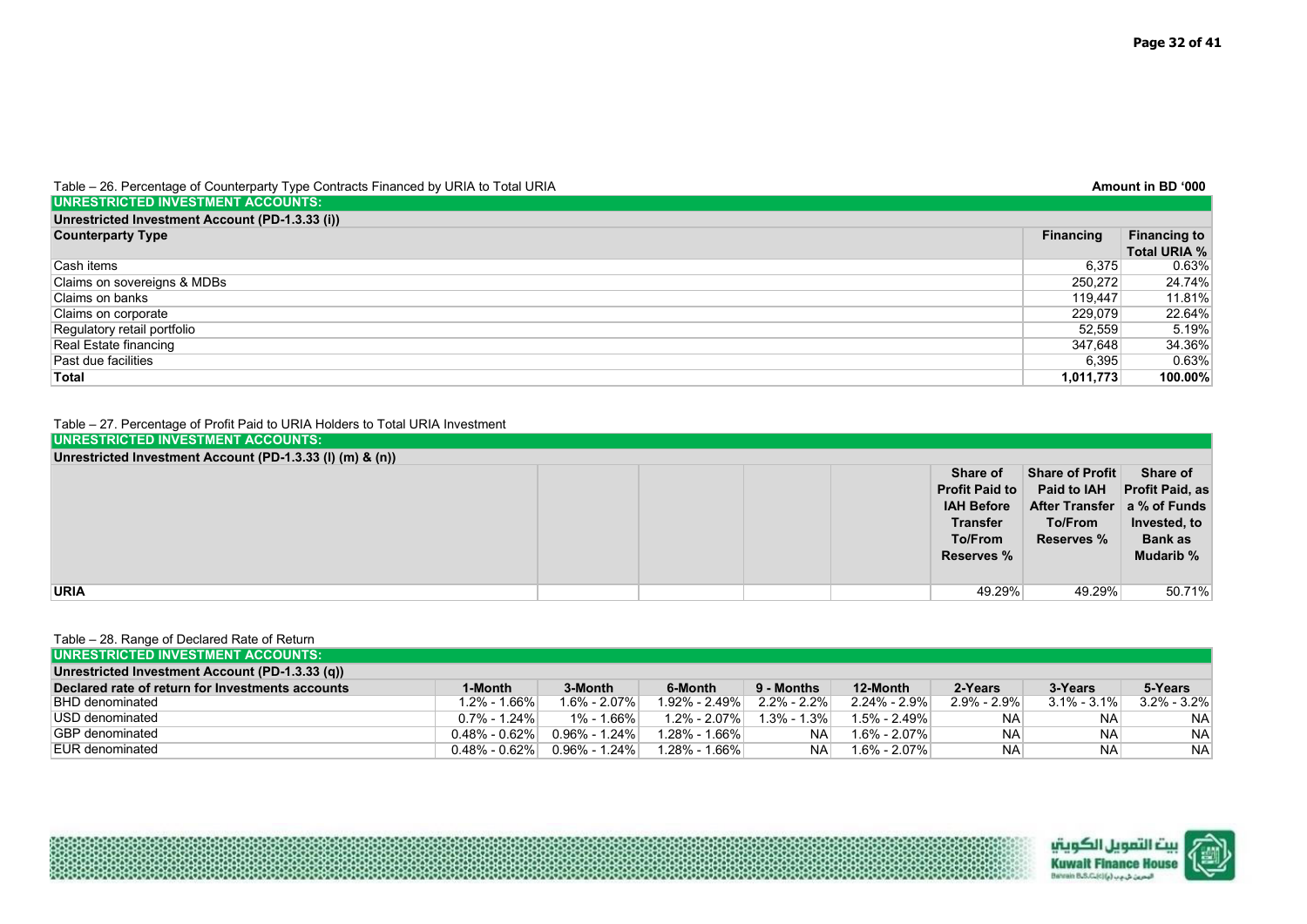# **Page 33 of 41**

| Table – 29. Movement of URIA by Type of Assets<br>Amount in BD '000 |                                                                        |                                                 |                                                                        |  |  |  |  |  |
|---------------------------------------------------------------------|------------------------------------------------------------------------|-------------------------------------------------|------------------------------------------------------------------------|--|--|--|--|--|
|                                                                     | <b>UNRESTRICTED INVESTMENT ACCOUNTS:</b>                               |                                                 |                                                                        |  |  |  |  |  |
| Unrestricted Investment Account (PD-1.3.33 (r) & (s))               |                                                                        |                                                 |                                                                        |  |  |  |  |  |
| <b>Type of Assets</b>                                               | <b>Opening Actual</b><br><b>Allocation as at 01</b><br><b>Jan 2021</b> | <b>Net Movement</b><br><b>During the Period</b> | <b>Closing Actual</b><br><b>Allocation as at 30</b><br><b>Jun 2021</b> |  |  |  |  |  |
| Cash and Balance with banks and CBB                                 | 43,599                                                                 | 3,754                                           | 47,353                                                                 |  |  |  |  |  |
| Due from banks                                                      | 100,801                                                                | (22, 333)                                       | 78,469                                                                 |  |  |  |  |  |
| Investment in sukuk                                                 | 231,447                                                                | 18,825                                          | 250,272                                                                |  |  |  |  |  |
| Murabaha due from customers                                         | 258,453                                                                | 28,795                                          | 287,248                                                                |  |  |  |  |  |
| Ijarah Muntahia Bittamleek due from customers                       | 341,992                                                                | 6,441                                           | 348,433                                                                |  |  |  |  |  |
| <b>Total</b>                                                        | 976,292                                                                | 35,482                                          | 1,011,775                                                              |  |  |  |  |  |

**Note:** There are no limits imposed on the amount that can be invested by URIA funds in any one asset. However, the Bank monitors its URIA deployment classifications so that to ensure that URIA funds are not invested in the Bank's long term Investment Portfolio (including Private Equity and Real Estate). The Bank also does not allocate URIA funds to the equity investments in the trading book.

# Table – 30. Capital Charge on URIA by Type of Claims **Amount in BD '000**

| Table – 30. Capital Charge on UKIA by Type of Claims |                          |                                  | AIIIVUIILIII DU VVV   |
|------------------------------------------------------|--------------------------|----------------------------------|-----------------------|
| <b>UNRESTRICTED INVESTMENT ACCOUNTS:</b>             |                          |                                  |                       |
| Unrestricted Investment Account (PD-1.3.33 (v))      |                          |                                  |                       |
| <b>Type of Claims</b>                                | <b>Exposures</b>         | * Risk Weighted<br><b>Assets</b> | <b>Capital Charge</b> |
| Cash items                                           | 6,375                    |                                  |                       |
| Claims on sovereign                                  | 250,272                  |                                  |                       |
| Claims on banks                                      | 119,447                  | 10,499                           | 394                   |
| Claims on corporate                                  | 229,079                  | 98,675                           | 3,700                 |
| Regulatory retail portfolio                          | 52,559                   | 39,419                           | 1,478                 |
| Mortgages                                            | 347,648                  | 123,846                          | 4,644                 |
| Past due facilities                                  | 6,395                    | 7,307                            | 274                   |
| Other assets                                         | $\overline{\phantom{0}}$ |                                  |                       |
| Total                                                | 1,011,773                | 279,747                          | 10,490                |

\* The RWA for Capital Adequacy Ratio Purposes is presented above prior to the application of the CBB approved 30% alpha factor which is the proportion of assets funded by URIA for RWA purposes in accordance to the CA module.







ويل الكويتي **Kuwait Finance House**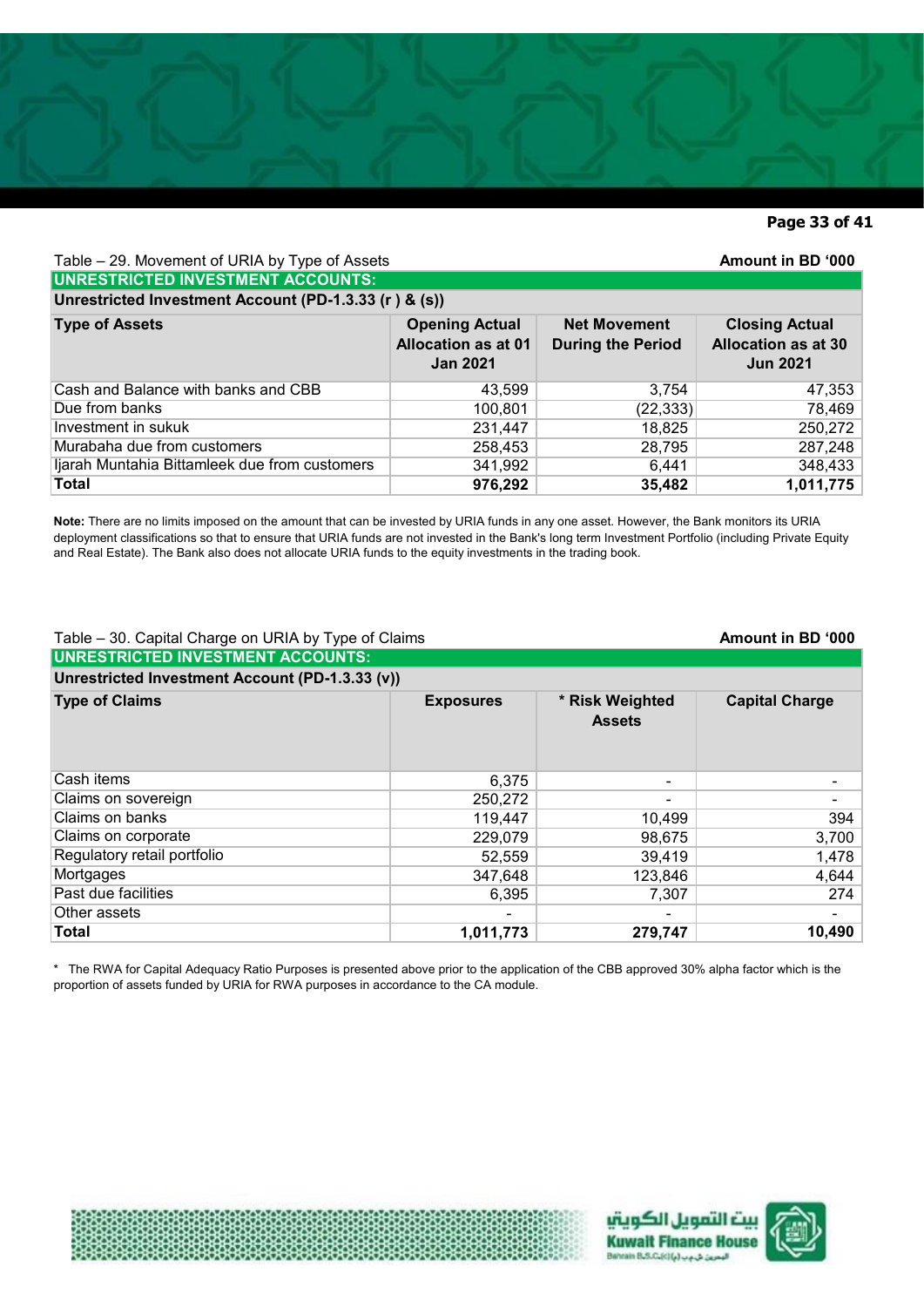# **Page 34 of 41**

| Table – 31. Percentage of Profit Earned and Profit Paid to Total Mudaraba<br><b>DISPLACED COMMERCIAL RISK - URIA: Mudaraba only</b> | Amount in BD '000                                                                                          |                                               |                                                                     |
|-------------------------------------------------------------------------------------------------------------------------------------|------------------------------------------------------------------------------------------------------------|-----------------------------------------------|---------------------------------------------------------------------|
| Displaced Commercial Risk Unrestricted Investment Account (PD-1.3.41 (b)                                                            |                                                                                                            |                                               |                                                                     |
|                                                                                                                                     | <b>Total Mudaraba</b><br>profits available<br>for sharing<br>between URIA<br>andshareholders<br>as Mudarib | <b>Contractual Range</b><br>of Mudharib Share | <b>Mudharib Share % of</b><br><b>URIA Mudaraba Profit</b><br>Earned |
| <b>June 2021</b>                                                                                                                    | 3.37%                                                                                                      | 30%-95%                                       | 53.17%                                                              |
| 2020                                                                                                                                | 1.89%                                                                                                      | 30%-95%                                       | 42.82%                                                              |
| 2019                                                                                                                                | 6.02%                                                                                                      | 30%-95%                                       | 38.30%                                                              |
| 2018                                                                                                                                | 5.54%                                                                                                      | 30%-95%                                       | 27.96%                                                              |
| 2017                                                                                                                                | 3.14%                                                                                                      | 30%-95%                                       | 57.88%                                                              |
| 2016                                                                                                                                | 2.33%                                                                                                      | 30%-85%                                       | 19.54%                                                              |
|                                                                                                                                     |                                                                                                            |                                               |                                                                     |

| Table –32. Percentage rate of return to URIA and shareholders from Mudaraba Profit | Amount in BD '000                                                                   |
|------------------------------------------------------------------------------------|-------------------------------------------------------------------------------------|
| <b>DISPLACED COMMERCIAL RISK - URIA: Mudaraba only</b>                             |                                                                                     |
| Displaced Commercial Risk Unrestricted Investment Account (PD-1.3.41 (d))          |                                                                                     |
| <b>Type of Claims</b>                                                              | <b>Mudaraba Profit</b><br>Earned as % of<br>mudaraba funds<br>(before admin charge) |
| <b>June 2021</b>                                                                   | 3.56%                                                                               |
| 2020                                                                               | 3.67%                                                                               |
| 2019                                                                               | 4.94%                                                                               |
| 2018                                                                               | 2.36%                                                                               |
| 2017                                                                               | 0.73%                                                                               |
| 2016                                                                               |                                                                                     |





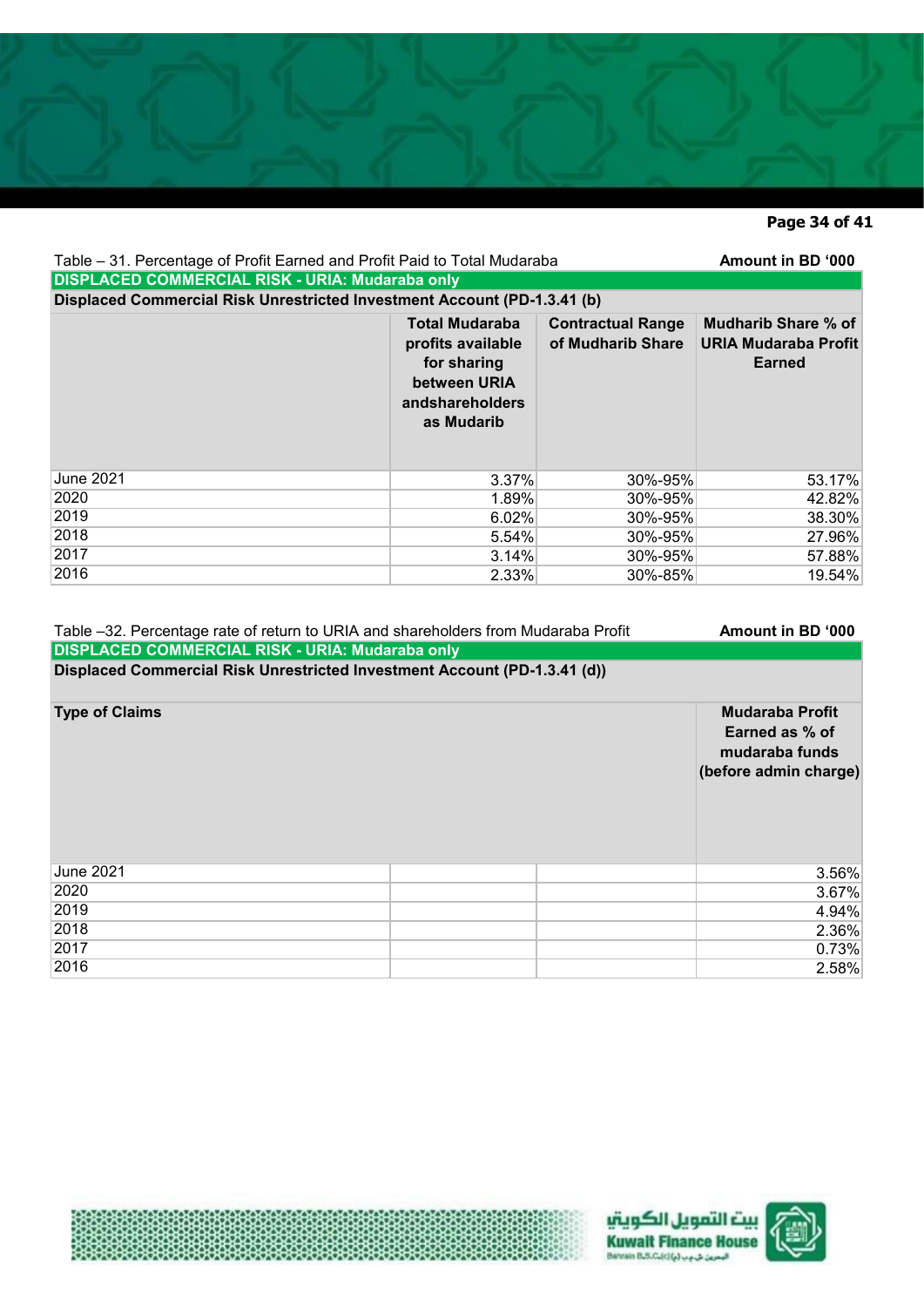# **Page 35 of 41**

| Table - 33. Percentage of Profit Earned and Profit Paid to Total URIA Funds                     |                                     |                                                                |                                                                    |                    | Amount in BD '000                                                           |  |  |
|-------------------------------------------------------------------------------------------------|-------------------------------------|----------------------------------------------------------------|--------------------------------------------------------------------|--------------------|-----------------------------------------------------------------------------|--|--|
| <b>UNRESTRICTED INVESTMENT ACCOUNTS:</b>                                                        |                                     |                                                                |                                                                    |                    |                                                                             |  |  |
| Unrestricted Investment Account (PD-1.3.33 (w))                                                 |                                     |                                                                |                                                                    |                    |                                                                             |  |  |
|                                                                                                 | * URIA<br><b>Funds</b><br>(Average) | <b>Profit</b><br><b>Earned</b><br>(net of<br>admin<br>charges) | <b>Profit</b><br>Earned as a<br>percentage<br>of funds<br>invested | <b>Profit paid</b> | Profit paid as<br>a percentage<br>of funds<br>invested (after<br>smoothing) |  |  |
| <b>June 2021</b>                                                                                | 1,000,924                           | 17,100                                                         | 3.42%                                                              | 8,439              | 1.69%                                                                       |  |  |
| 2020                                                                                            | 957,170                             | 41,226                                                         | 4.31%                                                              | 19,221             | 2.01%                                                                       |  |  |
| 2019                                                                                            | 597,206                             | 23,205                                                         | 3.89%                                                              | 13,457             | 2.25%                                                                       |  |  |
| 2018                                                                                            | 485.065                             | 14,925                                                         | 3.08%                                                              | 6,579              | 1.36%                                                                       |  |  |
| 2017                                                                                            | 477,280                             | 12,544                                                         | 2.63%                                                              | 5,283              | 1.11%                                                                       |  |  |
| 2016<br>Average assets funded by UPIA hove heap coloured using consolidated menogement asseunts | 452.621                             | 5,144                                                          | 1.14%                                                              | 4,139              | 0.91%                                                                       |  |  |

Average assets funded by URIA have been calculated using consolidated management accounts.

| Table – 34. Operating Expenses Allocated to URIA  | Amount in BD '000 |
|---------------------------------------------------|-------------------|
| UNRESTRICTED INVESTMENT ACCOUNTS:                 |                   |
| Unrestricted Investment Account (PD-1.3.33 (x))   |                   |
| <b>Unrestricted IAH</b>                           | <b>Amount</b>     |
| Amount of administrative expenses charged to URIA | 7.584             |





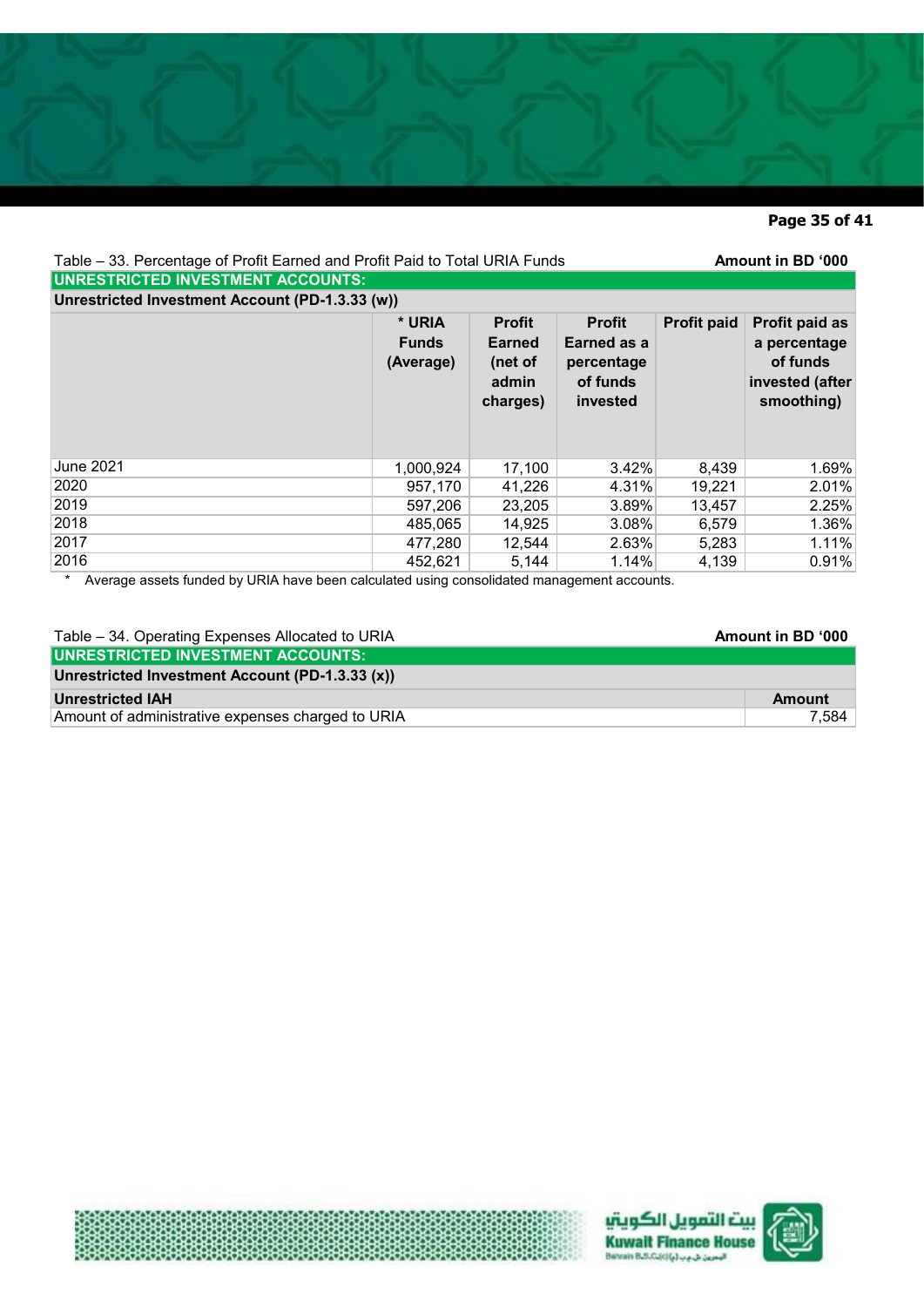

**Page 36 of 41** 

# **3.6 Restricted Investment Accounts ("RIA")**

Under RIA, the IAH has authorized the Bank to invest the funds on the basis of Mudaraba contract for investments, but imposes certain restrictions as to where, how and for what purpose this funds are to be invested. Further, the Bank may be restricted from commingling its own funds with the RIA funds for the purposes of investment. In addition, there may be other restrictions which IAHs may impose. RIA funds are invested and managed in accordance with Shari'a requirements. The funds are managed by the Bank under a fiduciary capacity as per the instructions of the RIA holders and accordingly the Bank is not liable to make good any losses occurred due to normal commercial reasons.

The Bank has developed the PSIA policy, approved by the Board, which details the manner in which the RIA funds are

The Bank as fund manager (mudarib) carries out its fiduciary duties and administers the scheme in a proper, diligent and efficient manner, in accordance with the Shari'a principles and applicable laws and relevant rules and guidelines issued by the CBB.

The Bank has appropriate procedures and controls in place which commensurate with the size of its portfolio which includes:

- a) Organising its internal affairs in a responsible manner, ensuring it has appropriate internal controls and management systems and procedures and controls designed to mitigate and manage such risk;
- b) Observing high standards of integrity and fair dealing in managing the scheme to the best interest of its investors; and
- c) Ensuring that the Bank has the requisite level of knowledge and experience for the tasks that is undertaken and is competent for the work undertaken.

RIA products are made available to the customers through Private Banking depratment. Detailed product information about various RIA products is available in the respective RIA information pack. The detailed risks are disclosed in the respective RIA information pack for the investors to make informed decision. Such disclosure includes the disclosure on participation risks, default risks, investment risks and exchange rate risks.





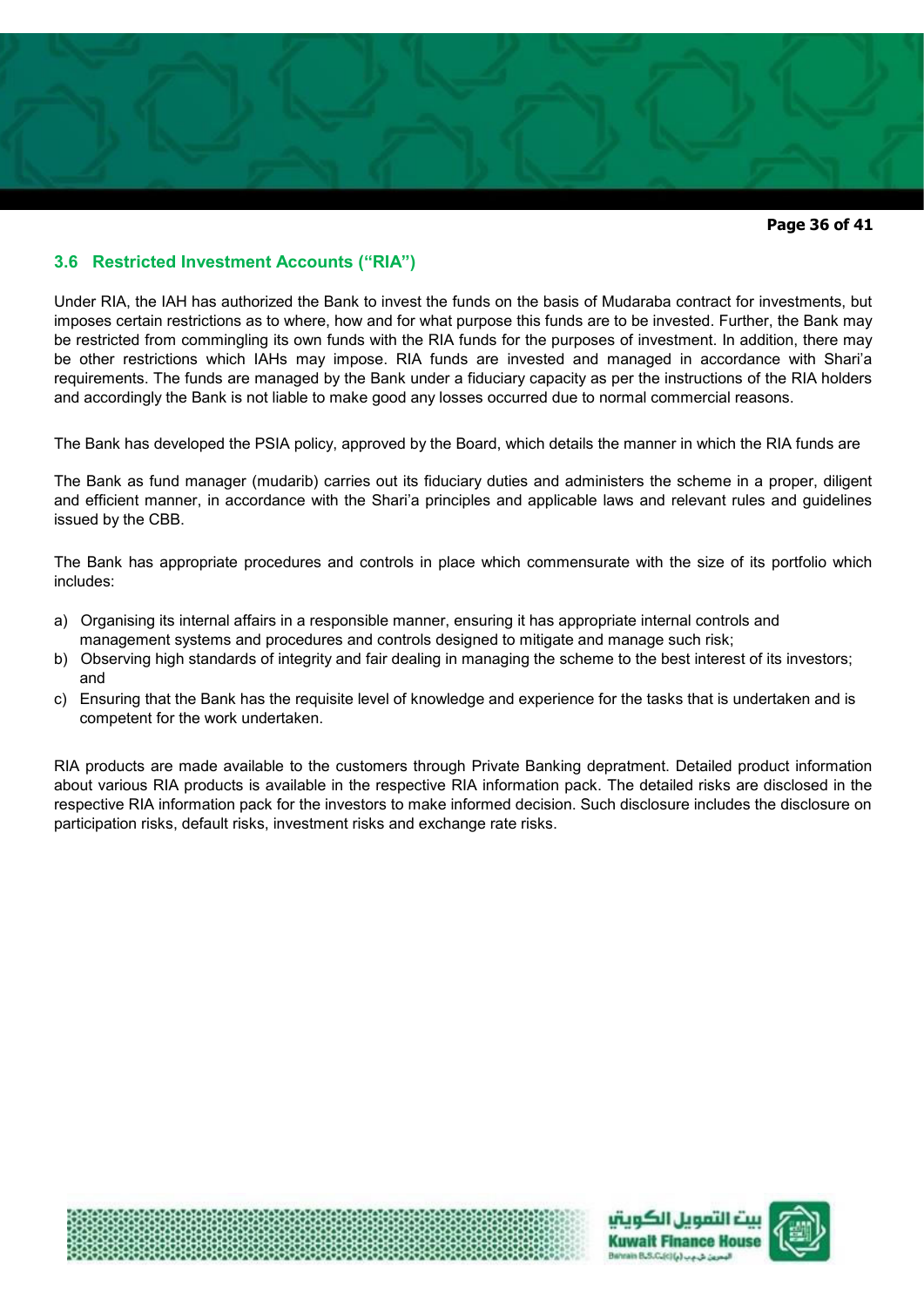

**Page 37 of 41** 

# **3.6.1 Quantitative Disclosures**

| Table – 35. History of Profit Paid to RIA Holders   | Amount in BD '000 |       |       |       |       |       |
|-----------------------------------------------------|-------------------|-------|-------|-------|-------|-------|
| <b>RESTRICTED INVESTMENT ACCOUNTS:</b>              |                   |       |       |       |       |       |
| Restricted Investment Account (PD-1.3.35 (a) & (b)) |                   |       |       |       |       |       |
|                                                     | 2021              | 2020  | 2019  | 2018  | 2017  | 2016  |
| Return to RIA holders                               | 3.770             | 8.076 | 7.619 | 6.850 | 5.567 | 6.423 |

| Table – 36. RIA Exposure                      | Amount in BD '000 |
|-----------------------------------------------|-------------------|
| <b>RESTRICTED INVESTMENT ACCOUNTS:</b>        |                   |
| Restricted Investment Account (PD-1.3.33 (a)) |                   |
|                                               | <b>Amount</b>     |
| Average RIA funds during the year             | 136.708           |

#### Table – 37. Percentage of Profit Paid to RIA Holders to RIA Assets

| <b>RESTRICTED INVESTMENT ACCOUNTS:</b>                                         |  |            |
|--------------------------------------------------------------------------------|--|------------|
| Restricted Investment Account (PD-1.3.33 (d))                                  |  |            |
|                                                                                |  | Percentage |
| Return on average* RIA assets                                                  |  | $5.52\%$   |
| Average DIA fundo hove been colculated using consolidated menogement econunter |  |            |

Average RIA funds have been calculated using consolidated management accounts.

# Table – 38. Mudarib share as a Percentage of Total RIA Profits

| <b>IRESTRICTED INVESTMENT ACCOUNTS:</b>       |            |
|-----------------------------------------------|------------|
| Restricted Investment Account (PD-1.3.33 (f)) |            |
|                                               | Percentage |
| Mudarib share to total (gross) RIA profits    | 20.38%     |

| Table – 39. Share of Islamic Financing Contracts in Total RIA Financing |                  | Amount in BD '000 |                                                 |         |
|-------------------------------------------------------------------------|------------------|-------------------|-------------------------------------------------|---------|
| <b>RESTRICTED INVESTMENT ACCOUNTS:</b>                                  |                  |                   |                                                 |         |
| Restricted Investment Account (PD-1.3.33 (h))                           |                  |                   |                                                 |         |
| <b>Shari'a-Compliant Contract</b>                                       | <b>Financing</b> |                   | <b>Financing to Total</b><br><b>Financing %</b> |         |
| Murabaha                                                                |                  | 136.710           |                                                 | 100.00% |
| Total                                                                   |                  | 136,710           |                                                 | 100.00% |

| Table - 40. Percentage of Counterparty Type Contracts Financed by RIA to Total RIA |  |         |                                                 | Amount in BD '000 |
|------------------------------------------------------------------------------------|--|---------|-------------------------------------------------|-------------------|
| <b>RESTRICTED INVESTMENT ACCOUNTS:</b>                                             |  |         |                                                 |                   |
| Restricted Investment Account (PD-1.3.33 (i))                                      |  |         |                                                 |                   |
| <b>Counterparty Type</b><br><b>Financing</b>                                       |  |         | <b>Financing to Total</b><br><b>Financing %</b> |                   |
| Claims on corporate                                                                |  | 136,710 |                                                 | 100.00%           |



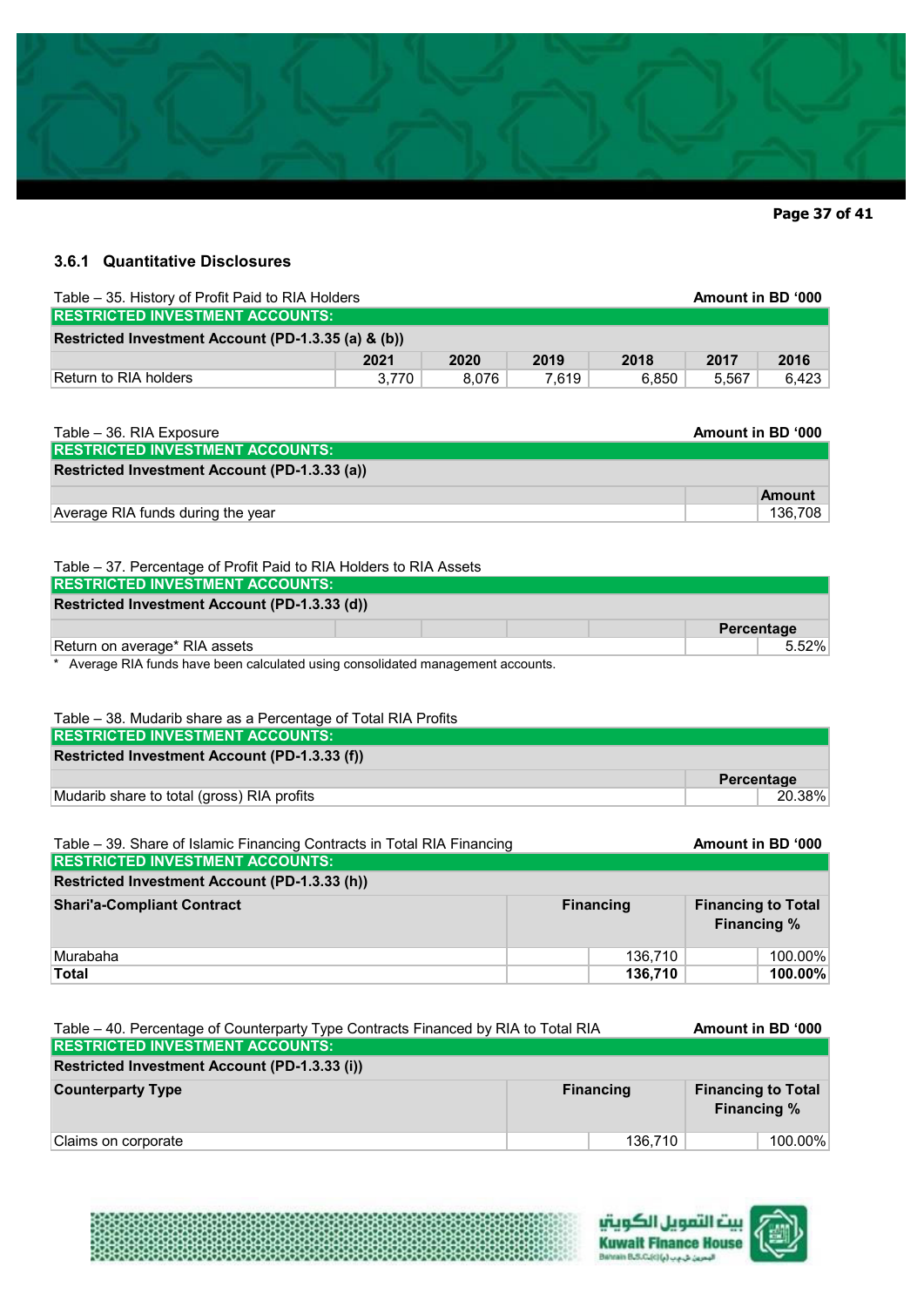

### **Page 38 of 41**

| Table – 41. Share of Profit Paid to RIA Holders as a Percentage of Total RIA<br><b>RESTRICTED INVESTMENT ACCOUNTS:</b> |                  |                                           |                                                                           |       | Amount in BD '000  |     |
|------------------------------------------------------------------------------------------------------------------------|------------------|-------------------------------------------|---------------------------------------------------------------------------|-------|--------------------|-----|
| Restricted Investment Account (PD-1.3.33 (I) (m) (n) & (o))                                                            |                  |                                           |                                                                           |       |                    |     |
| <b>Type of RIA</b>                                                                                                     | <b>Total RIA</b> | <b>Before</b><br><b>Mudarib</b><br>shares | <b>RIA Return RIA Return after Mudarib Share of Profit Paid</b><br>shares |       | to Bank as Mudarib |     |
|                                                                                                                        | A                | в                                         |                                                                           | C     | D                  |     |
| Murabaha                                                                                                               | 136,710          | 4,735                                     |                                                                           | 3,770 |                    | 965 |
| <b>Total</b>                                                                                                           | 136,710          | 4,735                                     |                                                                           | 3,770 |                    | 965 |

#### Table – 42. Declared Rate of Return of RIA

| <b>RESTRICTED INVESTMENT ACCOUNTS:</b>        |                 |                     |
|-----------------------------------------------|-----------------|---------------------|
| Restricted Investment Account (PD-1.3.33 (q)) |                 |                     |
|                                               | 12-Month        | 24-Month            |
| Declared rate of return                       | $5.0\% - 5.5\%$ | $5.5\%$ - $6.0\%$ . |

#### Table – 43. Treatment of Assets Financed by RIA in the Calculation of RWA for Capital Adequacy Purposes **RESTRICTED INVESTMENT ACCOUNTS:**

| Restricted Investment Account (PD-1.3.33 (v)) |                 |                      |  |  |  |
|-----------------------------------------------|-----------------|----------------------|--|--|--|
| <b>Type of RIA</b>                            | <b>Exposure</b> | <b>Risk Weighted</b> |  |  |  |
| ∣Murabaha                                     | 136.710         |                      |  |  |  |

### Table – 44. Profit Earned and Profit Paid as a Percentage of Total RIA Funds **Amount in BD '000 RESTRICTED INVESTMENT ACCOUNTS:**

| Restricted Investment Account (PD-1.3.33 (w), 1.3.35(a), (b)) |                                |                                                                 |                    |                                                               |  |  |  |  |
|---------------------------------------------------------------|--------------------------------|-----------------------------------------------------------------|--------------------|---------------------------------------------------------------|--|--|--|--|
|                                                               | <b>Profit</b><br><b>Earned</b> | *Profit Earned as a<br><b>Percentage of RIA</b><br><b>Funds</b> | <b>Profit Paid</b> | *Profit Paid as a<br><b>Percentage of RIA</b><br><b>Funds</b> |  |  |  |  |
| June 2021                                                     | 4,735                          | 6.93%                                                           | 3,770              | 5.52%                                                         |  |  |  |  |
| 2020                                                          | 9,963                          | 7.32%                                                           | 8,076              | 5.93%                                                         |  |  |  |  |
| 2019                                                          | 9,654                          | 7.16%                                                           | 7,619              | 5.65%                                                         |  |  |  |  |
| 2018                                                          | 9,198                          | 6.76%                                                           | 6,850              | 5.03%                                                         |  |  |  |  |
| 2017                                                          | 8,259                          | 6.12%                                                           | 5,567              | 4.12%                                                         |  |  |  |  |
| 2016                                                          | 9,183                          | 6.77%                                                           | 6,423              | 4.74%                                                         |  |  |  |  |

\* Profit earned and profit paid are based on average RIA funds and may not tally with the declared profit rates



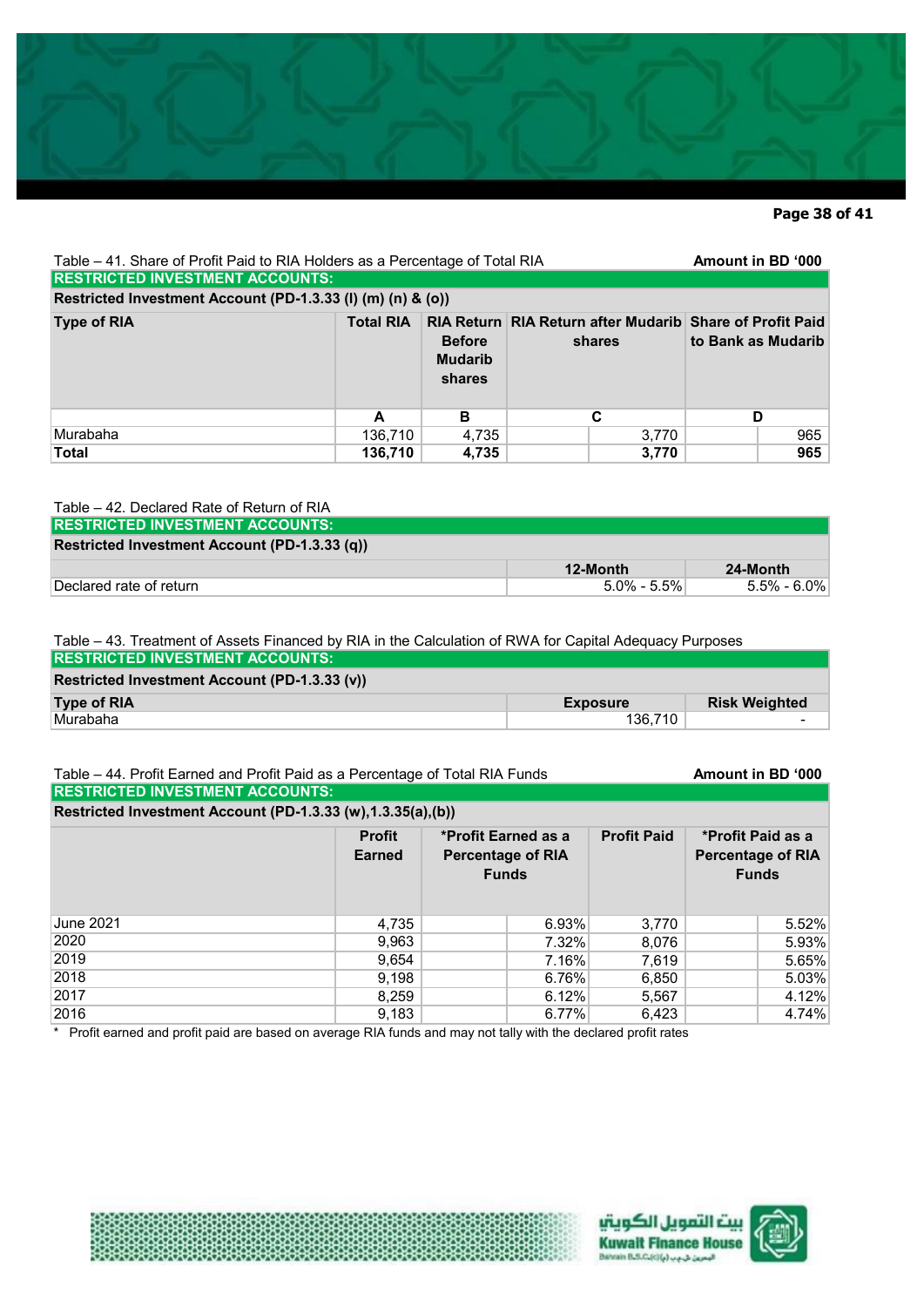

**Page 39 of 41** 

# **3.7 Liquidity Risk {PD-1.3.36}**

Liquidity risk is the risk that the Group does not have sufficient financial resources to meet its obligations as they fall due, or will have to do so at an excessive cost. This risk arises from mismatches in the timing of cash flows.

Funding risk arises when the necessary liquidity to fund illiquid asset positions cannot be obtained at the expected terms and when required.

# **Limits**

The limits are in line with the overall liquidity risk management strategy approved by the Board. The breach of the limits is reported to the Board. The Bank monitors the limits on the liquidity gaps in various tenor buckets and on the ratios. The Bank also calculates the Liquidity Coverage Ratio (LCR) and the Net Stable Funding Ratio (NSFR).

# **Stress Tests**

On a monthly basis, the Bank conducts stress tests on its liquidity profile. The institution specific and market wide stress tests are conducted. The gaps are created under stress conditions to understand the liquidity needs in case of stress situations.

| Table - 45. Liquidity Risk Exposure Indicators |        |
|------------------------------------------------|--------|
| <b>LIQUIDITY RISK: QUANTITATIVE DISCLOSURE</b> |        |
| Liquid assets to customer deposits (PD-1.3.37) |        |
|                                                |        |
| As at 30 June 2021                             | 27.36% |
| During the period:                             |        |
| Average                                        | 28.97% |
| Highest                                        | 29.79% |
| Lowest                                         | 27.36% |

| <b>Liquidity Coverage Ratio</b>  |         |
|----------------------------------|---------|
|                                  |         |
| LCR (Liquidity Coverage Ratio) * | 365.97% |
| Minimum LCR as required by CBB   | 80.00%  |

\* Daily average figures (Year to Date)





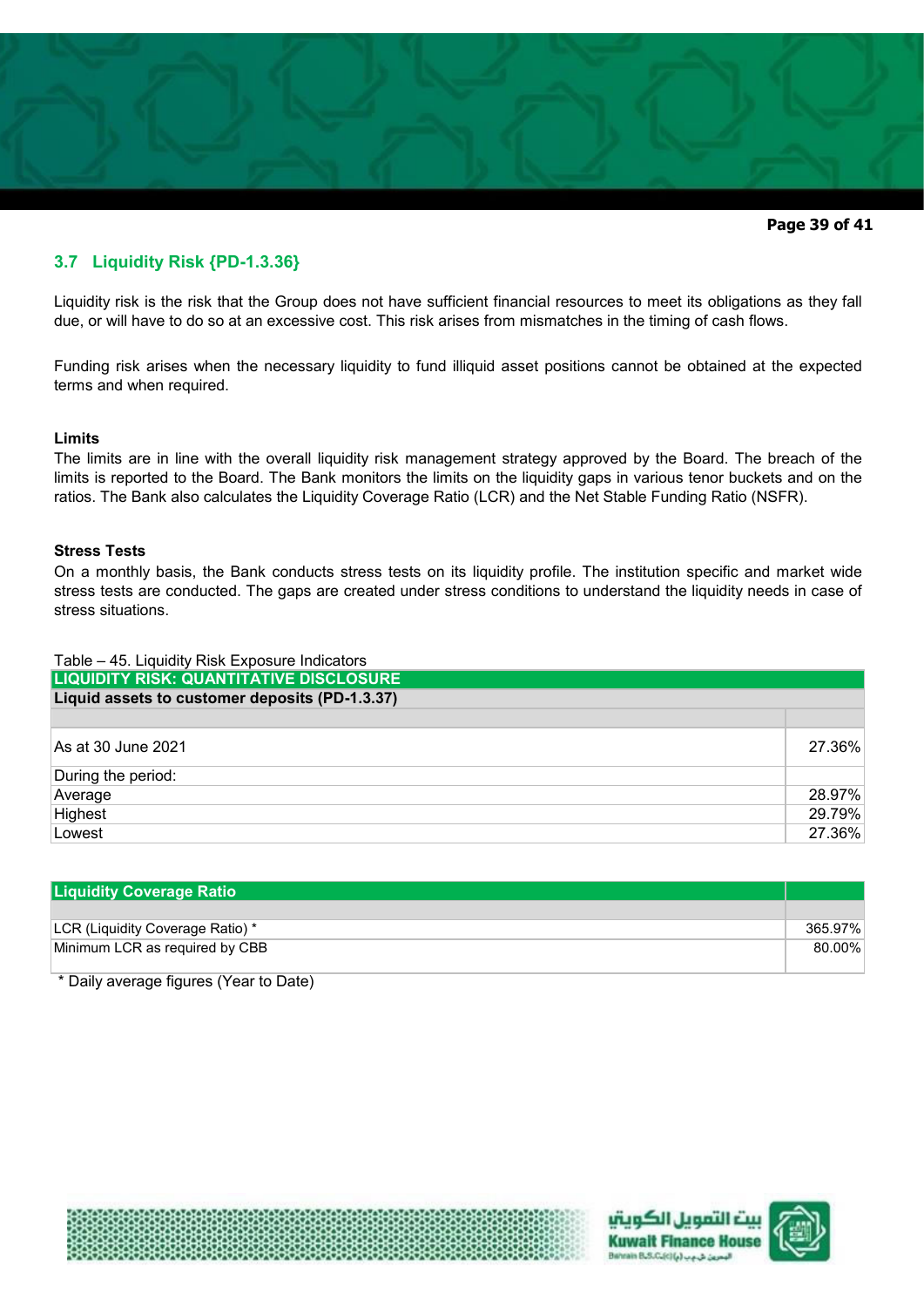

**Page 40 of 41** 

# **3.8 Profit Rate Risk**

Profit rate risk is the potential impact of the mismatch between the rate of return on assets and the expected rate of funding due to the sources of finance. Profit rate risk arises from the possibility that changes in profit rates will affect future profitability or the fair values of financial instruments.

# **3.8.1 Quantitative Disclosures**

| Table – 46. Profit Rate Shock<br>Amount in BD '000 |               |                               |     |                                                      |           |
|----------------------------------------------------|---------------|-------------------------------|-----|------------------------------------------------------|-----------|
| <b>PROFIT RATE RISK IN THE BANKING BOOK</b>        |               |                               |     |                                                      |           |
| 200bp Profit Rate Shocks (PD-1.3.40 (a)+(b))       |               |                               |     |                                                      |           |
| <b>Assets</b>                                      | <b>Amount</b> | <b>Change in Basis Points</b> |     | <b>Effect on Net Income for the</b><br><b>Period</b> |           |
| Due from banks                                     | 89,105        |                               | 200 |                                                      | 1,782     |
| Financing contracts                                | 1,067,424     |                               | 200 |                                                      | 21,348    |
| Investment in sukuk                                | 309,265       |                               | 200 |                                                      | 6,185     |
| Liabilities                                        |               |                               |     |                                                      |           |
| Due to banks                                       | 11,027        |                               | 200 |                                                      | (221)     |
| Due to non-banks                                   | 401,782       |                               | 200 |                                                      | (8,036)   |
| Equity of investment account holders               | 1,011,774     |                               | 200 |                                                      | (20, 235) |

# **3.9 Financial Performance and Position**

| Table – 47. Ratios                        |                  |          |        |           |        |
|-------------------------------------------|------------------|----------|--------|-----------|--------|
| <b>Financial Performance and Position</b> |                  |          |        |           |        |
| $(PD-1.3.39(b))$                          |                  |          |        |           |        |
| <b>Quantitative Indicator</b>             | <b>June 2021</b> | 2020     | 2019   | 2018      | 2017   |
| Return on average equity                  | 12.14%           | $8.85\%$ | 13.82% | 10.42%    | 7.53%  |
| Return on average assets                  | 1.21%            | $0.89\%$ | 1.59%  | 1.28%     | 1.39%  |
|                                           |                  |          |        |           |        |
|                                           |                  |          |        |           |        |
| Staff cost to net operating income ratio  | 26.28%           | 29.20%   | 27.12% | $33.20\%$ | 32.76% |

Formula is as follows: ROAE = Net Income/average equity ROAA= Net profit/ average Assets